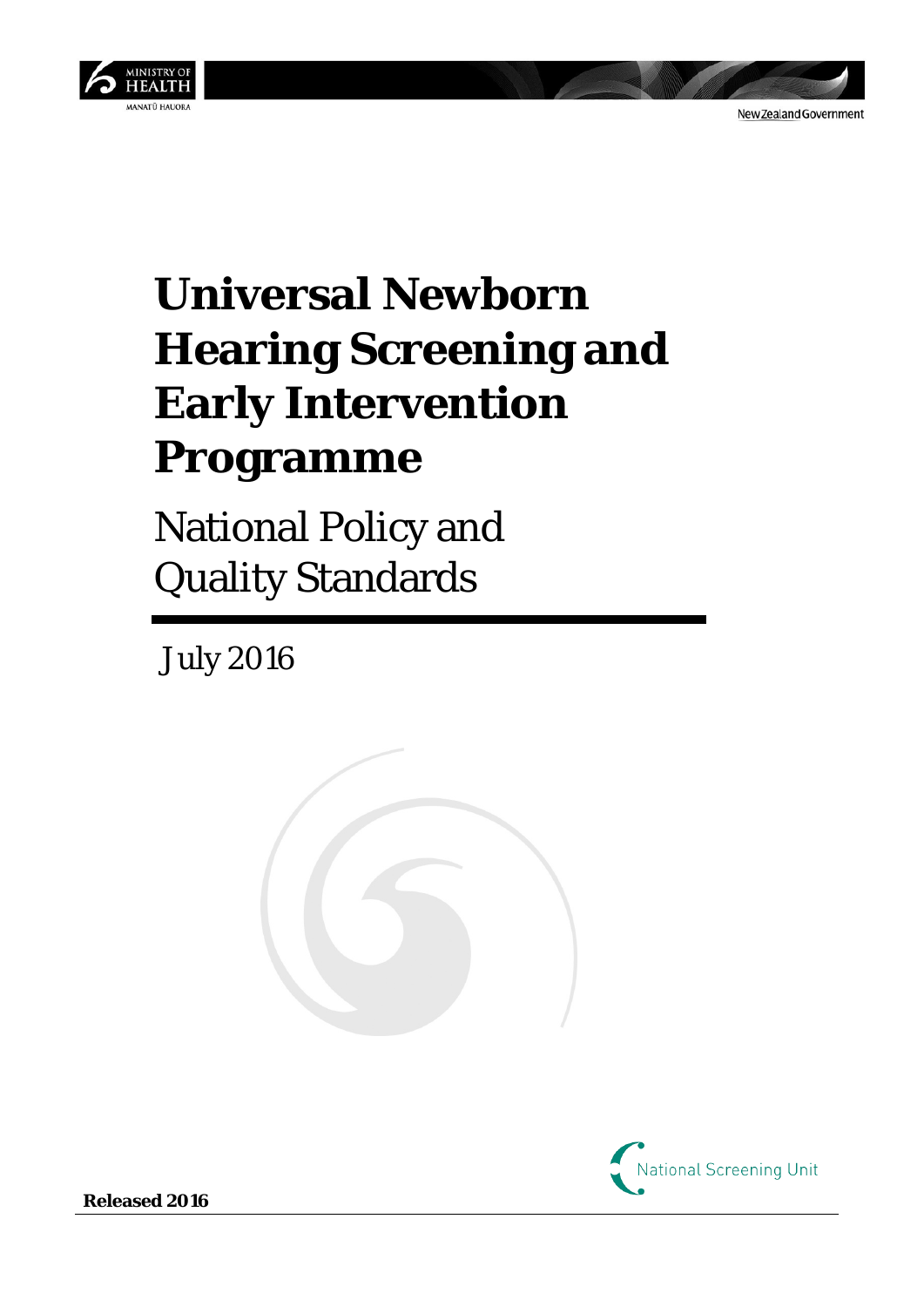Citation: Ministry of Health. 2016. *Universal Newborn Hearing Screening and Early Intervention Programme (UNHSEIP): National policy and quality standards* (2nd edn). Wellington: Ministry of Health.

> First published in June 2013, 2nd edition July 2016 by the National Screening Unit PO Box 5013, Wellington 6140, New Zealand

> > ISBN 978-0-947515-35-5 (online) HP 6447

This document is available on the National Screening Unit website: nsu.govt.nz

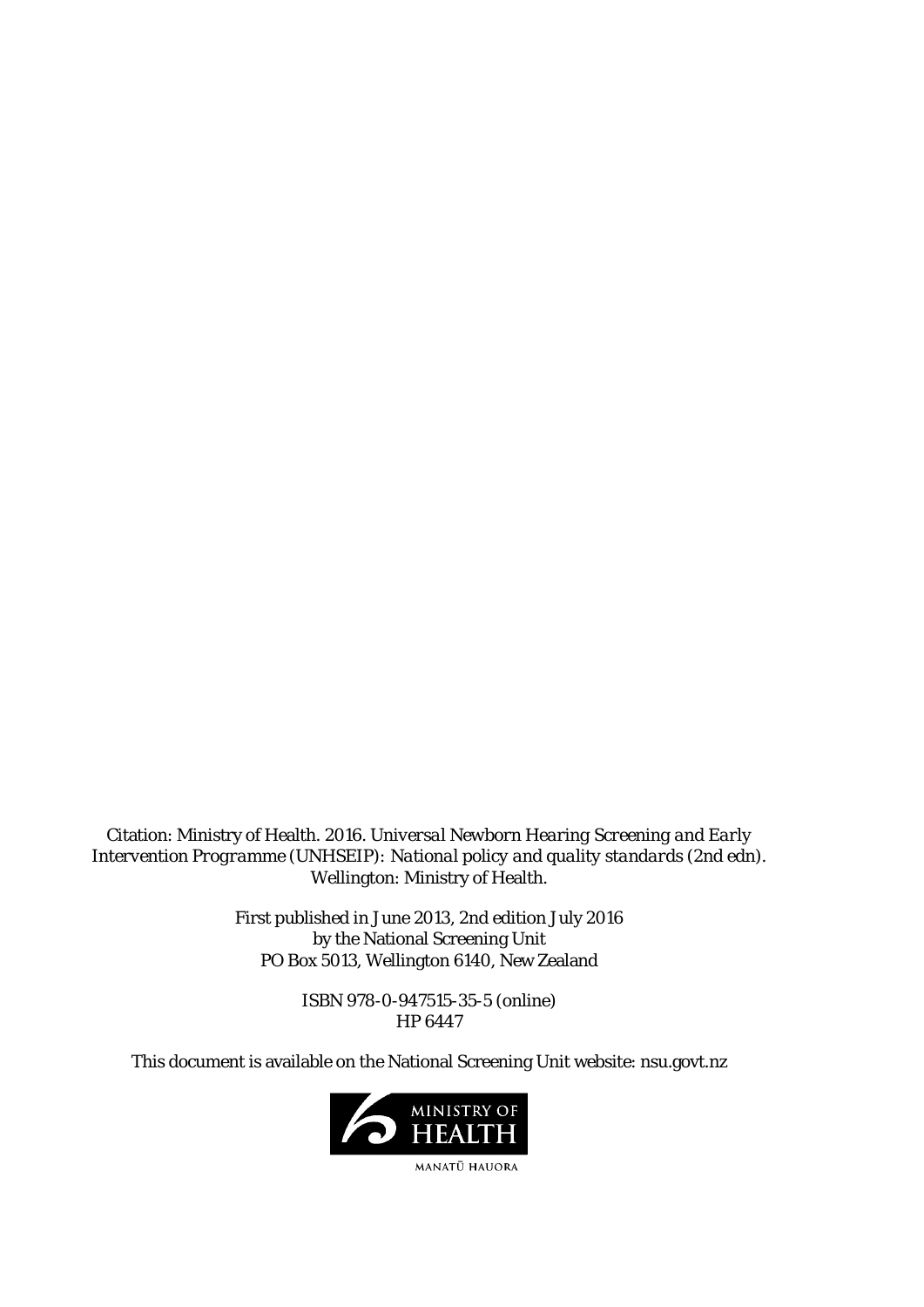# **Contents**

| Abbreviations                                                            |              |  |
|--------------------------------------------------------------------------|--------------|--|
| <b>Key definitions</b>                                                   | vi           |  |
| <b>Other Relevant Documents</b>                                          | viii         |  |
| <b>NSU</b>                                                               | viii         |  |
| <b>UNHSEIP</b>                                                           | viii         |  |
| <b>Other Health Sector Documents</b>                                     | ix           |  |
| <b>Introduction</b>                                                      | $\mathbf{1}$ |  |
| <b>About the UNHSEIP</b>                                                 | 1            |  |
| <b>Essential elements of the UNHSEIP</b>                                 | 4            |  |
| Audit and monitoring of the UNHSEIP                                      | 6            |  |
| <b>UNHSEIP</b> services                                                  | 9            |  |
| <b>UNHSEIP Policy and Quality Standards</b>                              | 12           |  |
| <b>Section 1: Programme management</b>                                   | 13           |  |
| Programme management and official requirements                           | 13           |  |
| Reducing hearing loss inequalities                                       |              |  |
| <b>Section 2: Screening services</b>                                     | 17           |  |
| <b>Screener competency</b>                                               | 17           |  |
| Screener performance                                                     | 18           |  |
| Offering newborn hearing screening                                       | 19           |  |
| Decline of newborn hearing screening                                     | 21           |  |
| Notification of the collection, storage and access to health information | 22           |  |
| <b>Infection control</b>                                                 | 24           |  |
| Screening equipment and maintenance                                      | 25           |  |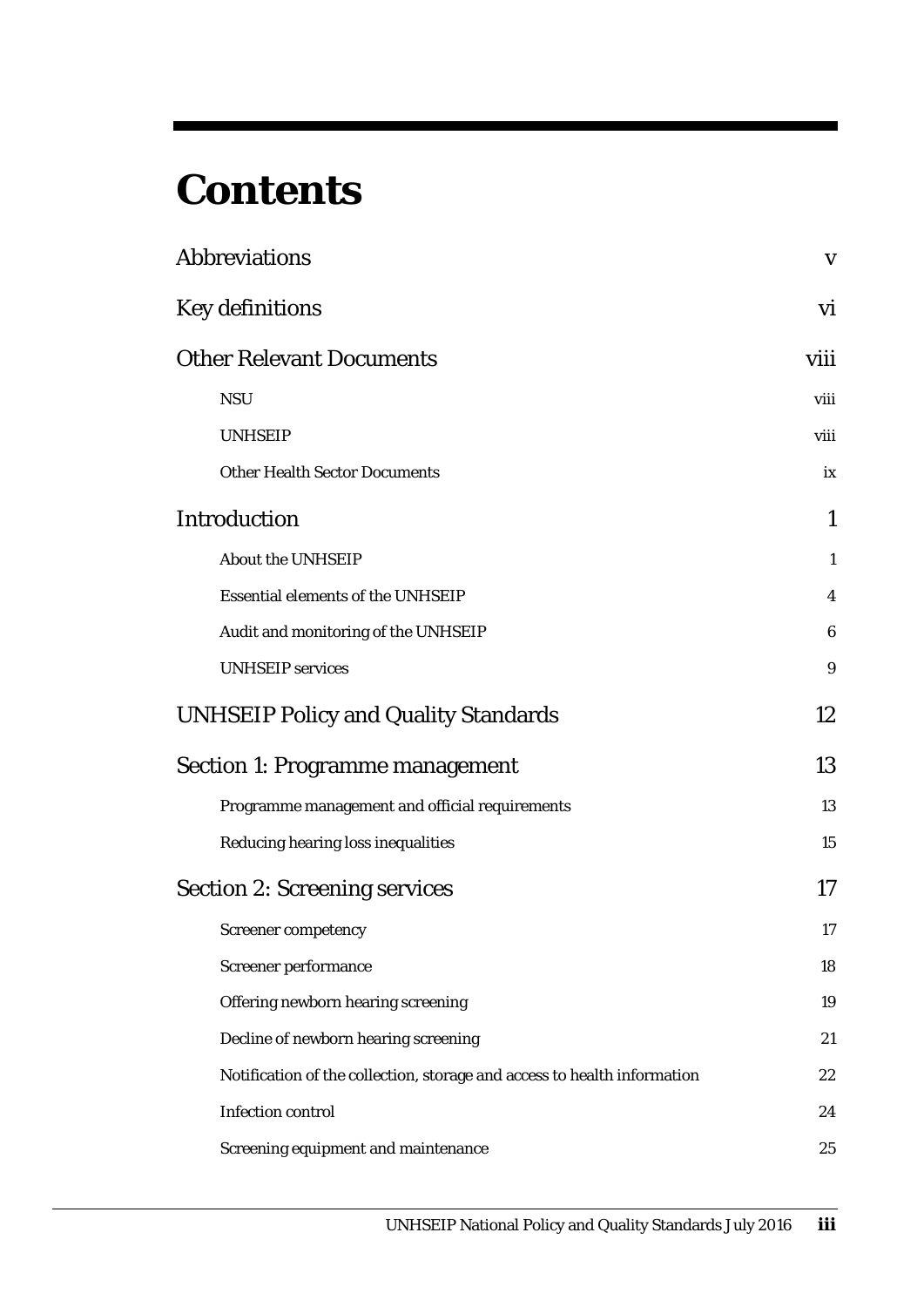| Adherence to UNHSEIP screening protocols                                     | 26 |  |  |
|------------------------------------------------------------------------------|----|--|--|
| Communicating results of newborn hearing screening                           | 27 |  |  |
| Ensuring high screening completion rates and managing DNAs and lost contacts | 29 |  |  |
| Managing transfers between DHBs                                              | 31 |  |  |
| Screening data collection and management                                     | 32 |  |  |
| <b>Section 3: Audiology services</b>                                         |    |  |  |
| Audiologist qualifications and competency                                    | 34 |  |  |
| Audiology equipment and environment                                          | 36 |  |  |
| Audiology timeliness and completion                                          | 37 |  |  |
| Adherence to UNHSEIP audiology protocols                                     | 39 |  |  |
| <b>Results of audiology assessment</b>                                       | 40 |  |  |
| Initiation of early intervention services                                    | 42 |  |  |
| Audiology follow-up                                                          | 43 |  |  |
| Audiology data and record management                                         | 44 |  |  |
| <b>Section 4: Quality assurance</b><br>46                                    |    |  |  |
| UNHSEIP quality assurance, quality improvement and risk management           | 46 |  |  |
| <b>Complaint management</b>                                                  | 48 |  |  |
| Communication regarding the UNHSEIP                                          | 49 |  |  |
| Research relating to the UNHSEIP                                             | 50 |  |  |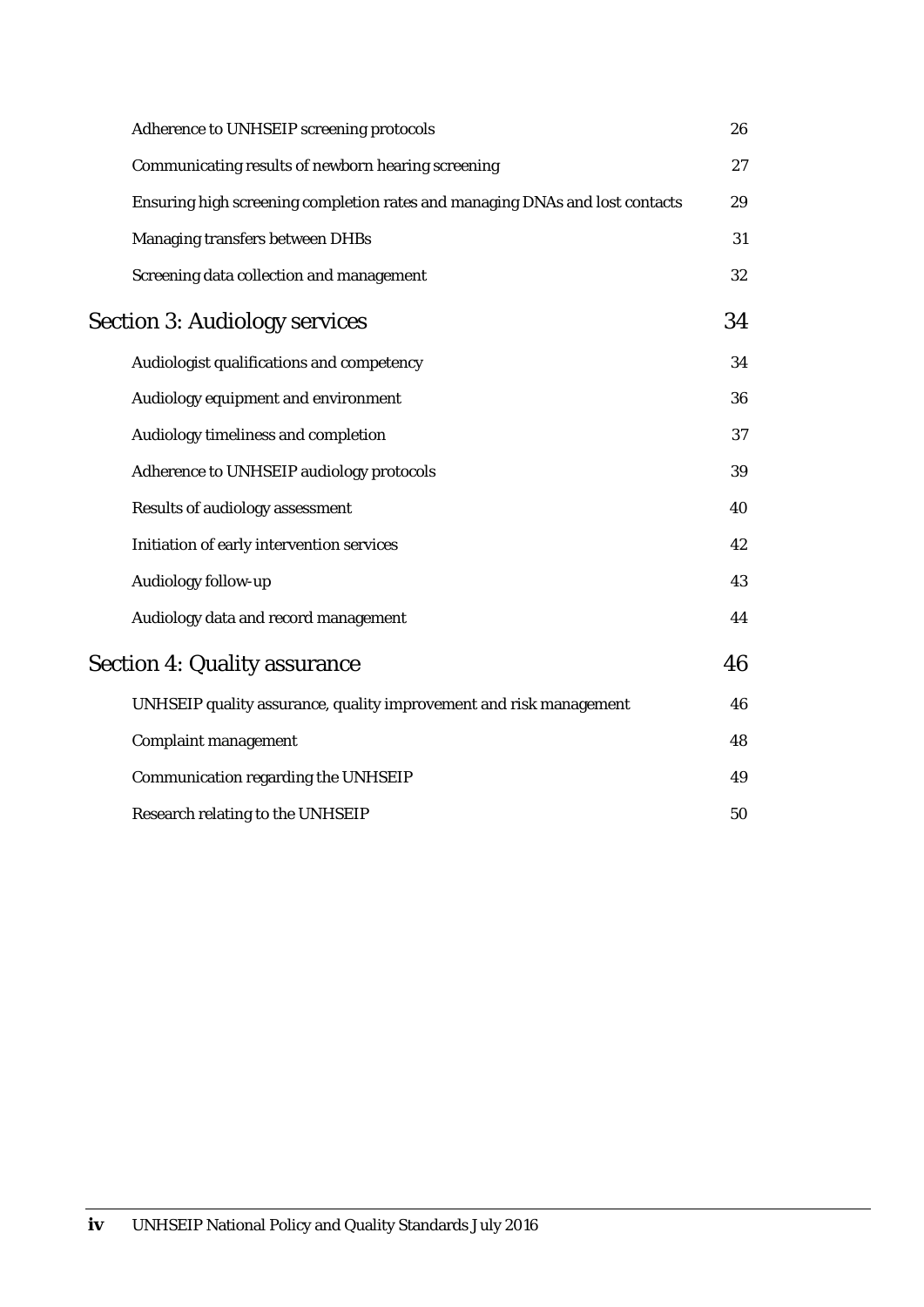

| aABR           | automated auditory brainstem response                                   |  |  |
|----------------|-------------------------------------------------------------------------|--|--|
| AoDC           | adviser on deaf children                                                |  |  |
| <b>BOA</b>     | behavioural observation audiometry                                      |  |  |
| CPA            | conditioned play audiometry                                             |  |  |
| dBHL           | decibels Hearing Level                                                  |  |  |
| DHB            | district health board                                                   |  |  |
| <b>DNA</b>     | did not attend                                                          |  |  |
| <b>LMC</b>     | lead maternity carer                                                    |  |  |
| <b>MOE</b>     | Ministry of Education                                                   |  |  |
| <b>MOH</b>     | Ministry of Health                                                      |  |  |
| <b>NHI</b>     | National Health Index number                                            |  |  |
| <b>NICU</b>    | neonatal intensive care unit                                            |  |  |
| <b>NSU</b>     | <b>National Screening Unit</b>                                          |  |  |
| RECD           | real-ear aided response                                                 |  |  |
| <b>SCBU</b>    | special care baby unit                                                  |  |  |
| <b>UNHSEIP</b> | Universal Newborn Hearing Screening and Early Intervention<br>Programme |  |  |
| <b>VRA</b>     | visual reinforcement audiometry                                         |  |  |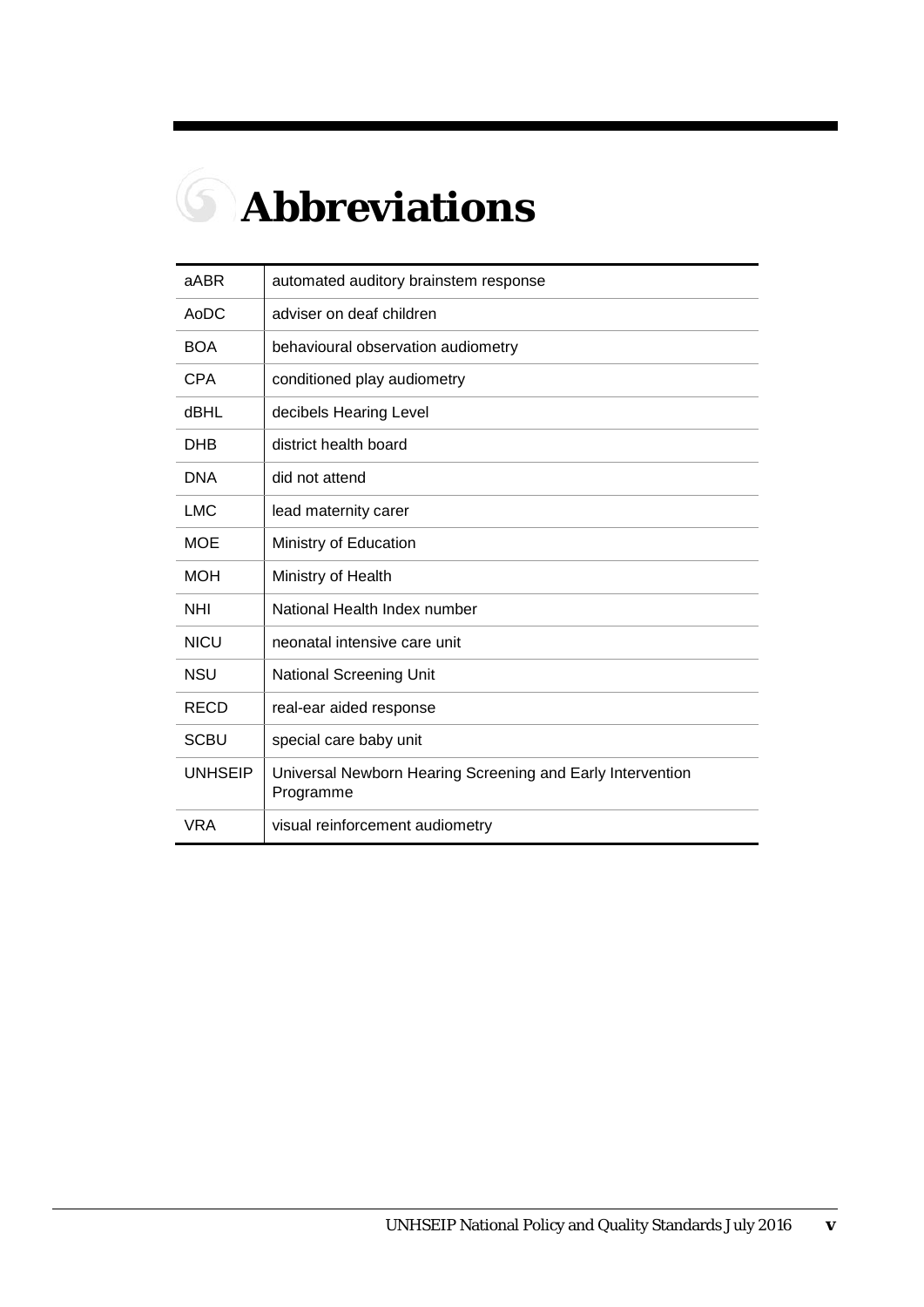

**Offer:** Refers to a verbal offer of newborn hearing screening with information about the UNHSEIP.

> A letter sent to parents/guardians that includes the offer of a screening appointment is not in itself an acceptable offer as there is no assurance of it having been received. Where it is followed up with a phone call that confirms the address, or a visiting midwife confirms it has been received, this may constitute an offer of screening.

For the purpose of programme monitoring, the outcome to the offer of screening can be one of the following (see also Figure 1):

| <b>Completed</b><br>screen:     | A final screening outcome has been achieved for the baby with either a<br>'pass' or 'refer diagnostic' outcome.                                                                                                                                                                                                                                                                                                              |  |  |
|---------------------------------|------------------------------------------------------------------------------------------------------------------------------------------------------------------------------------------------------------------------------------------------------------------------------------------------------------------------------------------------------------------------------------------------------------------------------|--|--|
|                                 | <b>Pass:</b> Where the baby has a 'pass' screen result for both ears. There is<br>either no follow- up required or hearing surveillance due to the<br>identification of risk factor/s.                                                                                                                                                                                                                                       |  |  |
|                                 | <b>Refer diagnostic:</b> Where a referral to audiology is indicated because<br>the screening outcome on aABR2 is either 'refer' for one or both ears<br>as indicated on the screening device or is an 'incomplete screen' due<br>to too many attempts or not being able to achieve a successful screen.                                                                                                                      |  |  |
| <b>Hearing</b><br>surveillance: | The programme of hearing checks for babies who pass screening but<br>are identified with one or more of a defined set of risk factors for late<br>onset or progressive hearing loss.                                                                                                                                                                                                                                         |  |  |
| Incomplete<br>screen:           | Where a screen has not been able to be completed due to either:<br>three unsuccessful attempts<br>an ear not successfully screened.<br>$\bullet$                                                                                                                                                                                                                                                                             |  |  |
| No clear<br>response:           | The terminology used for communicating results of a screen to<br>parents when either the test result is 'refer' or the screen is unable to<br>be finished due to too many unsuccessful attempts.                                                                                                                                                                                                                             |  |  |
| <b>Decline:</b>                 | Active declines - when a parent/guardian explicitly indicates,<br>$\bullet$<br>after an explanation of rationale and process that they do not wish<br>to proceed following an offer of newborn hearing screening for<br>their newborn.<br>Also includes where parents/guardians have neither consented<br>$\bullet$<br>nor explicitly declined but indicate they do not wish to be engaged<br>in the programme (Disengaged). |  |  |
| Did not                         | Where verbal confirmation (in person or via phone or text) of a                                                                                                                                                                                                                                                                                                                                                              |  |  |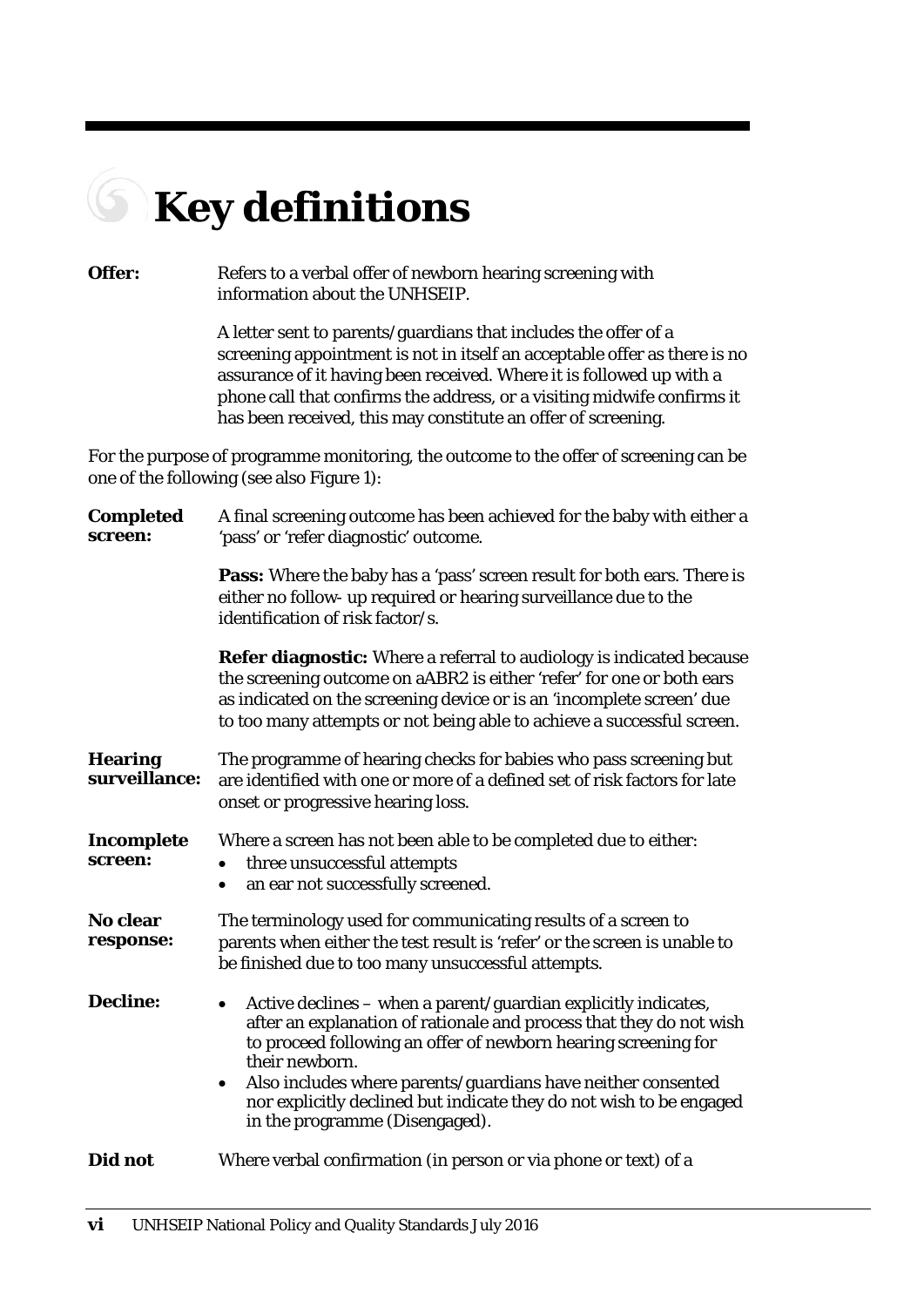| attend<br>(DNA):       | screening appointment is received but the appointment is not kept.                                                                                                                                                                                                                                                                                                                                                             |  |  |
|------------------------|--------------------------------------------------------------------------------------------------------------------------------------------------------------------------------------------------------------------------------------------------------------------------------------------------------------------------------------------------------------------------------------------------------------------------------|--|--|
|                        | For NSU purposes, a baby is classified as a DNA after three attempts<br>have been made for the family to attend a screening appointment by a<br>range of means (attempts may be by letter, phone or text).                                                                                                                                                                                                                     |  |  |
| Lost contact:          | Where there may have been an initial offer of or commencement of<br>screening, but subsequently no response to letters or telephone calls<br>and/or attempts to establish correct details have been unsuccessful<br>(and documented).                                                                                                                                                                                          |  |  |
| <b>Missed</b><br>baby: | Where a baby for whom no offer of screening has been made and no<br>contact has been made with the parents/guardians and the baby is<br>now more than 3 months old.                                                                                                                                                                                                                                                            |  |  |
|                        | Refers to permanently missed babies, that is, who never had the<br>opportunity to be offered, rather than those who can still be contacted<br>and may attend screening as an outpatient. These could be home<br>births or late referrals from midwives or other health professionals<br>from small community birthing units, or babies picked up via cohort<br>auditing i.e. births in DHB versus offers of screenings in DHB. |  |  |

#### **Figure 1: UNHSEIP screening pathway definitions for monitoring**

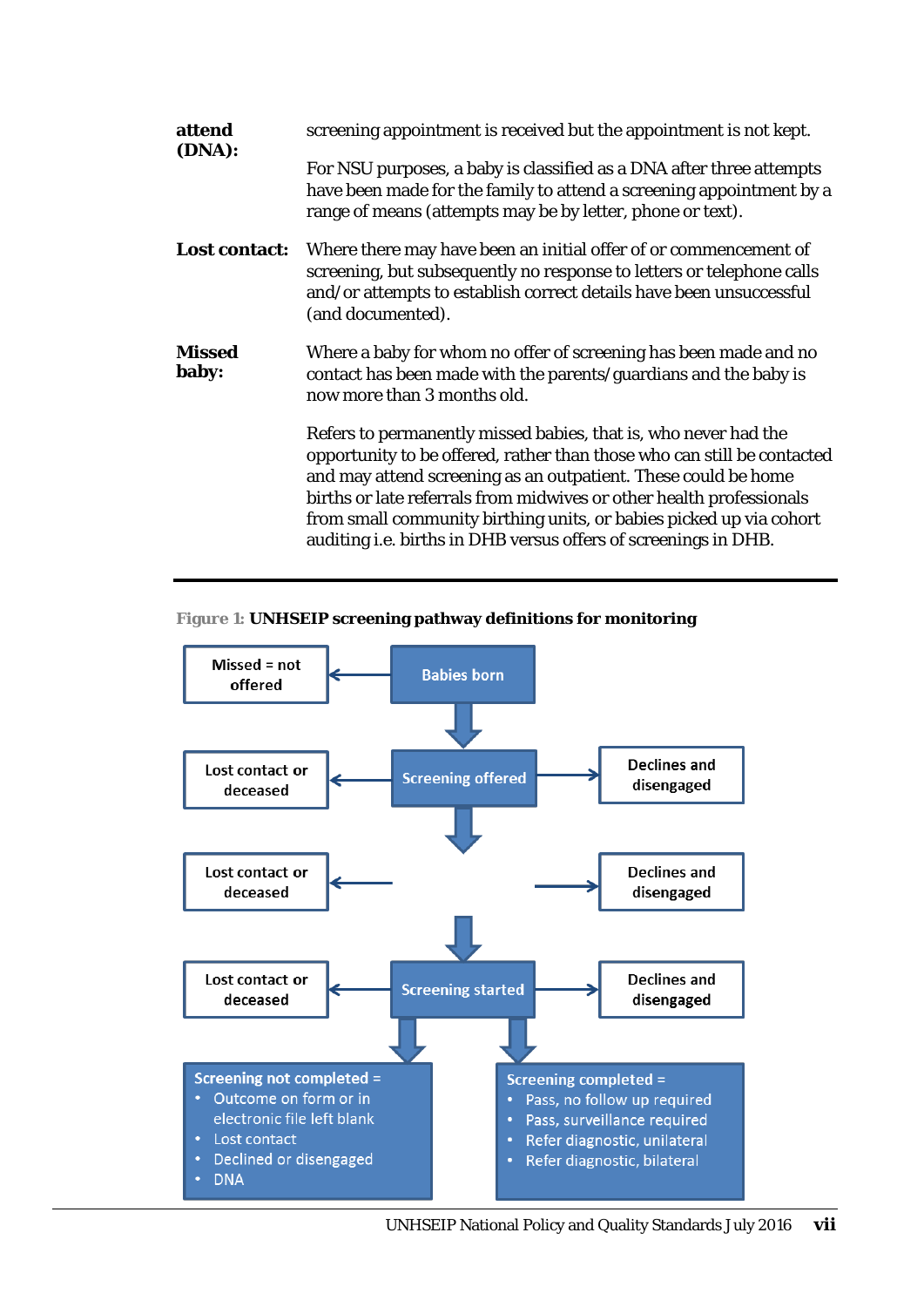# **Other Relevant Documents**

These policy and quality standards should be read in conjunction with the documents and information resources listed below. All NSU and UNHSEIP documents are available through the National Screening Unit website [\(https://www.nsu.govt.nz/\)](https://www.nsu.govt.nz/) or by emailing a request to [screening@moh.govt.nz](mailto:screening@moh.govt.nz)

# **NSU**

• Informed consent in screening

https://www.nsu.govt.nz/about-us-national-screening-unit/informed-consent

• Quality improvement

https://www.nsu.govt.nz/about-us-national-screening-unit/quality-improvement

• Records management

https://www.nsu.govt.nz/health-professionals/tools-and-resources/recordsmanagement

# **UNHSEIP**

The most current version of the following programme documentation:

- UNHSEIP Screener Manual
- UNHSEIP Screening Form HP5065
- UNHSEIP Risk Factors form for hearing loss requiring surveillance
- UNHSEIP Coordinators Manual
- UNHSEIP Monitoring Framework
- UNHSEIP Diagnostic and Amplification Protocol
- UNHSEIP Diagnostic Assessment Data Form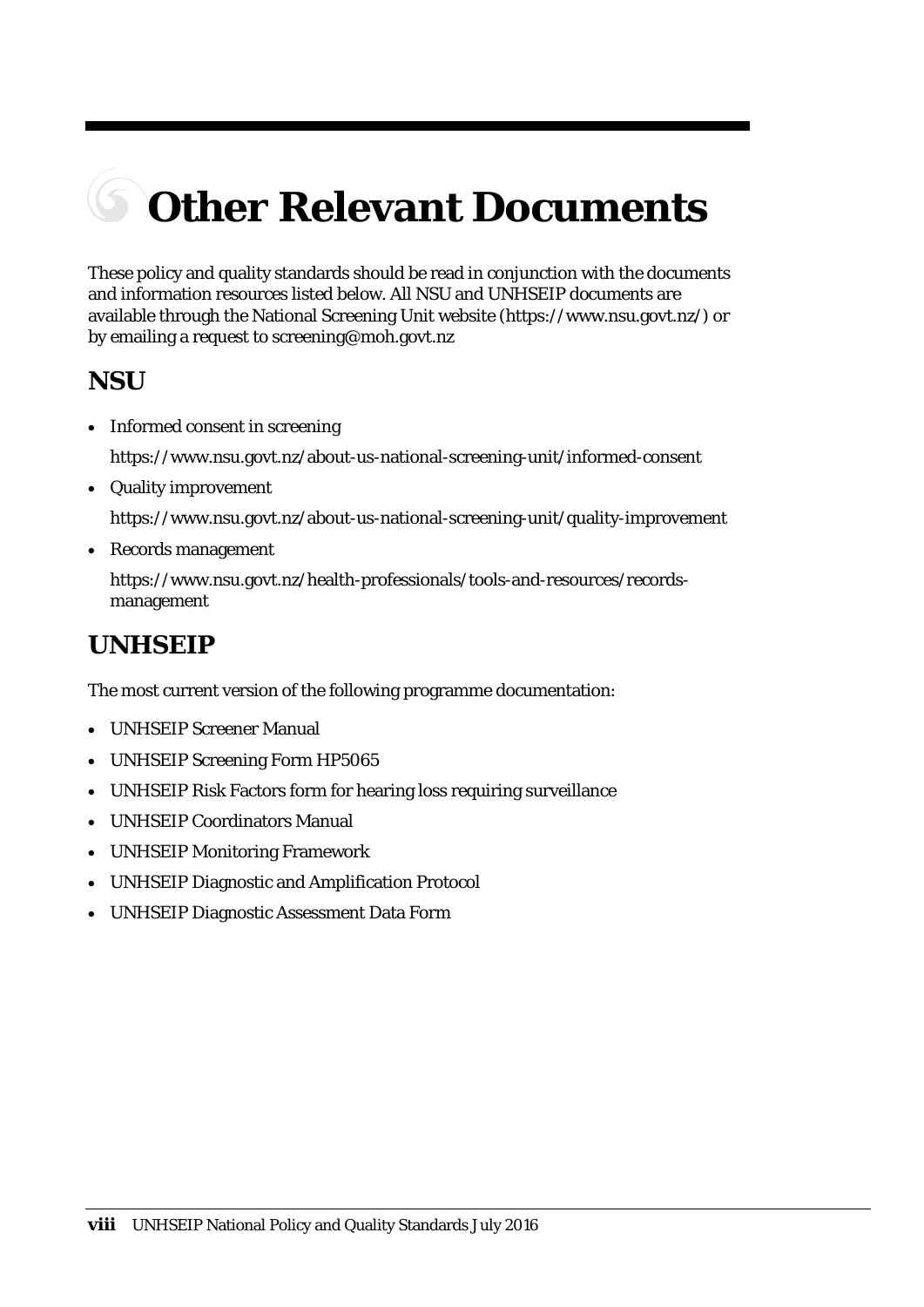# **Other Health Sector Documents**

- Eligibility for publicly funded health services: [www.health.govt.nz/new-zealand-health-system/eligibility-publicly-funded-health](http://www.health.govt.nz/new-zealand-health-system/eligibility-publicly-funded-health-services)[services](http://www.health.govt.nz/new-zealand-health-system/eligibility-publicly-funded-health-services)
- He Korowai Oranga: Māori Health Strategy (MoH 2002): [www.maorihealth.govt.nz/moh.nsf/menuma/About+Maori+Health](http://www.maorihealth.govt.nz/moh.nsf/menuma/About+Maori+Health)
- Whānau Ora: www.tpk.govt.nz/en/in-focus/whanau-ora/
- 'Ala Mo'ui: Pathways to Pacific Health and Wellbeing 2010–2014: www.moh.govt.nz/pacific www.asianhealthservices.co.nz/
- Asian Health Support Services: <http://www.asianhealthservices.co.nz/>
- Code of Disability Services Consumers' Rights Regulation 1996,
- Health Information Privacy Code 1994 (revised 2008) [www.privacy.org.nz/health-information-privacy-code/](http://www.privacy.org.nz/health-information-privacy-code/)
- Health Information Security Framework 2015

http://healthitboard.health.govt.nz/standards/approved-standards/hiso-100292015-health-information-security-framework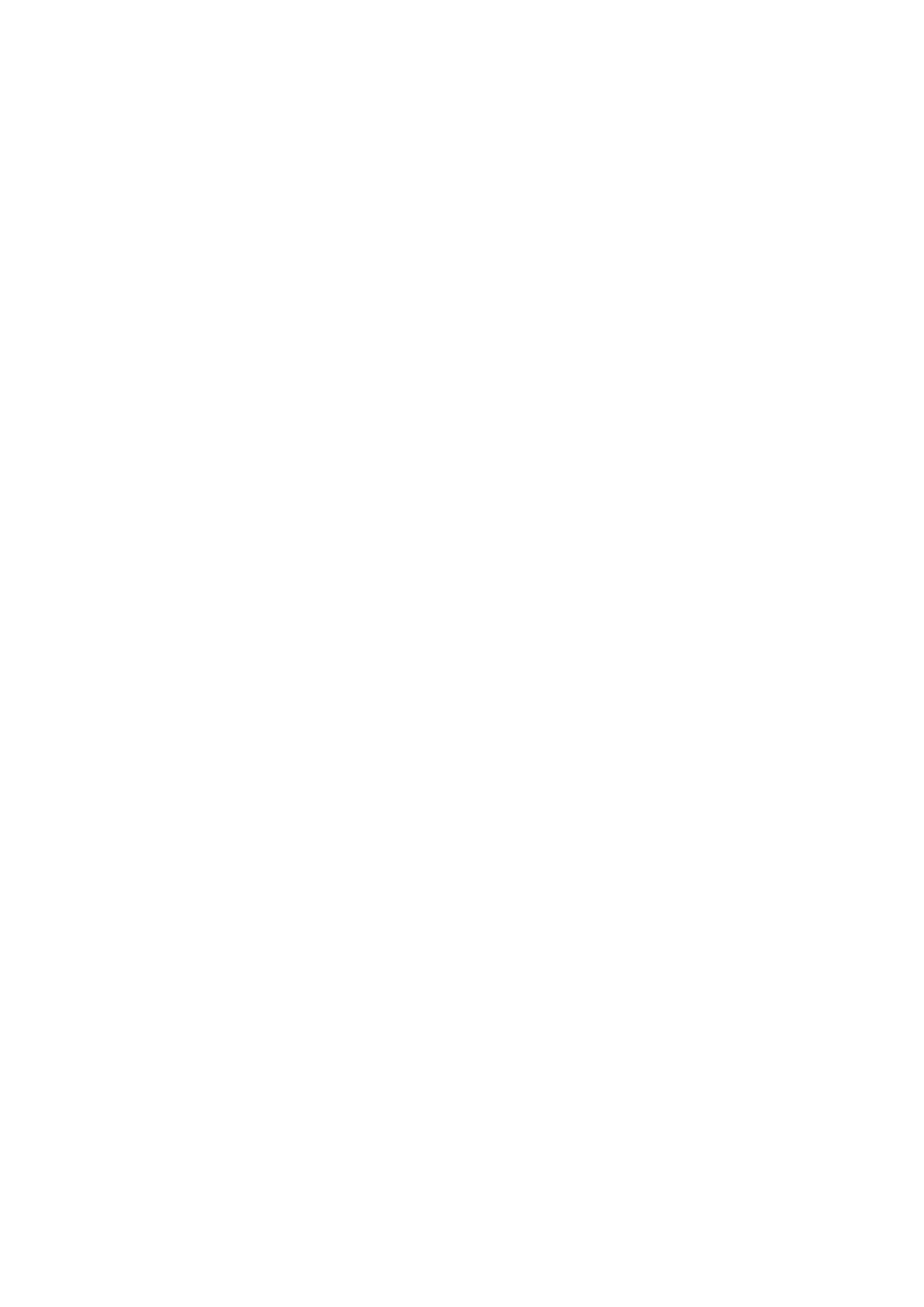# **Introduction**

These National Policy and Quality Standards form part of the contract between the Ministry of Health (MOH) and District Health Boards (DHBs) for the provision of services for the Universal Newborn Hearing Screening and Early Intervention Programme (UNHSEIP). They are intended to increase knowledge and understanding about the programme, outline requirements of services, and assist DHBs achieve high standards of practice that support the programme's aim. The policy and quality standards cover the following four topic areas:

Section 1: Programme Management Section 2: Screening Services Section 3: Audiology Services Section 4: Quality Assurance

The UNHSEIP National Policy and Quality Standards together with service agreements and the UNHSEIP Diagnostic and Amplification Protocols (January 2016) form the basis of DHB audits.

It is expected that all those involved in programme provision meet their professional and ethical standards as well as their legal obligations in relation to health legislation and any legislation concerning the privacy of health information. All local DHB policies and procedures must also be adhered to.

# **About the UNHSEIP**

The first six months of a baby's life is a critical period for language development. Lack of exposure to language during this period, such as caused by a hearing loss, can affect a child's development, communication skills, and educational and career achievement. The early detection of hearing loss and the initiation of early medical and educational interventions has been demonstrated to significantly improve long-term outcomes for children with hearing loss and their parents/guardians/whānau.

The UNHSEIP was implemented over a three-year period from 2007–2010. The aim of the programme is:

*early identification of newborns with hearing loss so that they can access timely and appropriate interventions, inequalities are reduced and the outcomes*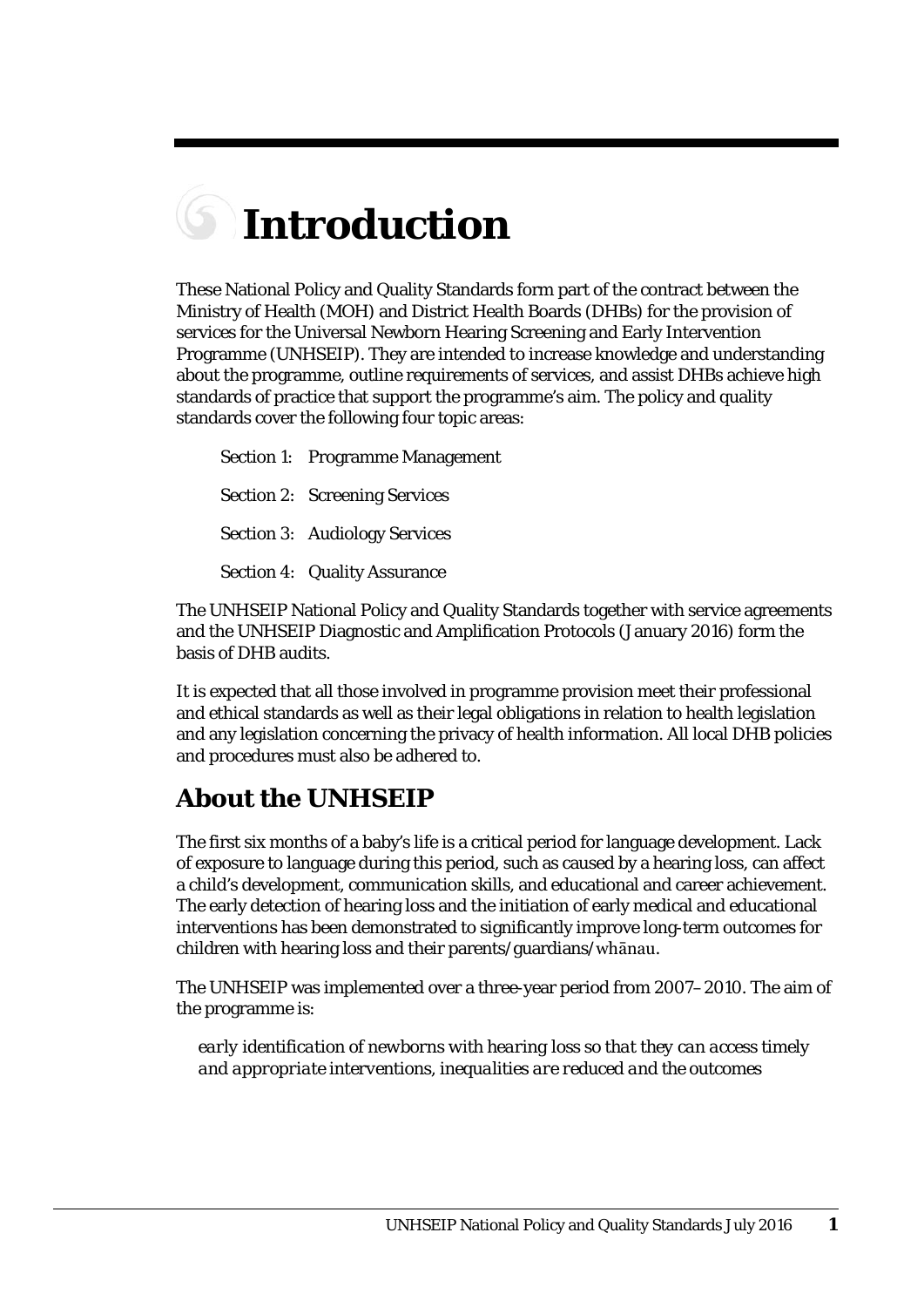#### *forthese children, their families and whānau, communities and society are improved.[1](#page-11-0)*

The UNHSEIP is jointly overseen by the Ministries of Health and Education. The MOH has responsibility for screening, diagnosis of hearing loss and medical interventions, and the Ministry of Education (MOE) has responsibility for early intervention services.

The UNHSEIP is an organised screening programme, characterised by planning, coordination, monitoring and evaluation of all activities along the screening pathway. The nationally organised approach to the UNHSEIP facilitates:

- clear lines of accountability
- high quality service provision of all parts of the programme
- defined policy and quality standards
- timely availability and appropriate integration of screening services with diagnostic, support and intervention services
- monitoring and evaluation of the entire screening pathway.

The UNHSEIP is not designed to identify babies with mild hearing losses. Babies with milder hearing losses may not require assistive hearing technologies or intensive intervention. Parents/guardians who have a baby with mild hearing loss may choose to access support services such as parent support networks, the Special Education Information Line and resource materials.

Regular interaction and review with Well Child providers and family doctors will be important to detect progressive hearing losses if these occur.

## **Eligibility**

-

All babies are eligible for newborn hearing screening under the Health and Disability Services Eligibility Direction 2011.

#### **Programme goals**

The core goals of the UNHSEIP are described as '1-3-6' goals, which are based on international best practice proposed by the Early Hearing Detection and (EHDI) programme and endorsed by the Joint Committee on Infant Hearing (2007) and the World Health Organization (2010):

- 1 = Babies to be screened by 1 month of age
- 3 = Audiology assessment completed by 3 months of age
- 6 = Initiation of appropriate medical and audiological services, and early intervention education services, by 6 months of age[2](#page-11-1).

<span id="page-11-1"></span><span id="page-11-0"></span><sup>1</sup> UNHSEIP Implementation Advisory Group, 2007.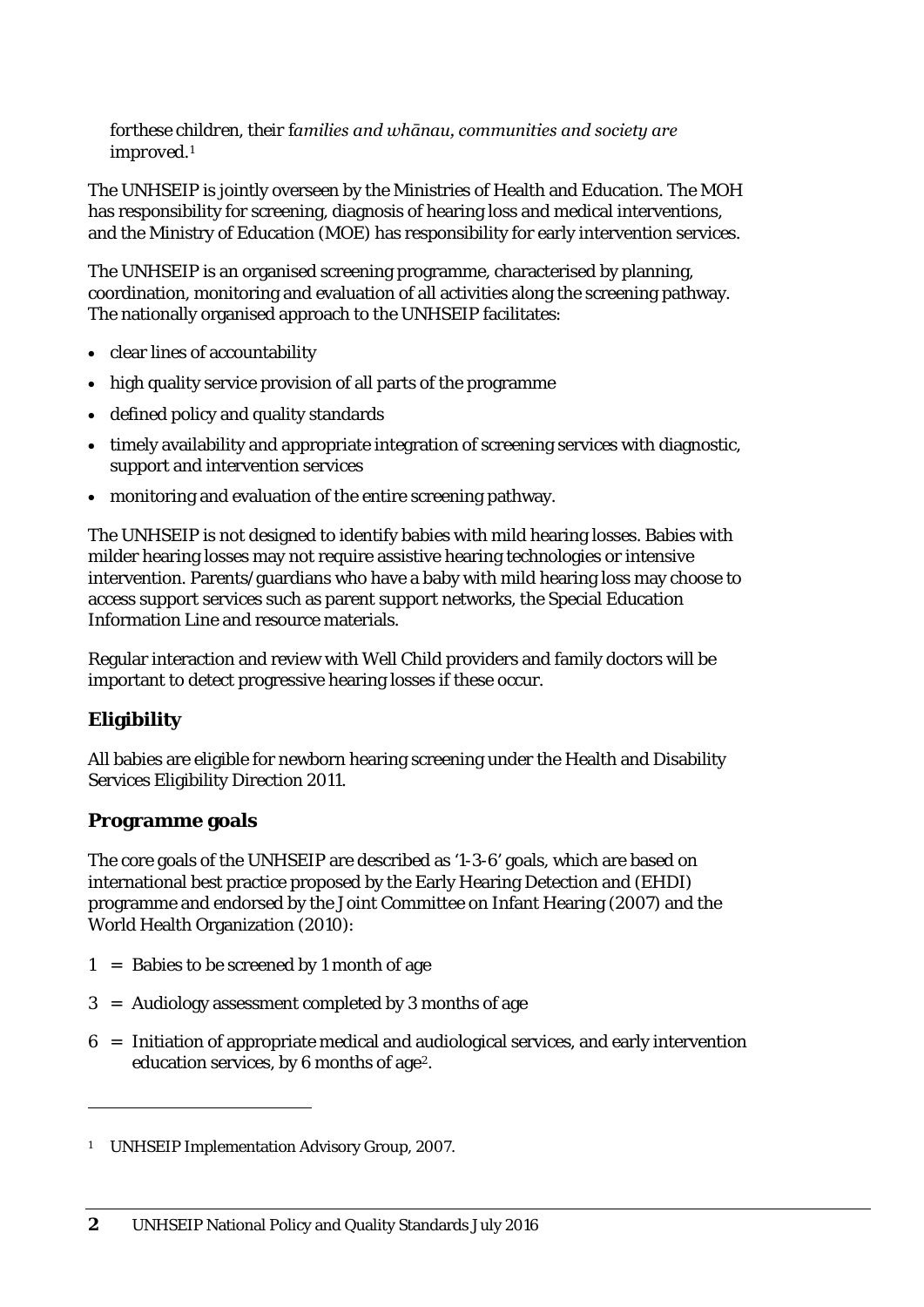## **UNHSEIP screening pathway**

Newborn hearing screening and any subsequent diagnostic testing or early intervention services must be offered within a framework of nationally consistent policies, standards and guidelines to ensure quality in the services being delivered.





#### **Screening offer**

 $\overline{a}$ 

Newborn hearing screening must be offered to the parents/guardians of all babies born in a DHB region, whether they are born in hospital, a birthing centre or at home.

Participation in the UNHSEIP is strongly recommended by the MOH.

The screening pathway should start with the initial discussion with parents/guardians/ whānau and the provision of information in the antenatal period. This provides parents/guardians/whānau with sufficient time to allow them to consider the information provided and ask questions, thus enabling them to make informed choices about participation in newborn hearing screening.

Screening is undertaken according to prescribed protocols by one month of age. The screening threshold for the UNHSEIP is 35dBHL, designed to identify permanent

<sup>2</sup> Note that ages are based on 'corrected age' that is, age adjusted for premature birth.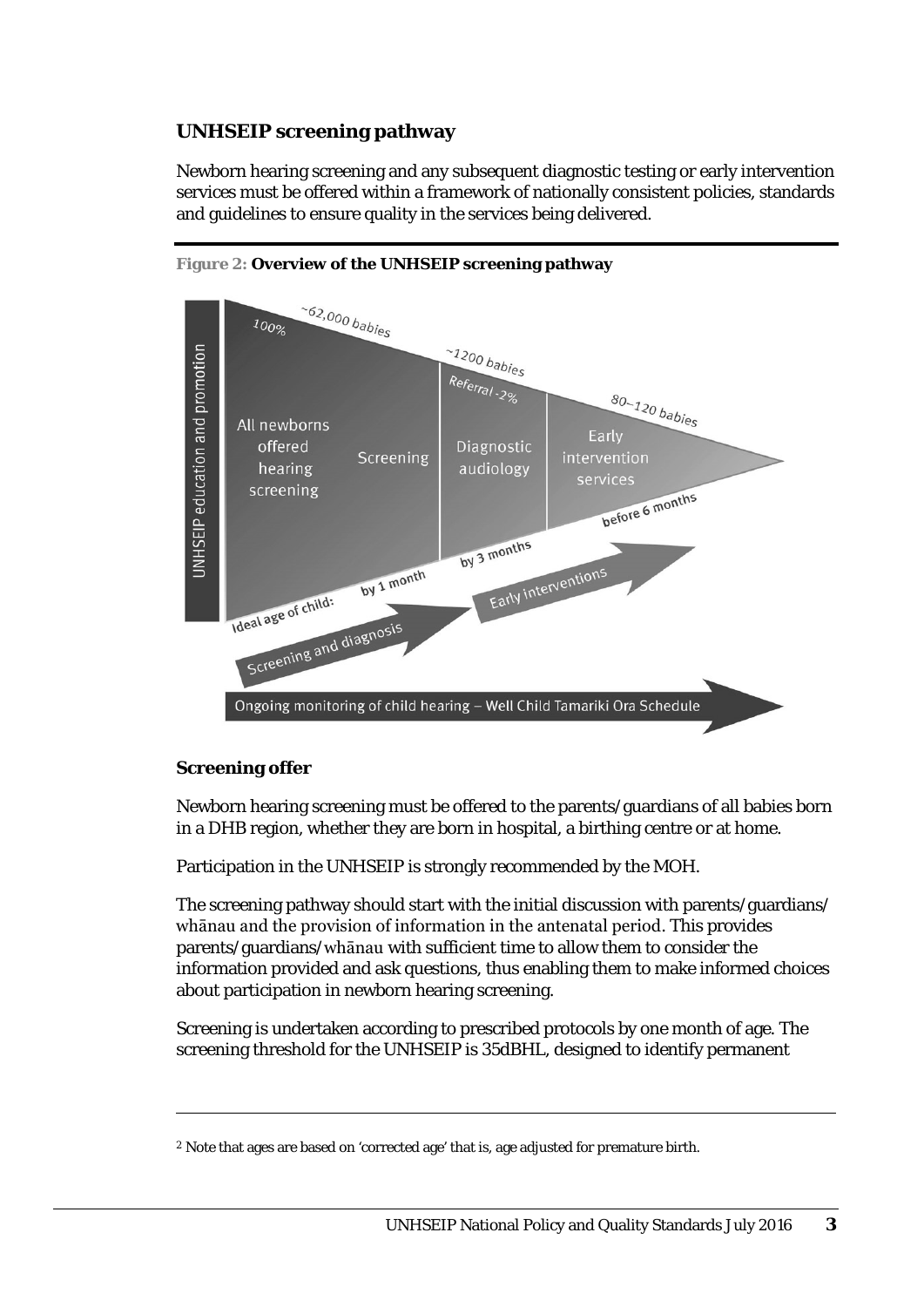congenital hearing loss that is likely to impact on the development of speech and language.

Most babies will pass the newborn hearing screen, which means that at the time of screening they are unlikely to have a hearing loss. For babies who pass the newborn hearing screen and who do not have a risk factor for hearing loss, their involvement in the UNHSEIP ends here.

For babies that pass newborn hearing screening but do have one or more of the risk factors listed in the document '*Risk Factors for Congenital and Delayed Onset/Progressive Hearing Loss Sept 2015*', it is expected that they will have at least one audiology assessment as per the hearing surveillance criteria pathway. A clinical person (a doctor, nurse or a midwife) will be responsible for identifying babies with conditions requiring hearing surveillance and completing the appropriate documents required for referral to audiology. The relevant documents must be forwarded to the screener by the person who completed it to enable the screener to make a referral to audiology.

#### **Diagnostic audiology**

Babies who do not pass screening have a higher risk of having a hearing loss, and are referred for audiological investigations. The audiologist will carry out the diagnostic assessment of the baby's hearing, which will provide definite answers about the hearing status of the baby. It is expected that diagnostic audiology is completed by age three months.

#### **Early intervention**

If a baby is diagnosed with a hearing loss, a multidisciplinary team will develop an action plan for the baby and their parents/guardians/ whānau. The team will include an audiologist, Adviser on Deaf Children (AoDC), ear, nose and throat specialist (ENT) and, depending on the degree of hearing loss and the needs of the family, other care providers such as a paediatrician and speech and language therapist. Parents/guardians/whānau may choose to work with other clinical, education and social support professionals and community groups.

# **Essential elements of the UNHSEIP**

Fundamental to the delivery of the UNHSEIP are:

- coordination of all components of the programme
- an organised invitation for screening to parents/guardians of all newborns
- a multidisciplinary approach to screening, diagnosis and follow-up
- close links with treatment and early intervention services
- operational policies and quality standards and on-going monitoring
- a focus on continuous quality improvement.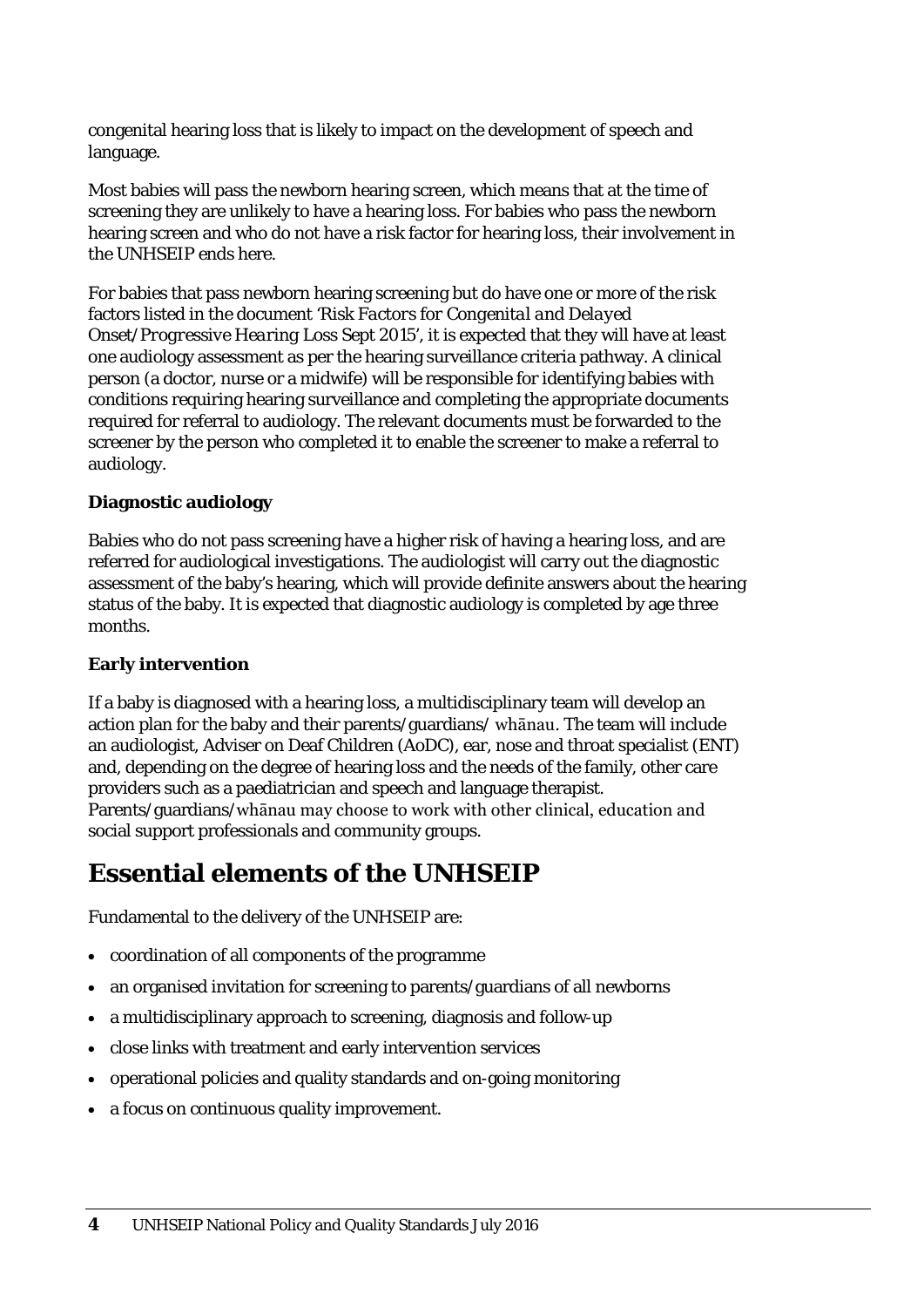## **Equitable screening**

New Zealand Deafness Notification data indicate that Māori are over-represented among children identified with hearing loss.<sup>[3](#page-14-0)</sup> Some evidence also points to later identification of hearing loss among Māori and Pacific children compared to non-Māori, non-Pacific children.

Efforts to reduce these inequalities are mandated by a number of documents including the New Zealand Health Strategy and He Korowai Oranga: Māori Health Strategy. The New Zealand Health and Disability Act 2000 established statutory obligations for DHBs to reduce inequalities by improving the health status of Māori and increasing Māori participation in the health and disability sector.

The UNHSEIP is monitored by ethnicity and socioeconomic status. This helps to inform areas within the programme that may need to be addressed to support equity in access and outcomes.

## **Informed consent**

A newborn hearing screening test is part of a pathway which may result in other interventions and treatment. Parents/guardians/whānau must be informed about the purpose of newborn hearing screening, the process and use of the equipment, how and when the results will be provided, and who the information about the screen maybe shared with. Where appropriate, screeners may discuss the difference between screening and diagnostic services. Parents/guardians/whānau have a legal right to receive such information pursuant to the Code of Health and Disability Services Consumers' Rights Regulation 1996.

## **A family focus**

The UNHSEIP is committed to working collaboratively with parents/guardians/ whānau to ensure that the programme is focused on their needs. The entire screening pathway, and all other activities provided within the UNHSEIP, must be centred around babies and their parents/guardians/whānau and providing a service which is sensitive and responsive to their individual needs. A high level of community acceptance and confidence in the programme must be maintained.

#### **Collaboration**

1

The success of the UNHSEIP depends on professionals working together throughout the programme. Professionals need to work collaboratively, sometimes across traditional professional boundaries, as a well-coordinated multi-disciplinary team.

Because the UNHSEIP is a pathway of care, sharing of information on outcomes helps enhance ownership for all professionals involved in delivering services along the pathway. Effective communication of any service issues that may impact on other

<span id="page-14-0"></span><sup>3</sup> Digby JE, Kelly AS, Purdy SC. 2011. *Hearing Loss in New Zealand Children: 2010*. Auckland: New Zealand Audiological Society. Available at www.audiology.org.nz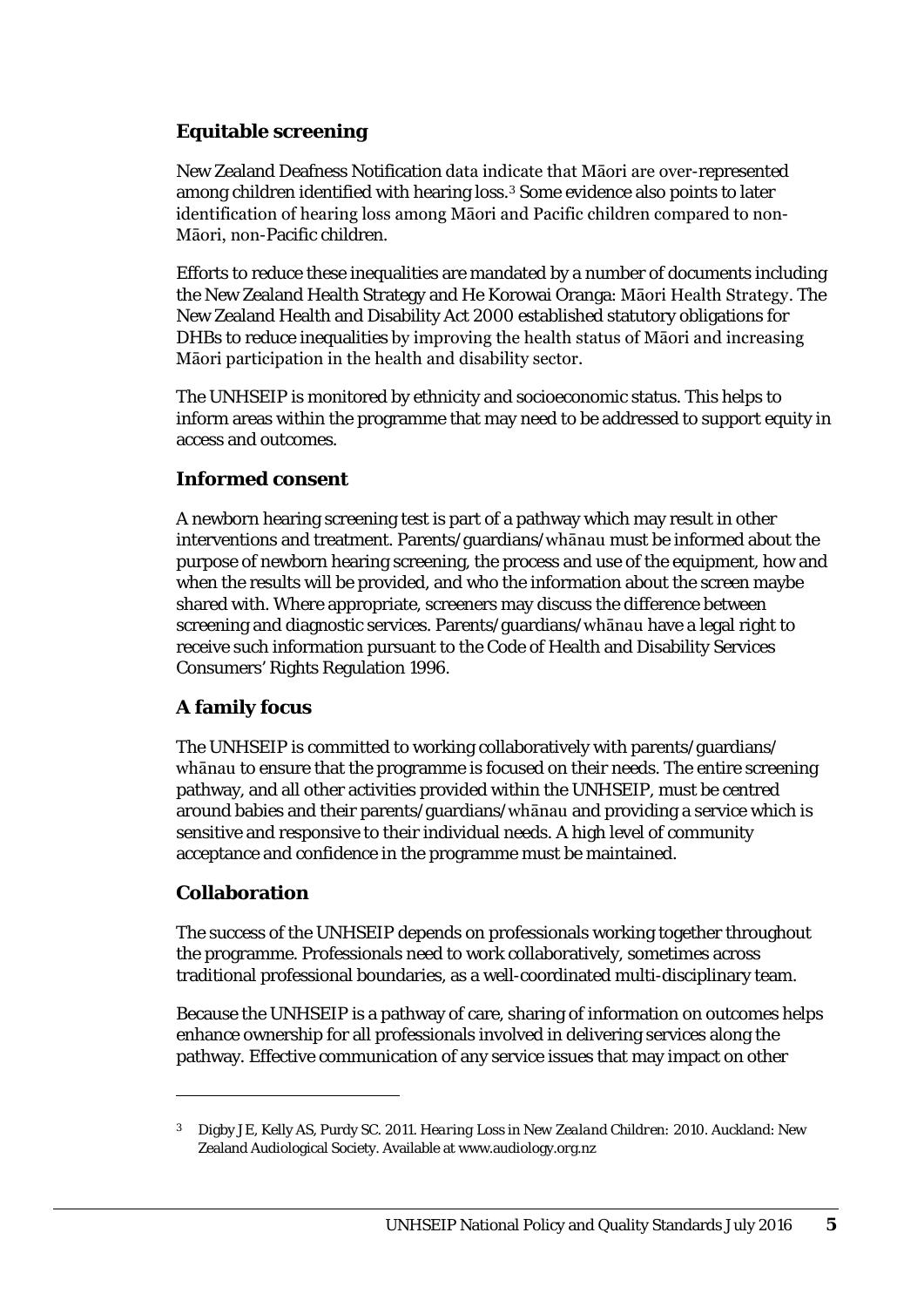services on the pathway is also important to ensure continuity of care and quality service provision consistent with the programme expectations and standards.

# **Continuous quality improvement**

Quality improvement activities are concerned with maximising the likelihood that the day-to-day operations of a screening programme deliver the expected outcomes. Monitoring, quality assurance and audit activity can identify issues in a screening programme which can be addressed through improvement activity. This will help maintain quality in service provision, providing parents/guardians/whānau with a positive experience of the programme, enhancing public confidence in the programme and minimising false positive and false negative results.

# **Audit and monitoring of the UNHSEIP**

# **Audit**

Regular auditing of the programme is undertaken to assess whether DHBs are delivering newborn hearing screening and diagnostic audiology services consistent with these policy and quality standards. Approaches to what standards are assessed through an audit, how information is collected and who completes the audit will vary.

A full provider compliance audit is usually initiated by the NSU and uses an external agency to audit service delivery against most or all of the standards. Information is usually collected from multiple sources to assess delivery.

A desk-top audit is more limited in scope and tends to focus more on a review of documentation and records and rarely uses informant interviews or participant observation. A few critical standards are identified for assessment across all DHBs, and some DHBs may also be assessed against key standards where there is concern about delivery. Standards identified for assessment at an individual DHB level is usually informed by findings from a previous audit, concern raised from quarterly reporting or annual monitoring, or a specific incident or concern. A desk-top audit is usually completed internally by the NSU.

# **Monitoring**

Programme monitoring is concerned with the routine, systematic collection and recording of information about aspects of a programme over time, to assess whether programme goals are being met.

High-quality and reliable data must be collected to enable robust monitoring and evaluation at both DHB and national levels.

DHBs are monitored against a number of key national targets on a regular basis. It is expected that each DHB will have systems in place, including internal audit processes that ensure their ongoing adherence to the NPQS. There is an expectation that where shortcomings are identified as a result of internal auditing, steps will be taken to meet the required standard and relevant elements.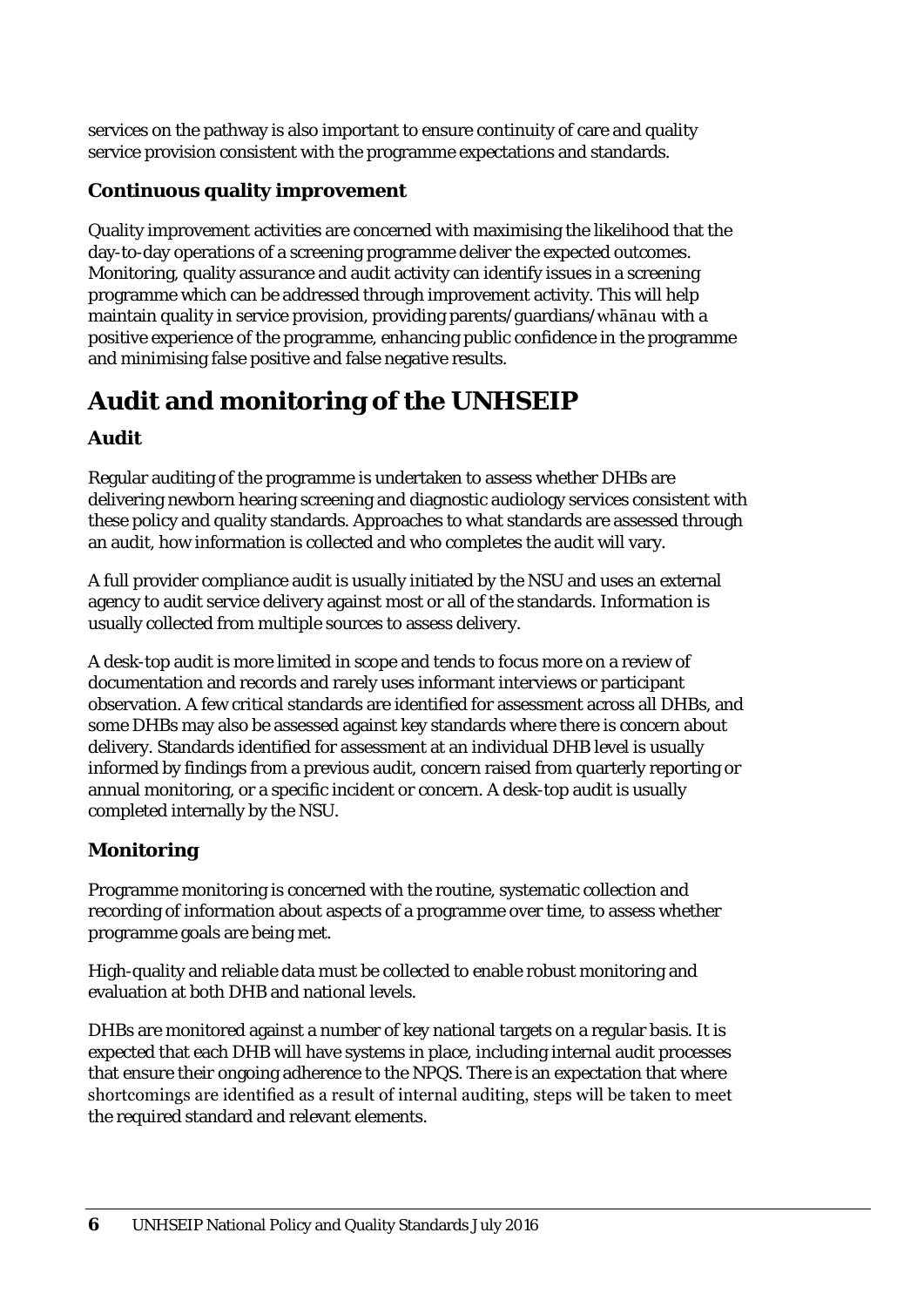A range of performance indicators reflecting different aspects of the UNHSEIP screening pathway are regularly reported on at a national level as well as by DHB, ethnicity and deprivation status. The indicators are subject to review as appropriate.

UNHSEIP internal monitoring reports are provided to DHBs three -monthly. An external report is published annually. The draft annual report is reviewed by a multidisciplinary advisory group who make recommendations to the National Screening Unit (NSU) on quality improvement. The NSU follows up any issues arising from the reports.

Routine monitoring based on newborn hearing screening and audiology data is reported to the Ministry by DHBs on a quarterly basis as part of their own internal quality control.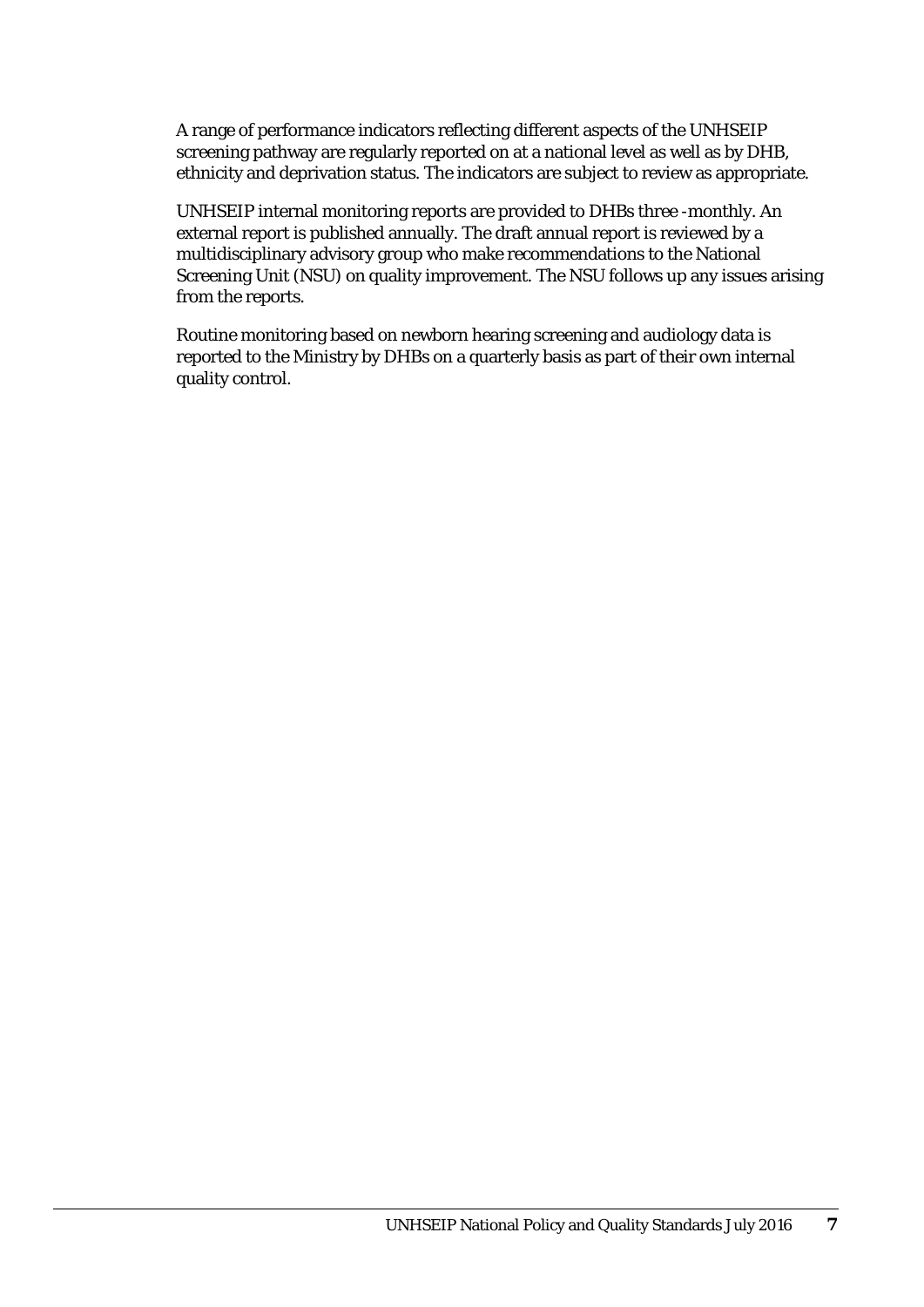| <b>MINISTRY OF HEALTH</b>    |                                          |                                                                                                                                                                    |  |  |
|------------------------------|------------------------------------------|--------------------------------------------------------------------------------------------------------------------------------------------------------------------|--|--|
| <b>Stage</b>                 | Component                                | <b>Indicator name</b>                                                                                                                                              |  |  |
| 1. Screening                 | Participation                            | 1,1 Newborn hearing screening offered                                                                                                                              |  |  |
|                              |                                          | 1.2 Newborn hearing screening consents and declines                                                                                                                |  |  |
|                              |                                          | 1.3 Newborn hearing screening coverage<br>a) Screening completed by 1 month (1 month goal)<br>b) Screening completed<br>c) Screening completed of those consented. |  |  |
|                              |                                          | 1.4 Newborn hearing screening DNAs and lost contacts                                                                                                               |  |  |
|                              | <b>Outcomes of</b><br>screening          | 1.5 Referral rate to audiology assessment                                                                                                                          |  |  |
|                              |                                          | 1.6 Hearing surveillance rate:<br>a) Referral for surveillance rate<br>b) Distribution of risk factors                                                             |  |  |
|                              | <b>Screening</b>                         | 1.7 Second positive screening rates                                                                                                                                |  |  |
|                              | performance                              | 1.8 Positive predictive value of the screening test                                                                                                                |  |  |
| 2. Audiology                 | <b>Timeliness and</b><br>completion      | 2.1 Audiology assessment timeliness<br>a) Audiology appointment within 4 weeks of referral<br>b) Audiology assessment started                                      |  |  |
|                              |                                          | 2.2 Audiology assessment completion<br>a) Audiology assessment completion rate (3 month<br>goal)<br>b) PCHL diagnosed by 3 months                                  |  |  |
|                              |                                          | 2.3 Audiology not attended                                                                                                                                         |  |  |
|                              | <b>Outcomes of</b><br>audiology          | 2.4 Hearing loss detected                                                                                                                                          |  |  |
|                              |                                          | 2.5 Outcome of hearing surveillance<br>a) Hearing loss detected<br>b) Referred for surveillance but not assessed                                                   |  |  |
|                              |                                          | 2.6 Cases not identified from screening                                                                                                                            |  |  |
|                              | Audiology early<br>intervention          | 2.7 Age at first assistive hearing device (6 month goal)                                                                                                           |  |  |
| <b>MINISTRY OF EDUCATION</b> |                                          |                                                                                                                                                                    |  |  |
| 3. Early<br>intervention     | Participation in<br>early intervention   | 3.1 Contact with families following referral to early<br>intervention education services                                                                           |  |  |
|                              |                                          | 3.2 Commencement of early intervention education<br>services (6 month goal)                                                                                        |  |  |
|                              |                                          | 3.3 Continuation of early intervention education services                                                                                                          |  |  |
|                              | <b>Outcomes of</b><br>early intervention | 3.4 Outcomes of early intervention                                                                                                                                 |  |  |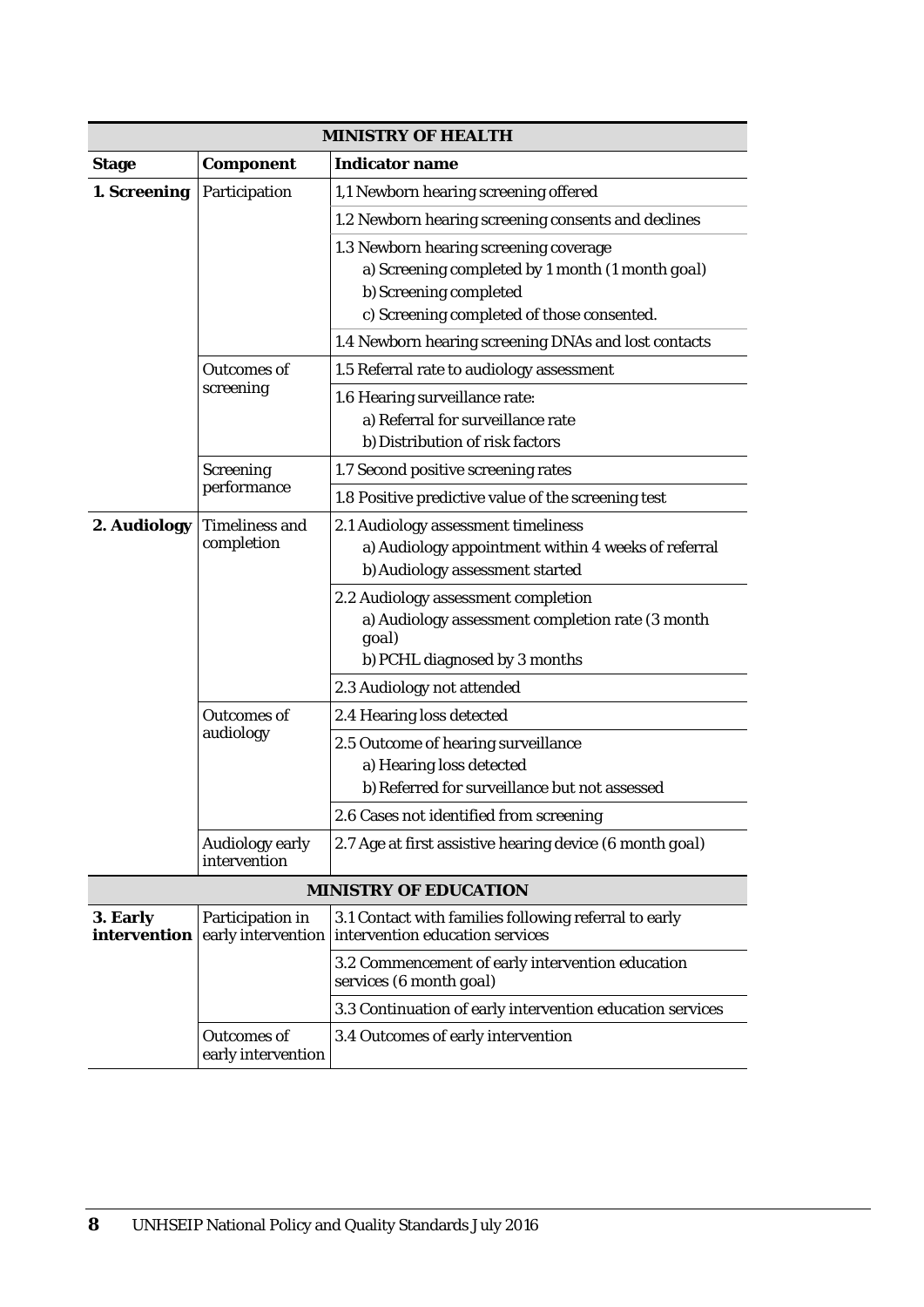# **UNHSEIP services**

National coordination and leadership of newborn hearing screening services is the responsibility of the NSU. This responsibility includes:

- setting the strategic direction of the screening programme
- developing and maintaining policy and standards across the screening pathway
- national monitoring, audit, evaluation and quality improvement
- funding and contract management
- providing educational resources.

#### **DHBs**

DHBs are the providers of newborn hearing screening and follow-up audiology and medical services for UNHSEIP. DHBs are responsible for ensuring the provision of high quality screening and audiology services. This includes leadership and oversight of the multi-disciplinary team, internal quality assurance and quality improvement, clinical leadership and executive support.

An essential aspect of coordination of UNHSEIP services in DHBs is ensuring that babies are not lost to follow-up as they move through the screening pathway and in particular if they move between regions at any stage during their involvement with the programmes. DHBs must have procedures in place to manage this.

#### **Newborn hearing screeners**

Newborn hearing screeners have an important role in the UNHSEIP and they are often the first point of contact for parents/guardians/whānau entering the screening pathway. As most babies do not require follow up diagnostic audiology, newborn hearing screeners will be the only contact parents/guardians/whānau will have with the UNHSEIP. Their role spans:

- identifying babies to be screened;
- obtaining informed consent
- screening babies according to UNHSEIP protocols;
- communicating results to parents/guardians;
- referring babies to audiology if required; and
- collecting and managing screening data.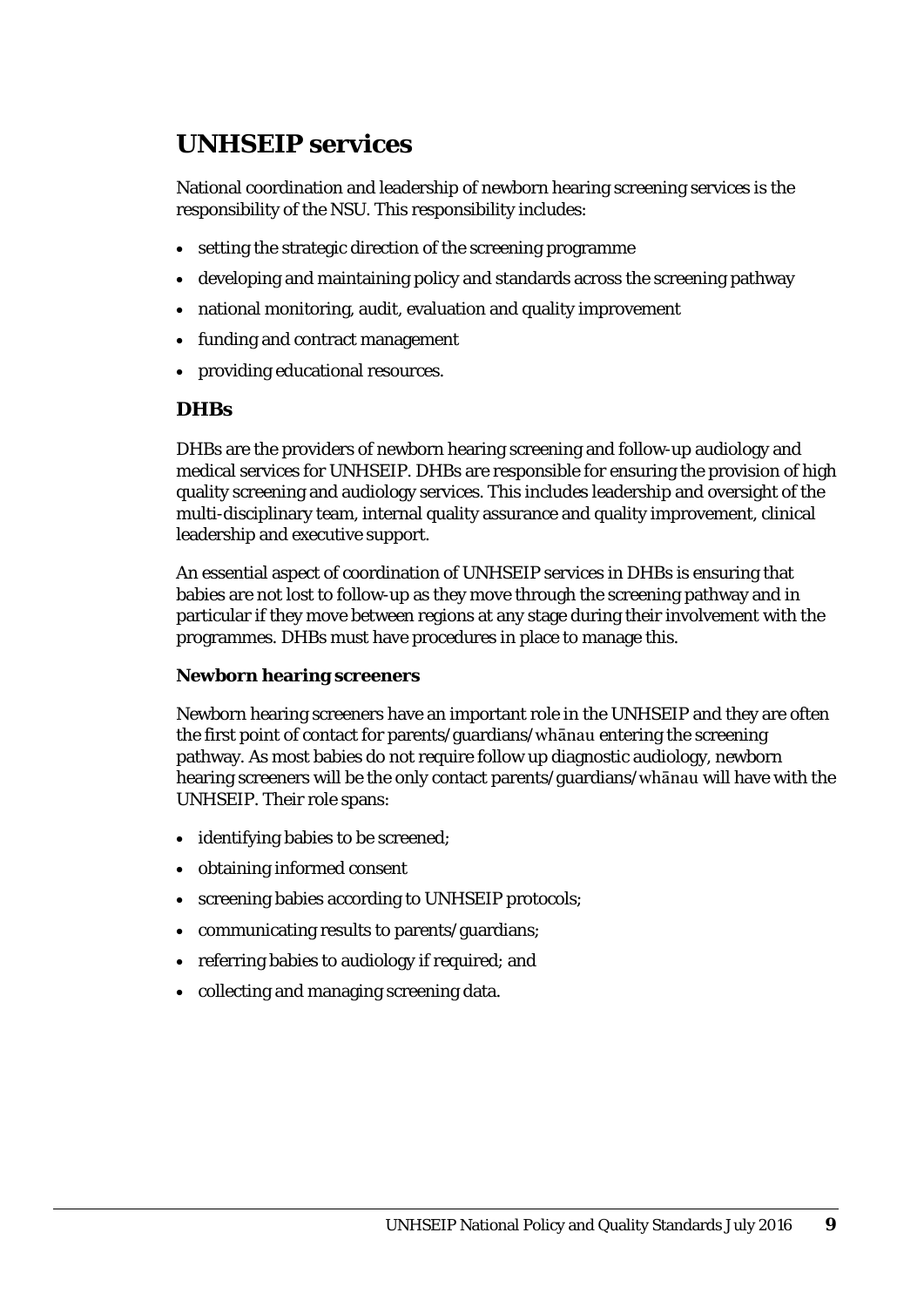#### **Audiology**

Audiology services for babies requiring follow-up from screening may be locally or regionally provided. The role of audiology includes:

- assessing hearing status of all referred babies
- providing diagnostic and habilitation services for babies identified with hearing loss
- working with parents/guardians/whānau to achieve best outcomes for children with hearing loss.

#### **Surveillance and early intervention**

Babies with conditions requiring hearing surveillance are identified and assessed by a clinical person (a doctor, nurse or midwife), with referrals made to audiology via the screener.

Depending on the needs of the baby and the choices made on their behalf by their parents/guardians/whānau, the following medical professional groups may be involved in delivering the early medical intervention plan:

- Ear nose and throat specialists
- Cochlear implant specialists
- Paediatricians
- Ophthalmologists
- Radiologists
- Genetic services.

#### **Ministry of Education Early Intervention Services**

Early intervention education services for babies identified with a hearing loss are coordinated by the Ministry of Education. Services are regionally based and service providers travel to parents/guardians/whānau as necessary. Parents/guardians/ whānau may choose to work with an Adviser on Deaf Children (AoDC), other clinical, education and social support professionals and community groups. Depending on the needs of the baby and the choices made on their behalf by their parents/guardians/whānau, the following educational professional groups and other support services may be involved in delivering the early education intervention plan:

- New Zealand Federation for Deaf Children and local parents groups
- Advisers on Deaf Children, Speech Language Therapists, Early Intervention Teachers (Ministry of Education)
- Northern and Southern Cochlear Implant Programmes, clinic based and outreach services
- First Signs Facilitators (Deaf Aotearoa).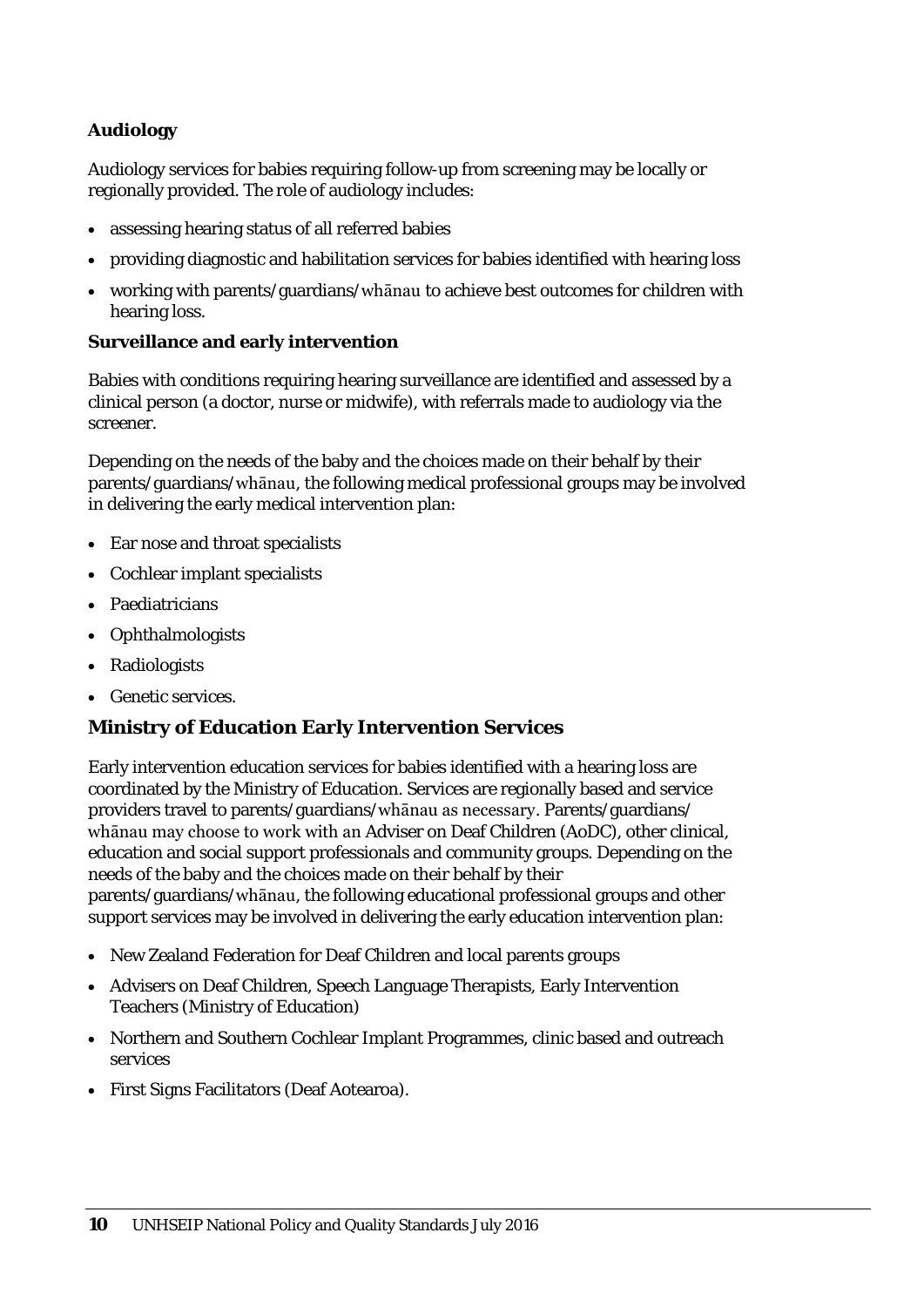# **Advisory and special expertise groups**

The UNHSEIP Advisory Group is multidisciplinary with representation from professional bodies, Māori, Pacific and consumer groups. The group provides advice to the NSU on matters pertaining to the monitoring and strategic direction of the programme.

From time to time the NSU convenes working groups to provide advice on specific clinical and technical aspects of UNHSEIP development.

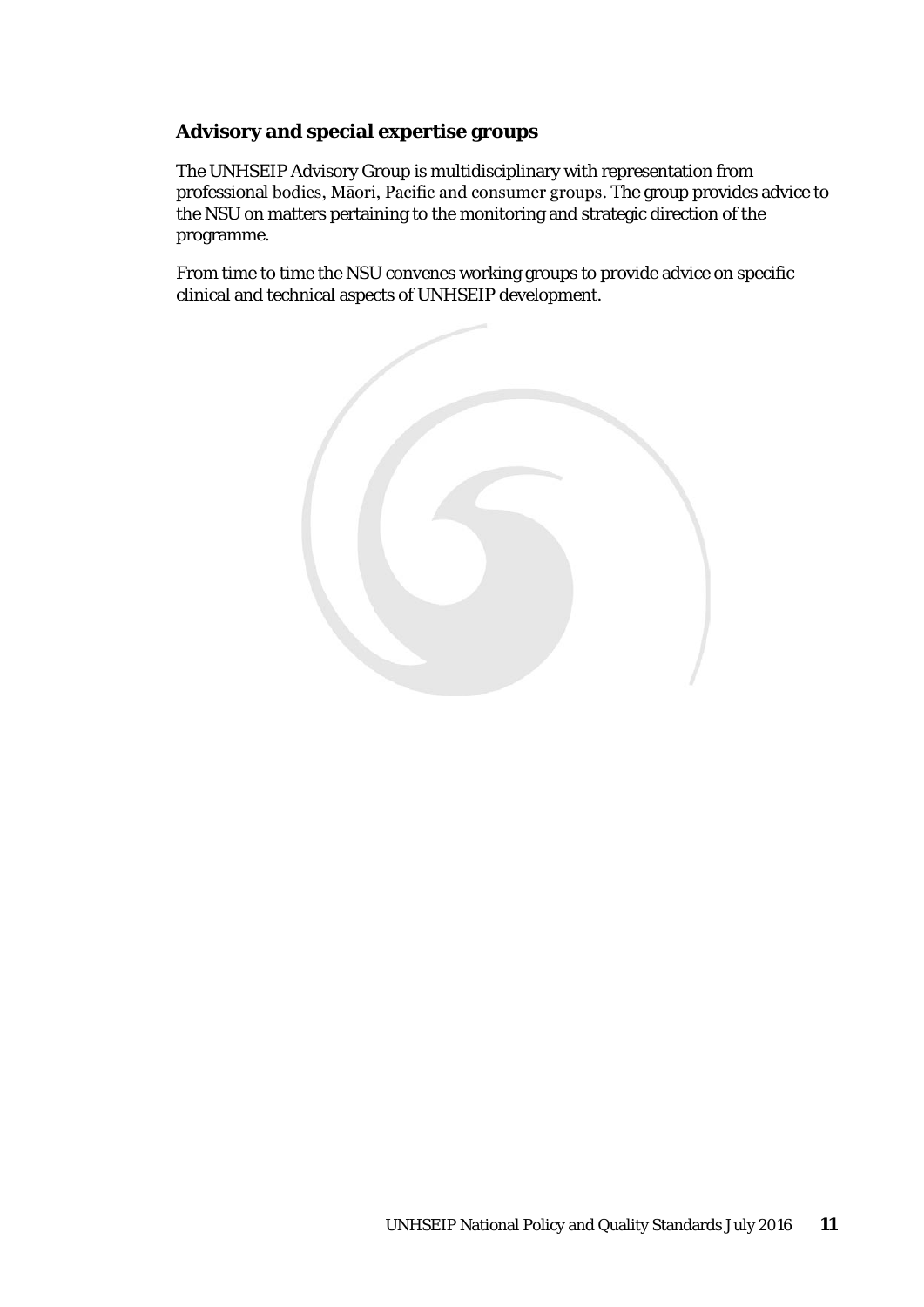# **UNHSEIP Policy and Quality Standards**

It is a requirement of the NZ Health and Disability Act (2000) that all health care services are delivered in accordance with any approved quality standards.

The following policy and quality standards have been approved by the UNHSEIP Advisory Group, with the audiology standards also being endorsed by the New Zealand Audiological Society (NZAS). All providers of UNHSEIP newborn hearing screening and audiology services must comply with these standards. As well as meeting these standards, all services must meet their obligations in relation to the following legislation and standards:

- Care of Children Act 2004
- Health Act 1956
- Health and Disability Commissioner (Code of Health and Disability Services Consumers' Rights) Regulations 1996
- Health and Safety in Employment Act 1992
- Health Information Privacy Code 1994
- Health Information Security Framework 2015
- Health Practitioners Competency Assurance Act 2003
- Health (Retention of Health Information) Regulations 1996
- Human Rights Act 1993
- New Zealand Bill of Rights 1990
- New Zealand Public Health and Disability Act 2000
- Public Records Act 2005
- Vulnerable Children Act 2014 (updated 2015).

Compliance with the UNHSEIP policy and quality standards will be assessed through one or more of the following approaches:

- Monitoring of delivery against the contract service specification
- Programme audit
- Quarterly monitoring against priority programme performance indicators
- Annual monitoring against programme performance indicators.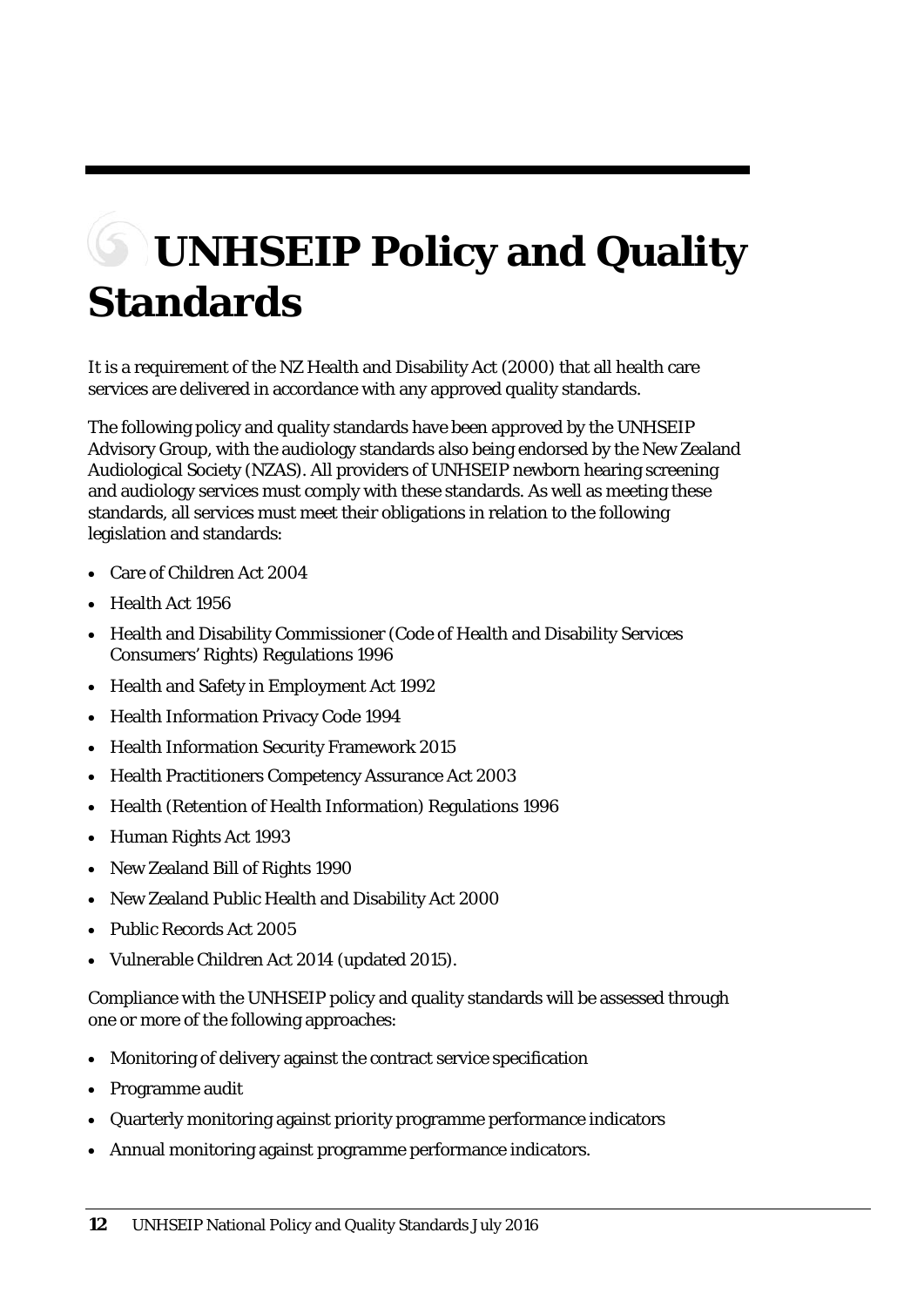# **Section 1: Programme management**

# **Programme management and official requirements**

## **Standard 1**

The day-to-day operation of the UNHSEIP will be managed by each DHB in a manner that ensures clear accountabilities and consistent with the service contract and current programme policy and standards.

#### **Rationale**

The UNHSEIP must be managed in a consistently efficient, effective and safe manner.

High quality screening and audiology services must be provided to maintain public confidence in the UNHSEIP.

- i. Each DHB must have a clearly documented multidisciplinary management and governance structure for UNHSEIP services, with clearly defined Terms of Reference. It must include:
	- a. identification of the person/persons who has designated responsibility for the management of all aspects of the UNHSEIP service, and clarification of roles if accountability is shared across more than one person or department
	- b. responsibilities and accountabilities of specific individuals, groups and/or committees and the relationship between them
	- c. clear delineation of the relationships and responsibilities of clinical and non-clinical staff
	- d. representation from relevant consumer and professional groups on any advisory and/or management groups.
- ii. Agendas and meeting minutes for any meeting relating to the delivery of UNHSEIP services must be kept in accordance with local record keeping requirements.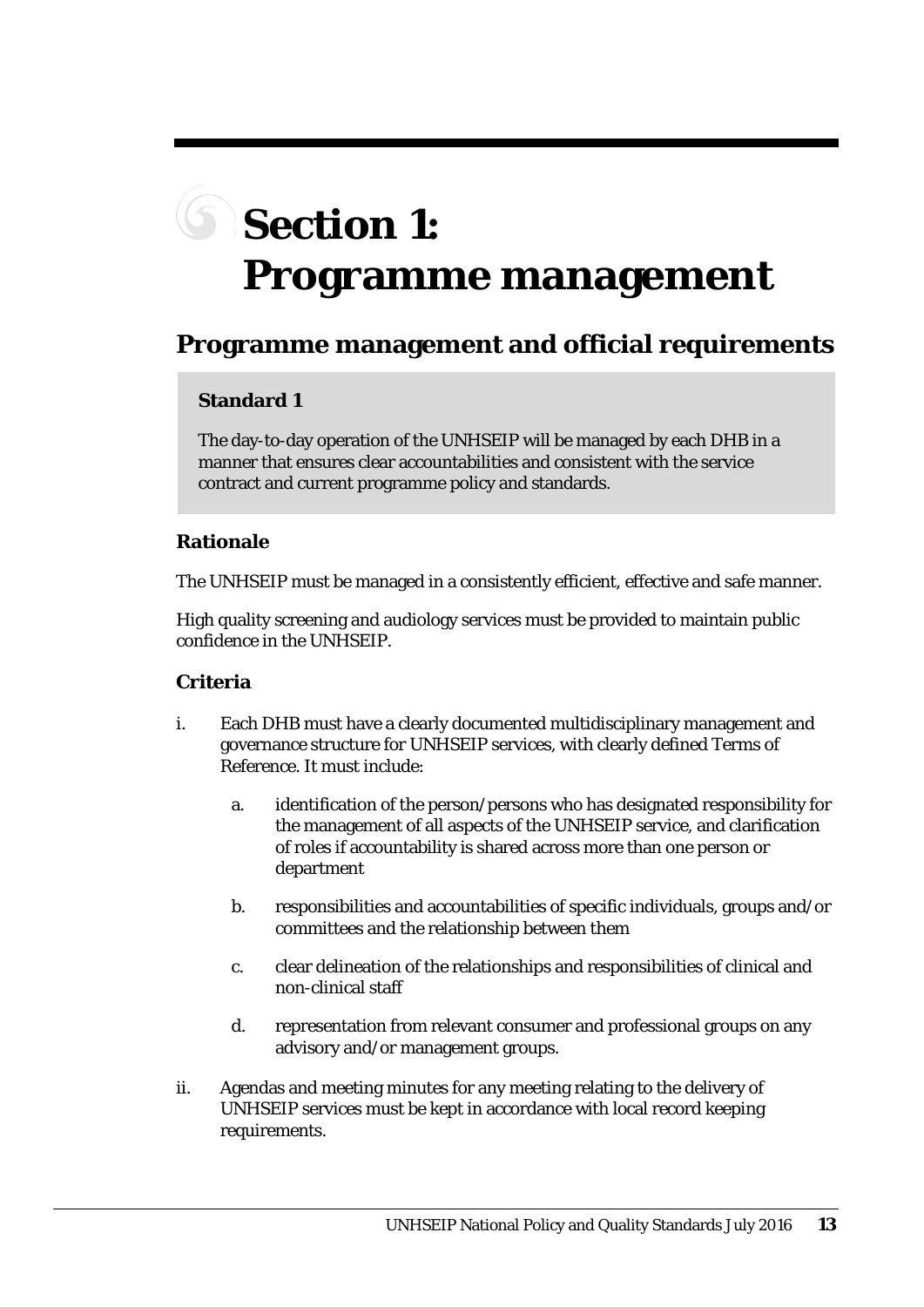- iii. Persons responsible for co-ordination of DHB UNHSEIP services must be familiar with the Screener Manual, the Coordinators Manual and all relevant service policies, procedures, guidelines and standards, including the UNHSEIP National Policy and Quality Standards.
- iv. During a temporary absence (including, but not limited to, illness, leave and position vacancy) of the programme manager/coordinator, DHBs must have in place a clear process which ensures:
	- a. the availability of appropriately trained and designated replacements
	- b. that the level of resources and expertise provided by the service is appropriate to meet normal volumes/activities.
- v. DHBs must have a current Service Delivery Plan for provision of UNHSEIP services in accordance with a template provided by the NSU. This plan must be approved by the NSU and should be reviewed annually by the DHB.
- vi. Strong working relationships must be established and maintained between:
	- a. all departments involved in the provision of UNHSEIP services
	- b. UNHSEIP programmes in other DHBs, in order to facilitate national consistency of services, sharing of best practice and transfer of babies between regions.
- vii. DHBs must:
	- a. have in place policies, procedures, guidelines, systems of plans to ensure that all services delivered for the UNHSEIP are consistent with these Policy and Quality Standards
	- b. review these documents as appropriate to ensure they are consistent with the requirements of the UNHSEIP
	- c. have in place effective document control processes.
- viii. DHBs must ensure that all providers of UNHSEIP newborn hearing screening and audiology services have access to and are conversant with the UNHSEIP National Policy and Quality Standards and all relevant UNHSEIP documentation that supports programme delivery.
- ix. All documentation relating to the delivery of UNHSEIP must be up-to-date.
- x. Where a DHB subcontracts to another provider to deliver UNHSEIP services this must be consistent with the requirements outlined in the UNHSEIP Service Agreement.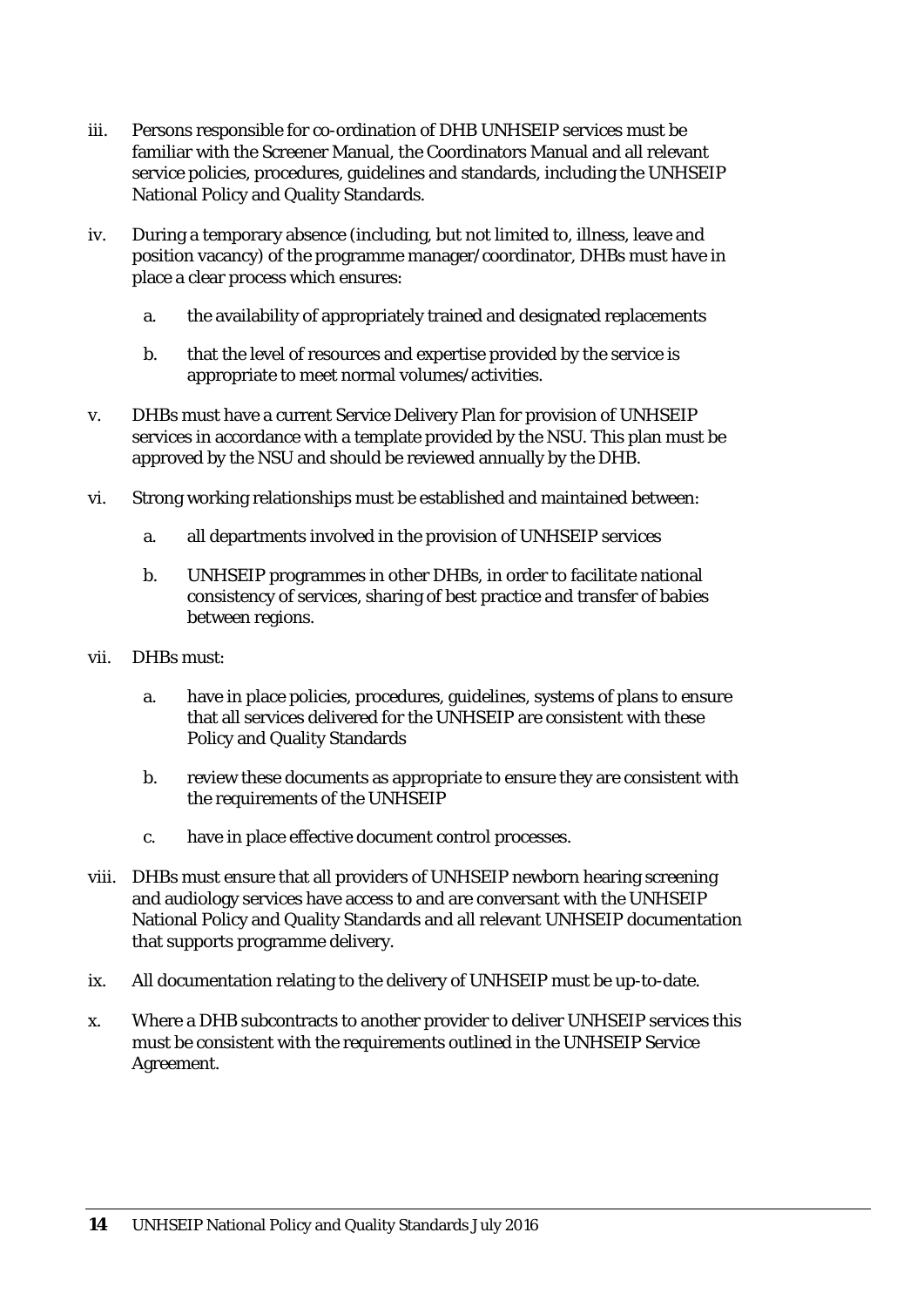# **Reducing hearing loss inequalities**

#### **Standard 2**

In delivering the UNHSEIP, DHBs will lead initiatives to reduce inequalities in detection of hearing loss and ensure appropriate levels of coverage are achieved.

#### **Rationale**

A core goal of the UNHSEIP is to screen >95% of babies by 1 month of age.

Reducing inequalities between population groups is a health and disability sector goal and integral to the aim of the programme.

Culturally appropriate practices and procedures are integral requirements of the provision of health services.

- i. In delivering the UNHSEIP, DHBs must engage with Māori health providers for their input into service design, planning and delivery of UNHSEIP.
	- a. Where appropriate, the specific ways in which the DHB will contribute to improving hearing outcomes for Māori, will be included in Māori health plans or other relevant policy or plan.
- ii. DHBs must monitor the involvement of Maori and Pacific, and other population groups as appropriate, in newborn hearing screening for their service. Where rates are below 95% of live births who complete screening by 1 month, DHBs must implement a plan of action to address the issue.
- iii. DHBs must target delivery of UNHSEIP services to Māori and Pacific newborns, and other population groups where the need has been identified, by:
	- a. developing relationships with ethnicity-based organisations, particularly maternity and child health services, to assist with raising awareness of the UNHSEIP in communities
	- b. implement initiatives aimed at reducing access barriers to screening and audiology, such as financial, transport and geographical barriers
	- c. developing staff competencies to meet the specific needs of Māori and Pacific and other population groups where required including completion of cultural competency training provided by their organisation.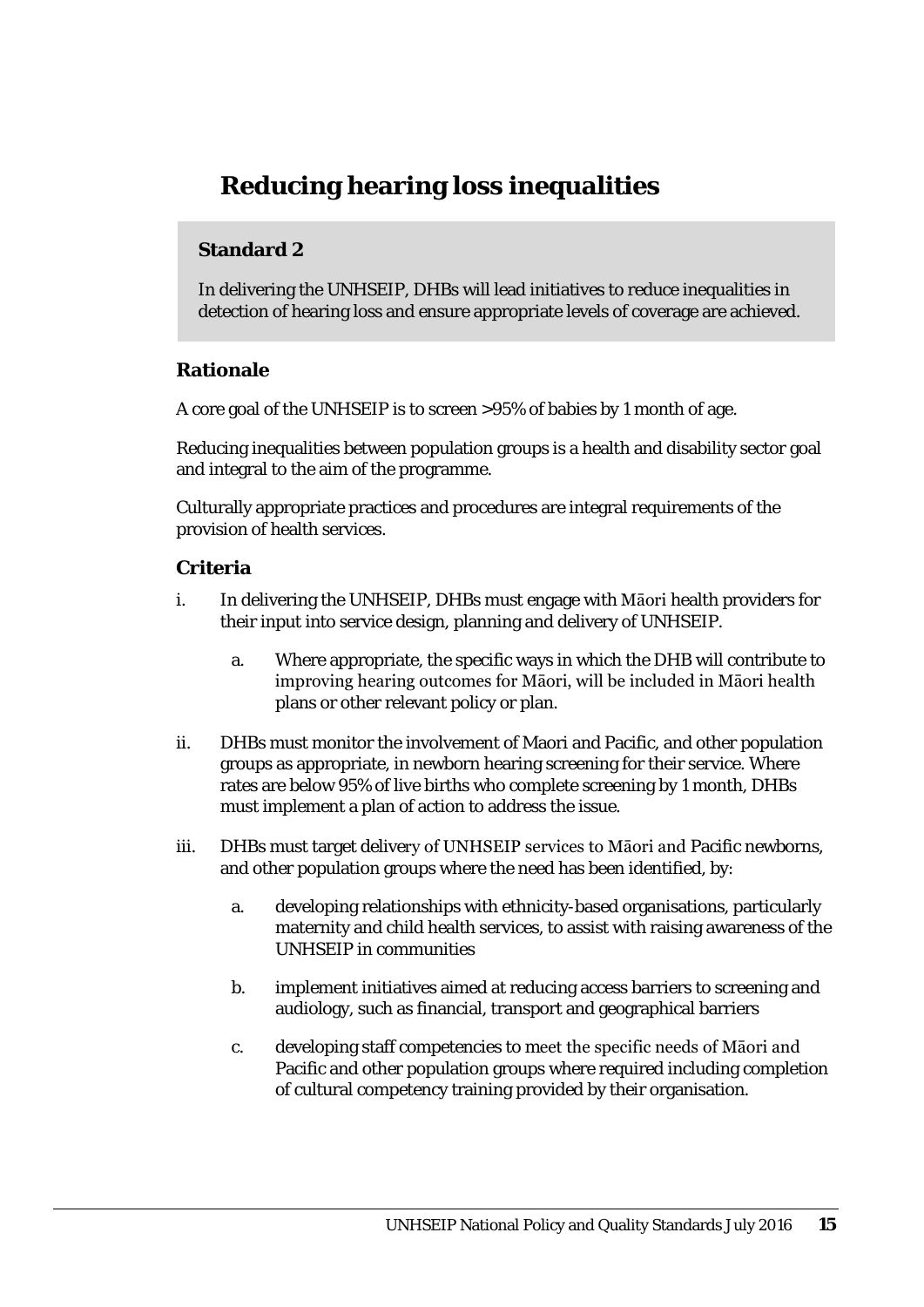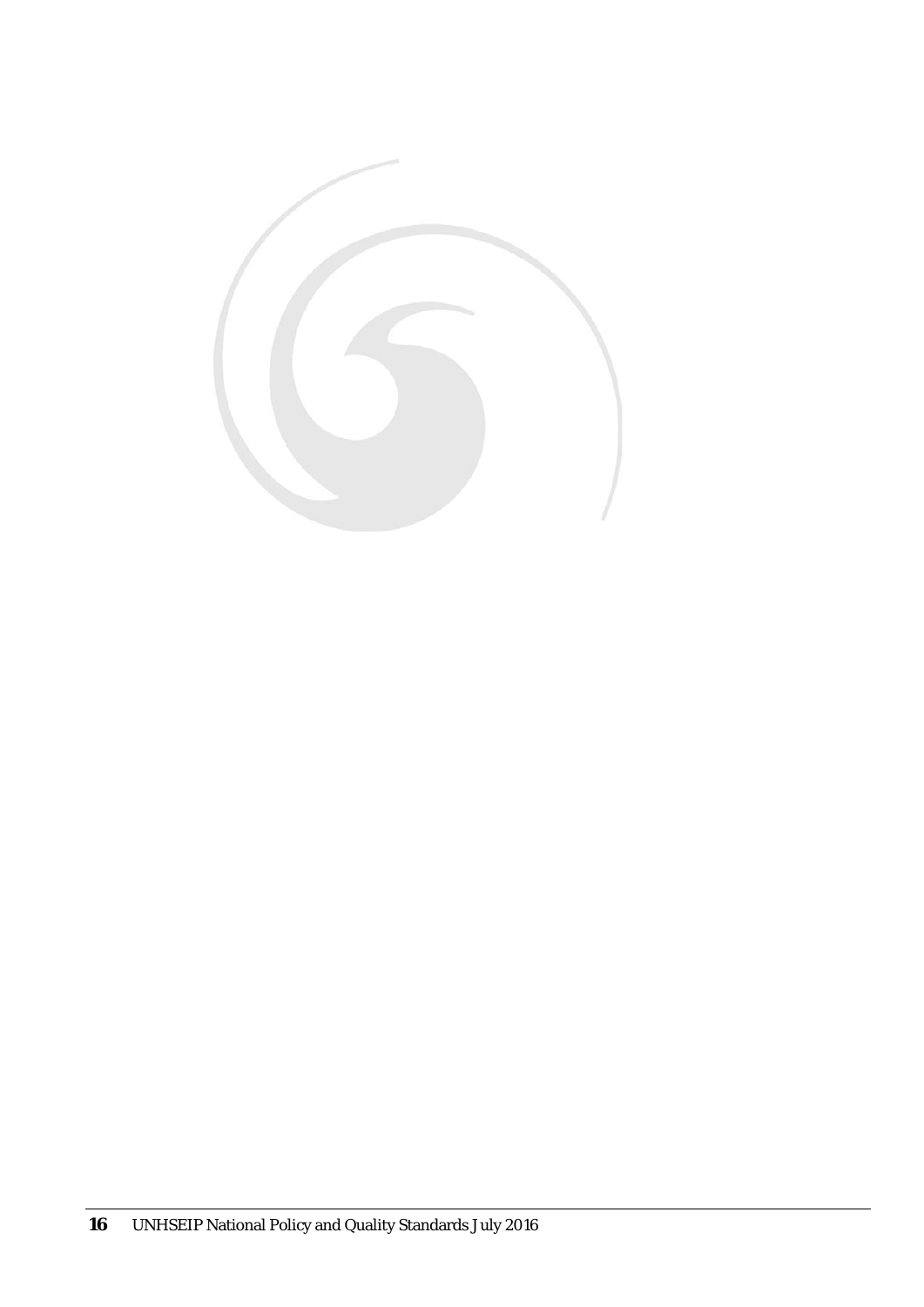# **Section 2: Screening services**

# **Screener competency**

## **Standard 3**

Newborn hearing screening will be carried out by screeners who meet UNHSEIP training and competency requirements.

#### **Rationale**

Well trained, competent screeners are fundamental to achieving the aims of the UNHSEIP.

- i. All new UNHSEIP screeners employed since October 2010 must complete the NZQA qualification 1623: National Certificate in Health, Disability, and Aged Support (Newborn Hearing Screening) (and its revision and updates).
- ii. All newborn hearing screeners must be employed by DHBs. DHBs must ensure that screeners complete local orientation requirements prior to commencing formal newborn hearing screening training.
- iii. When employing new screeners, DHBs must make it clear in their contracts that a condition of their employment is that they pass the DHB-based course and achieve the NZQA qualification within one year.
- iv. DHBs must ensure that screeners have an annual performance appraisal and regular continuing education relevant to their role.
- v. To ensure the necessary skill level and competence is maintained, screeners must have their individual competence assessed in accordance with the UNHSEIP Screener Competency Framework (and its revisions and updates):
	- a. Annual Competency Exercise (ACE)
	- b. after a break of six months or more in screening for the UNHSEIP.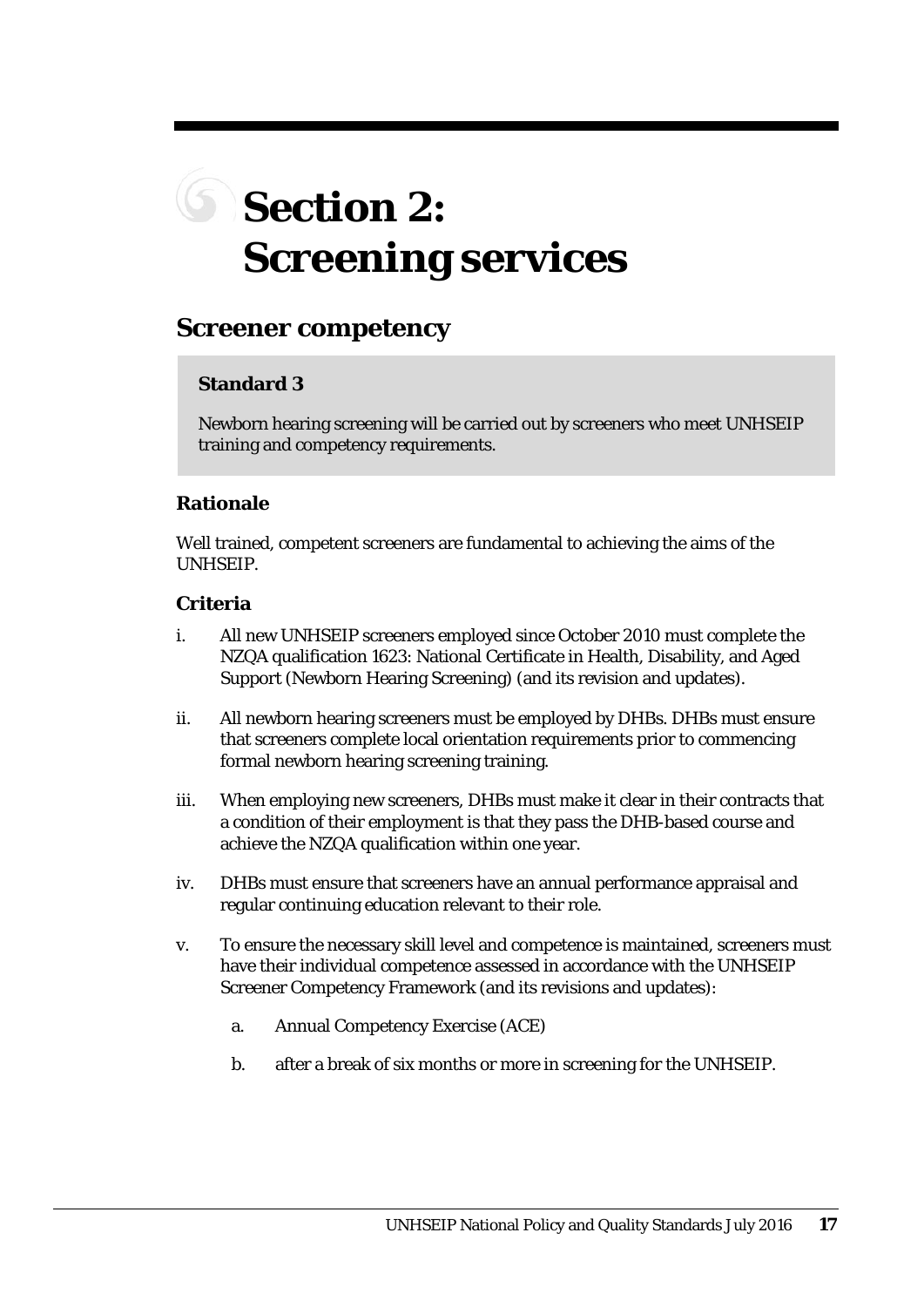# **Screener performance**

## **Standard 4**

DHBs will monitor the quality of screening provided by newborn hearing screeners.

## **Rationale**

High quality screening services minimise harms and maximise the benefits of newborn hearing screening and facilitate a positive screening experience for parents/guardians/ whānau.

Internal quality control systems such as monitoring help to ensure high quality screening. They include activities that:

- identify potential sources of error in newborn hearing screening activities
- detect and minimise errors
- monitor the quality of screening
- identify ways of improving the quality of newborn hearing screening service to babies, parents/guardians/whānau.

- i. Internal quality assurance activities for newborn hearing screening must include routine monitoring of completed screening forms and individual screener data downloaded from screening equipment consistent with the guidelines '*Monitoring and Reporting for the UNHSEIP'*.
- ii. A register of screener competency assessments (ACE) must be maintained by the DHB service manager/programme coordinator.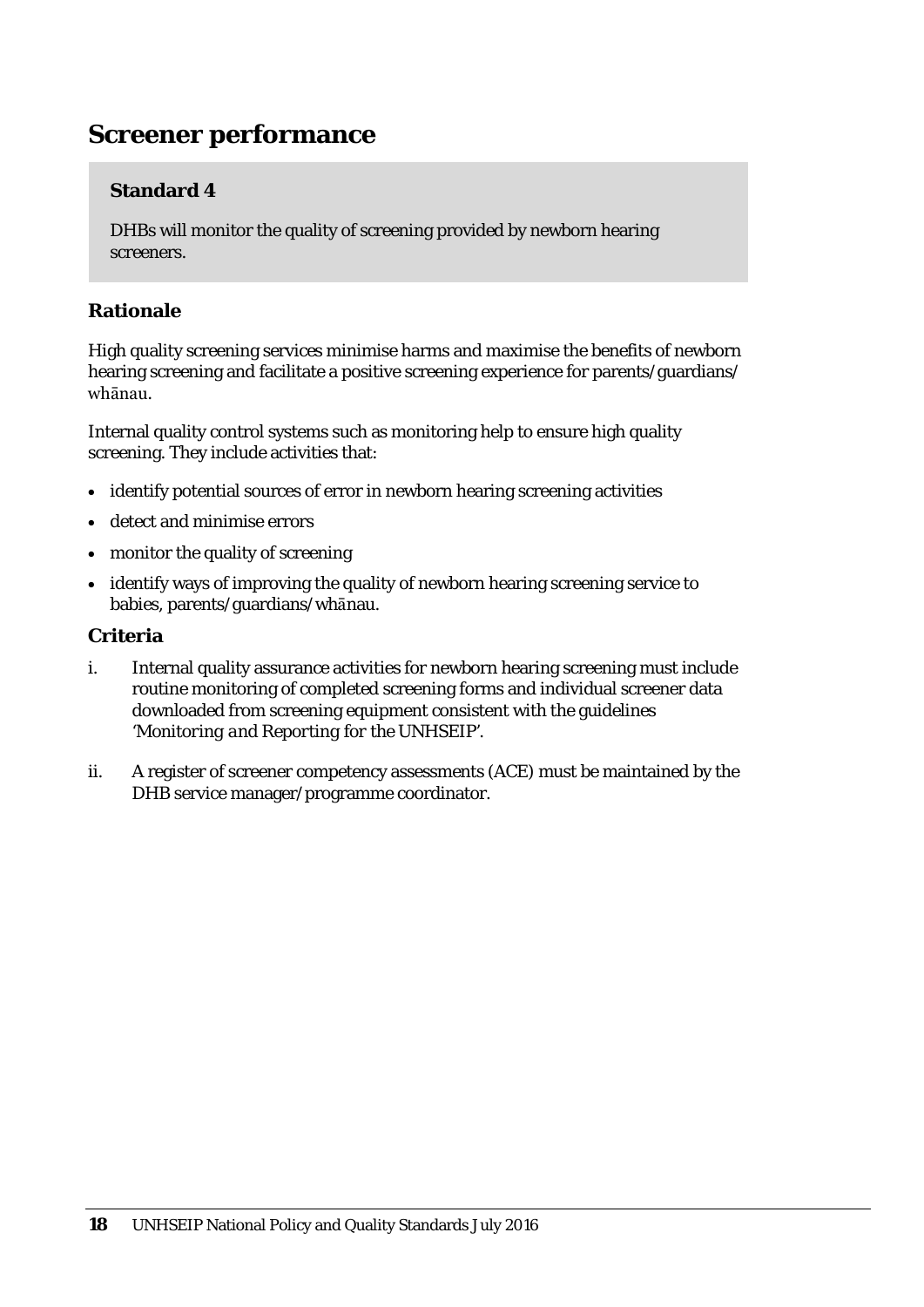# **Offering newborn hearing screening**

# **Standard 5**

Newborn hearing screening will be offered to parents / guardians of all eligible babies.

# **Rationale**

UNHSEIP has a principle of universality, whereby all eligible babies are offered a hearing screen. Participation in the UNHSEIP is voluntary but strongly recommended by the Ministry of Health.

It is important that parents are made aware of newborn hearing screening in the antenatal period, including providing information to women at antenatal classes. Establishing and maintaining good working relationships with key health and disability providers in each region, particularly lead maternity carers (LMCs), general practitioners (GPs), Well Child providers and other key stakeholders are necessary to help ensure this is achieved.

The requirements of the Health and Disability Code of Consumers Rights must be fully met. Each baby's parents/guardians will be provided with full, accurate and appropriately conveyed information about newborn hearing screening and the UNHSEIP to enable them to make an informed choice regarding participation in all aspects of the screening pathway.

# **Criteria**

 $\overline{a}$ 

- i. DHBs must ensure that all parents/guardians of newborn babies are offered screening[4.](#page-28-0)
- ii. A written procedure must be in place outlining the process for screening services to be notified of births by DHB maternity services, local birthing units and independent LMCs (for babies who are born at home).
- iii. DHBs must ensure that the baby's parents/guardians:
	- a. receive information about the UNHSEIP conveyed in an appropriate language and manner
	- b. are provided with sufficient and relevant information, as per criterion iv below, in a manner that is understood
	- c. are able to have questions answered by an appropriately qualified and authorised person.

<span id="page-28-0"></span><sup>4</sup> There will be a very small number of babies ineligible for screening for medical reasons.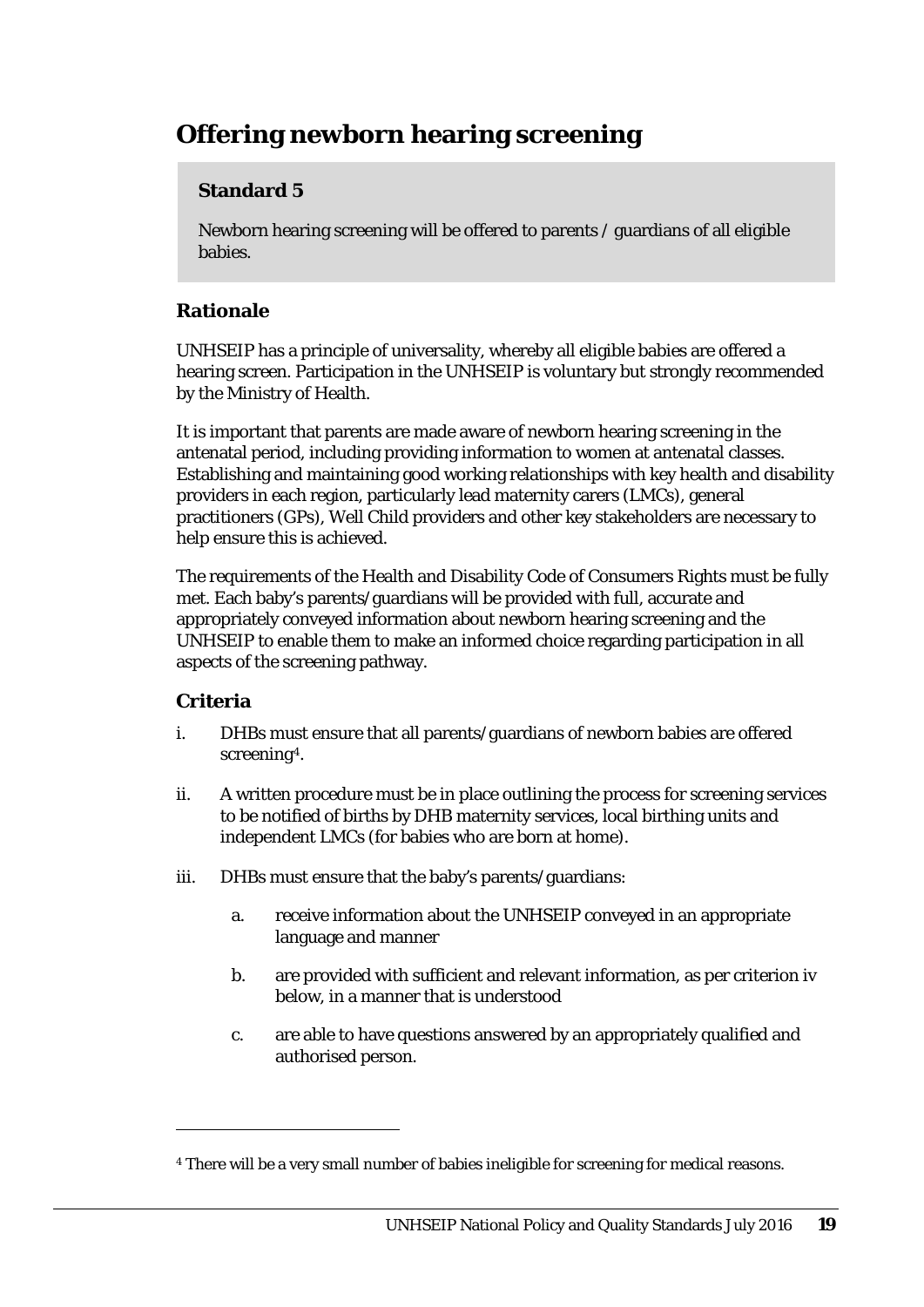- iv. To ensure sufficient information has been provided, screeners must discuss all of the following:
	- a. the purpose of hearing screening
	- b. the procedure, equipment and the anatomy involved, in addition to other details that may be required by the parent
	- c. how and when the screening results will be provided
	- d. the UNHSEIP, the objectives of the programme and the benefits and limitations of participating
	- e. information about how to check for hearing loss.
- v. Where appropriate, screeners may discuss the difference between screening and diagnostic services.
- vi. Screeners must ensure that the pamphlet *Your Baby's Hearing Screen: About Newborn Hearing Screening* (HE2429), which provides the information described above, is given to all parents / guardians.
- vii. DHBs must provide translation services where necessary to facilitate communication of screening information to parents/guardians/whānau.
- viii. The discussion and outcome regarding consent for the newborn hearing screen must be documented.
- ix. Where babies over three months are identified as having not been offered newborn hearing screening ('missed baby') parents/guardians/whānau should, where possible, be given information about monitoring their baby's hearing (*UNHSEIP Hearing Checklist* HE1922) and be advised that, if they have concerns about their baby's hearing, they should talk to their GP or Well Child provider.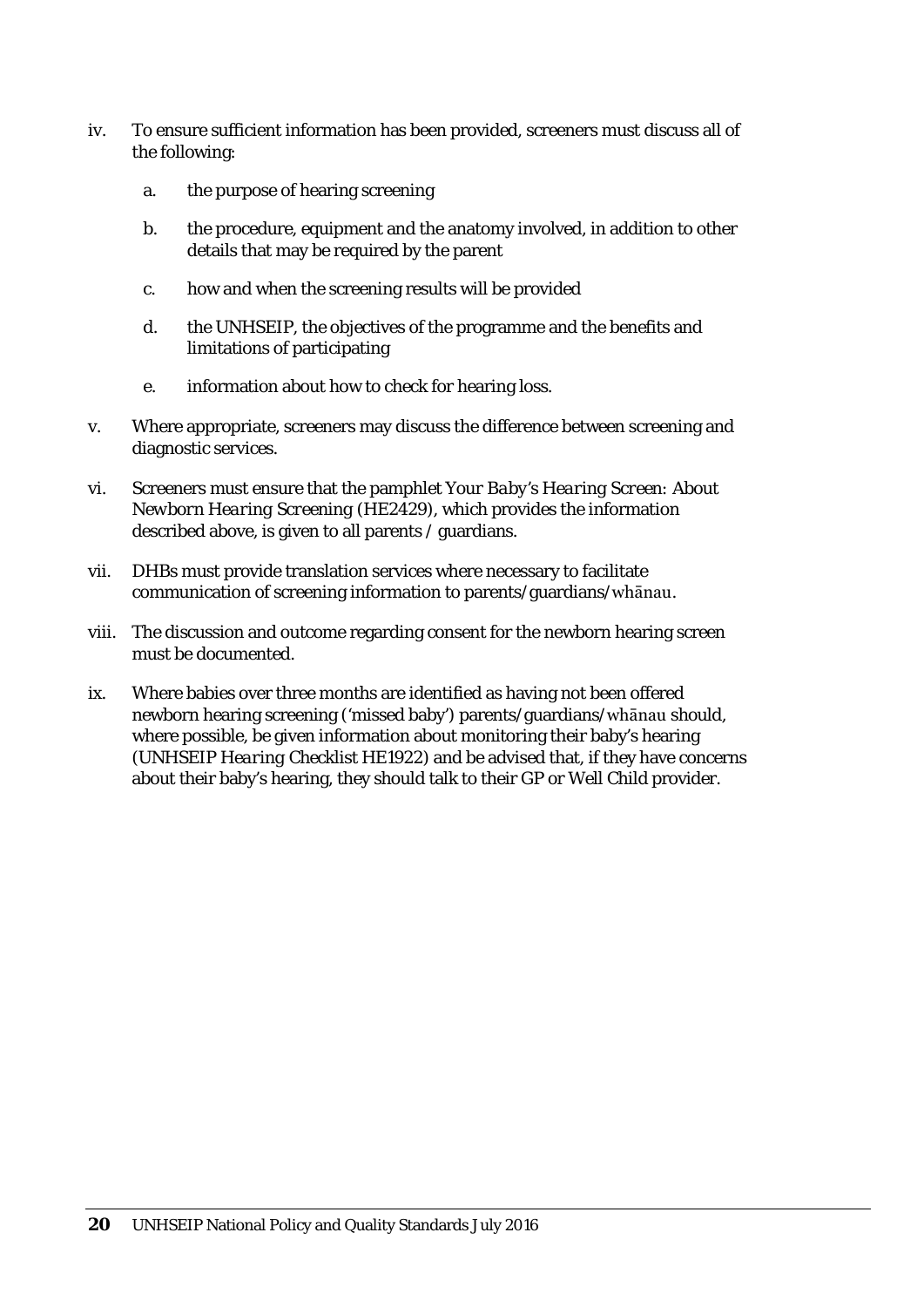# **Decline of newborn hearing screening**

# **Standard 6**

DHBs will have effective systems for managing and recording declines of the offer of newborn hearing screening.

# **Rationale**

It is important that parents/guardians who decline newborn hearing screening are made aware of how to monitor their baby's hearing and of opportunities for their baby's hearing to be assessed. The decline rate is an important measure of the reach and success of the UNHSEIP, reflecting public awareness and acceptability of the programme as well as screener engagement.

- i. DHBs must have a written policy with clearly defined procedures to support delivery against this standard and which meet the criteria described below.
- ii. DHBs must accurately record and monitor screening declines.
- iii. DHBs must ensure that parents/guardians who decline newborn hearing screening are aware that if they have any concerns about their child's hearing at any time they should talk to their Well Child provider or their GP and discuss an assessment at audiology.
- iv. When screening is declined:
	- a. the decline must be noted on the *UNHSEIP Screening Form* and the form initialled by the screener
	- b. it is noted in the baby's clinical records and Well Child Tamariki Ora Health book
	- c. parents must be provided with a copy of the *UNHSEIP Hearing Checklist* HE1922.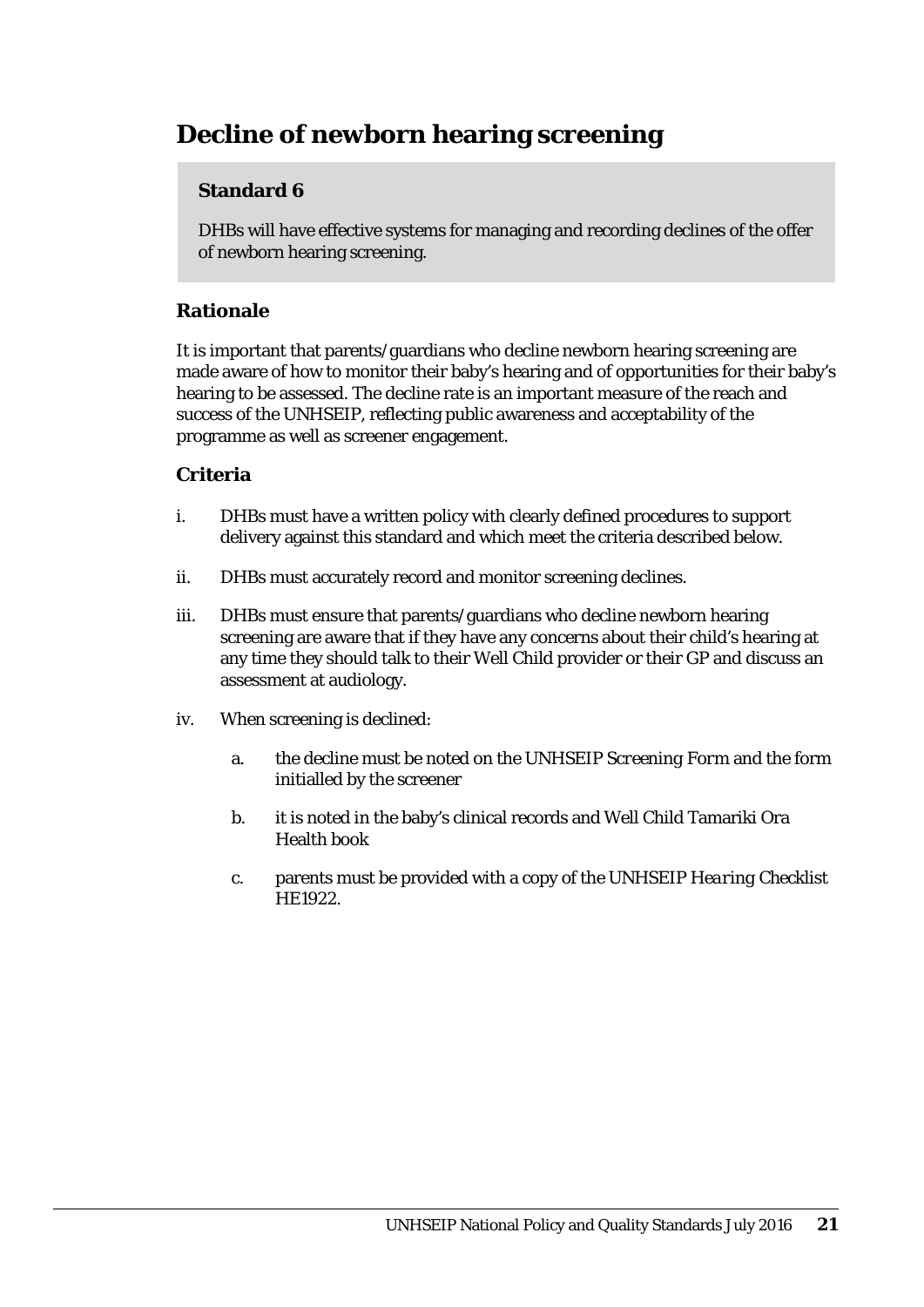# **Notification of the collection, storage and access to health information**

#### **Standard 7**

All parents/guardians will be informed about how information that is collected as part of the UNHSEIP will be stored and used and who will be able to access it.

UNHSEIP related health information will be appropriately stored and protected from unauthorised use or disclosure.

## **Rationale**

Health information created and stored as part of the UNHSEIP must be done so in accordance with legal obligations outlined in the Privacy Act (1993). Individual clinical records are unique to each baby and that baby's parents/guardians. The records are protected from unauthorised access and disclosure. Specific legal requirements in relation to the collection, storage and use of health information are set out in the *Health Information Privacy Code 1994*.

Parents/guardians must be advised of what information is collected as part of their involvement in the UNHSEIP, how it will be stored and who will be able to access it. Parents/guardians provide their consent to the collection of information about their child.

- i. DHBs must ensure that the individual (in this case the baby's parent/guardian) is given the pamphlet *Your Baby's Hearing Screen: About Newborn Hearing Screening* (HE2429), which fully informs of the purpose, use and recipients of information that is collected about them, and the code of Health and Disability Services Consumers' Rights.
- ii. DHBs must ensure that:
	- a. the UNHSEIP service meets its legal obligations for the collection, storage and access of health information in accordance with the *Health Information Privacy Code 1994,* and the *Public Records Act, 2005*
- iii. DHBs must ensure that staff involved in newborn hearing screening:
	- a. sign a DHB confidentiality declaration in relation to use of information at the commencement of their employment
	- b. know, understand and adhere to all legal and ethical professional obligations in relation to privacy and confidentiality of patient information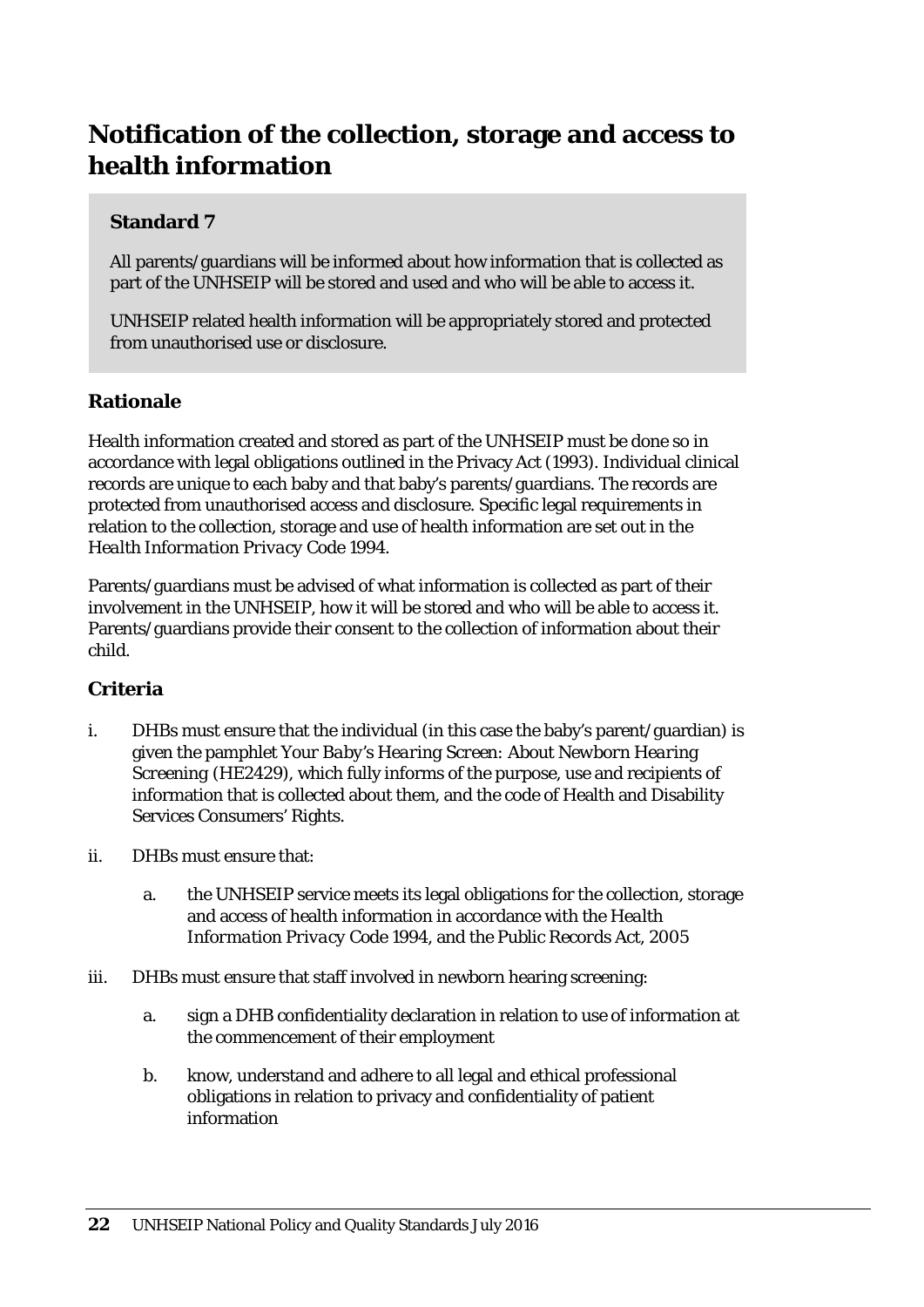- c. know and understand that access to an individual baby's and parent's or guardian's personal health information is restricted under the law to the minimum number of persons and on a 'need to know' basis.
- iv. In the case of hearing surveillance or referral to audiology, the parent/guardian must be informed that the screening results will be sent to other parties, namely the baby's GP, Well Child provider or education providers in the event of hearing loss.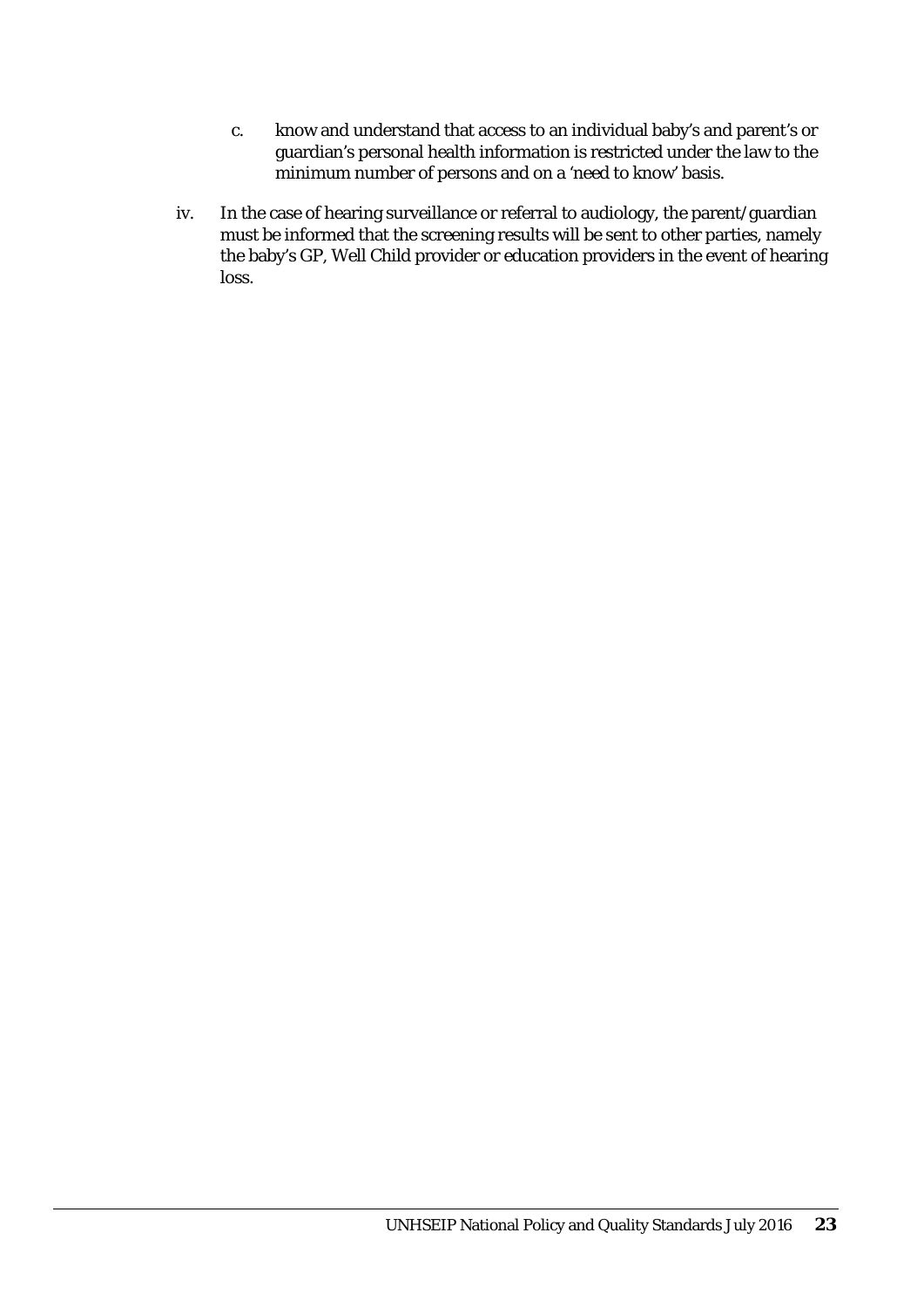# **Infection control**

## **Standard 8**

Screeners will maintain high standards of infection control when performing screening.

## **Rationale**

The safety of babies when participating in the UNHSEIP must be ensured by maintaining proper hygiene.

- i. Screeners must ensure that:
	- a. proper hand washing techniques between handling babies and after handling equipment
	- b. gloves are used when appropriate
	- c. equipment is cleaned between screening babies consistent with the requirements specified in the *UNHSEIP Screener Manual*
	- d. DHB-specific infection control policies are adhered to.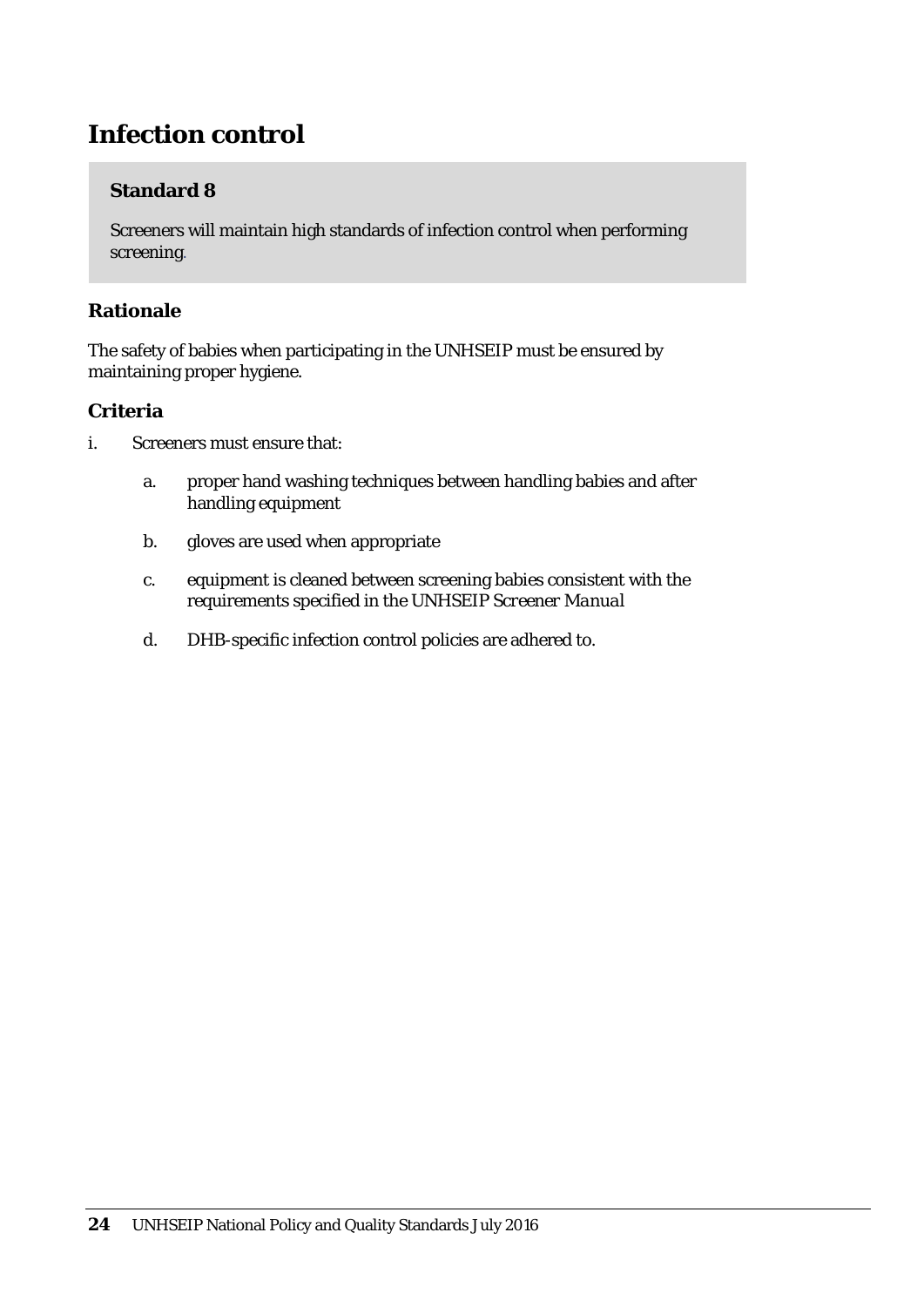# **Screening equipment and maintenance**

#### **Standard 9**

All newborn hearing screening equipment will meet UNHSEIP and manufacturer safety, quality and technical criteria.

#### **Rationale**

Equipment used within the programme must be reliable, safe and appropriate for the **UNHSEIP.** 

#### **Criteria**

- i. It is the responsibility of DHBs to ensure that all newborn hearing screening equipment used within the UNHSEIP:
	- a. meets criteria for universal newborn hearing screening equipment in New Zealand[5](#page-34-0)
	- b. is correctly calibrated for the UNHSEIP:
		- the stimulus level for aABR screening is 35 dBHL
	- c. calibration is maintained as per the manufacturer's instructions.
- ii. DHBs must ensure that the most current version of the MAICO MB11 Beraphone software is installed on all computers that are used for UNHSEIP screening.
- iii. Daily checks must be carried out on all screening equipment in use and documented on the programme's daily equipment checklists.
- iv. Equipment must be maintained according to the requirements outlined in the *UNHSEIP Screener Manual*
- v. Must be handled and stored when not in use according to the manufacturer's recommendations.

1

<span id="page-34-0"></span><sup>5</sup> BERAphone MB11.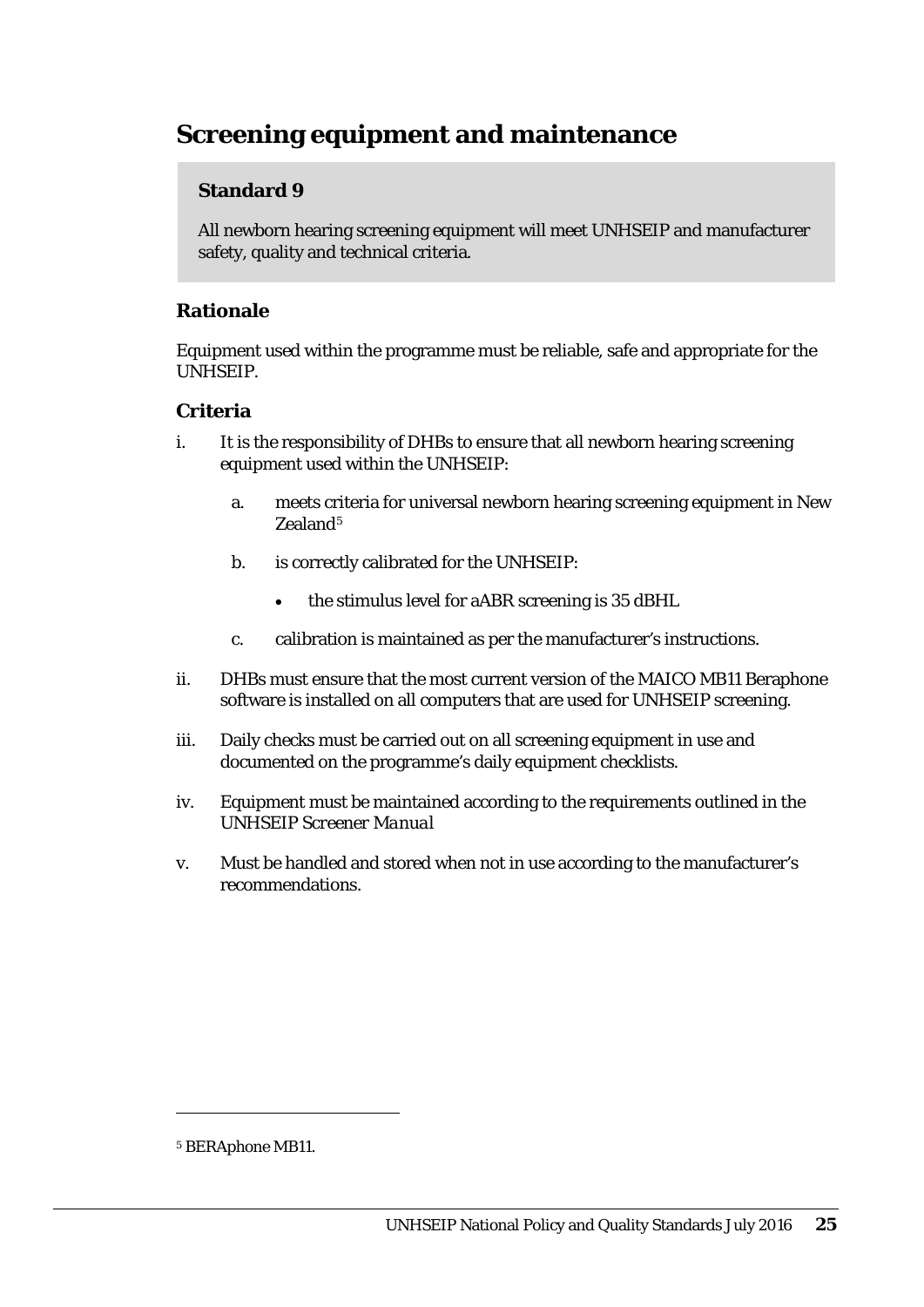# **Adherence to UNHSEIP screening protocols**

## **Standard 10**

Screening will be carried out in accordance with the UNHSEIP screening protocols.

# **Rationale**

The protocols are based on an extensive review of international best practice and on expert advice of clinicians. Strict adherence to protocols is fundamental to a high quality screening programme and ensuring public confidence in the UNHSEIP is maintained. This regime applies to **all babies** regardless of whether they are being screened on the ward, in a neonatal special care unit, or as outpatients.

- i. Screening must be carried out in accordance with the current *Newborn Hearing Screening Protocol*.
- ii. All babies that pass newborn hearing screening but have one or more risk factors for congenital and delayed onset/progressive hearing loss must be offered an assessment at audiology at a clinically appropriate time. The risk factors for hearing surveillance at audiology are set out in '*Risk Factors for 'Congenital and Delayed Onset/Progressive Hearing Loss Sept 2015'*'.
- iii. In order to meet programme goals, >95% of live births must have completed screening by the time the baby is one month old (corrected age). Screening can however be undertaken up to three months of age.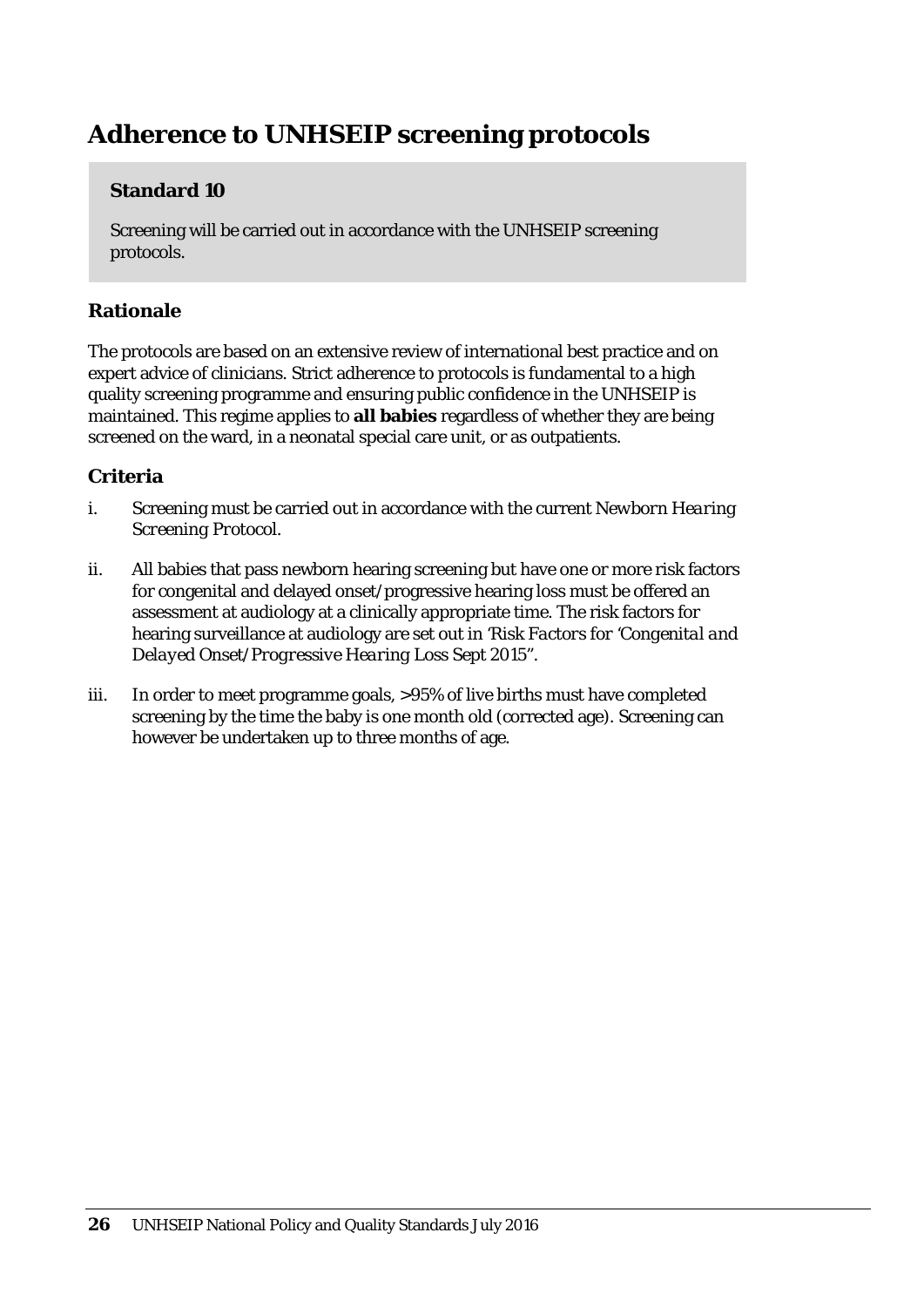# **Communicating results of newborn hearing screening**

## **Standard 11**

The results of newborn hearing screening, including information about next steps, will be communicated to all participating parents/guardians immediately, in a sensitive and culturally appropriate manner.

#### **Rationale**

The UNHSEIP is family centred and provides results to parents/guardians in a timely manner. Sensitivity is important in communicating results — screeners should be guided by close attention to the recommended scripts and supported by coordinators and maternity staff.

- i. *For a 'pass' result:* Where the screening equipment records a 'pass' or clear response for both ears:
	- a. the newborn hearing screener must follow the script on communicating results, as detailed in the UNHSEIP Screening Manual
	- b. the parents/guardians must be provided with the leaflet *Newborn Hearing Screening Results* (HE 1922)
	- c. if the baby has been identified as having one or more hearing surveillance criteria for delayed onset/progressive hearing loss, the newborn hearing screener must ensure that the parents/guardians are aware of this.
	- d. Parents/guardians must be informed of the procedure for surveillance and their consent to refer the baby to audiology for further follow-up must be obtained.
- ii. *For a 'refer' (no clear response) result:* Where the screening equipment records no clear response for one or both ears, the baby should be screened again in accordance with the *Newborn Hearing Screening Protocol*:
	- a. the newborn hearing screener must follow the script on communicating results, as detailed in the *UNHSEIP Screener Manual*
	- b. the screener must discuss with parents/guardians what the next steps will be, including the likely timing and location of the repeat screen
	- c. the parents/guardians must be provided with the leaflet *Repeat Newborn Hearing Screen (*HE1923)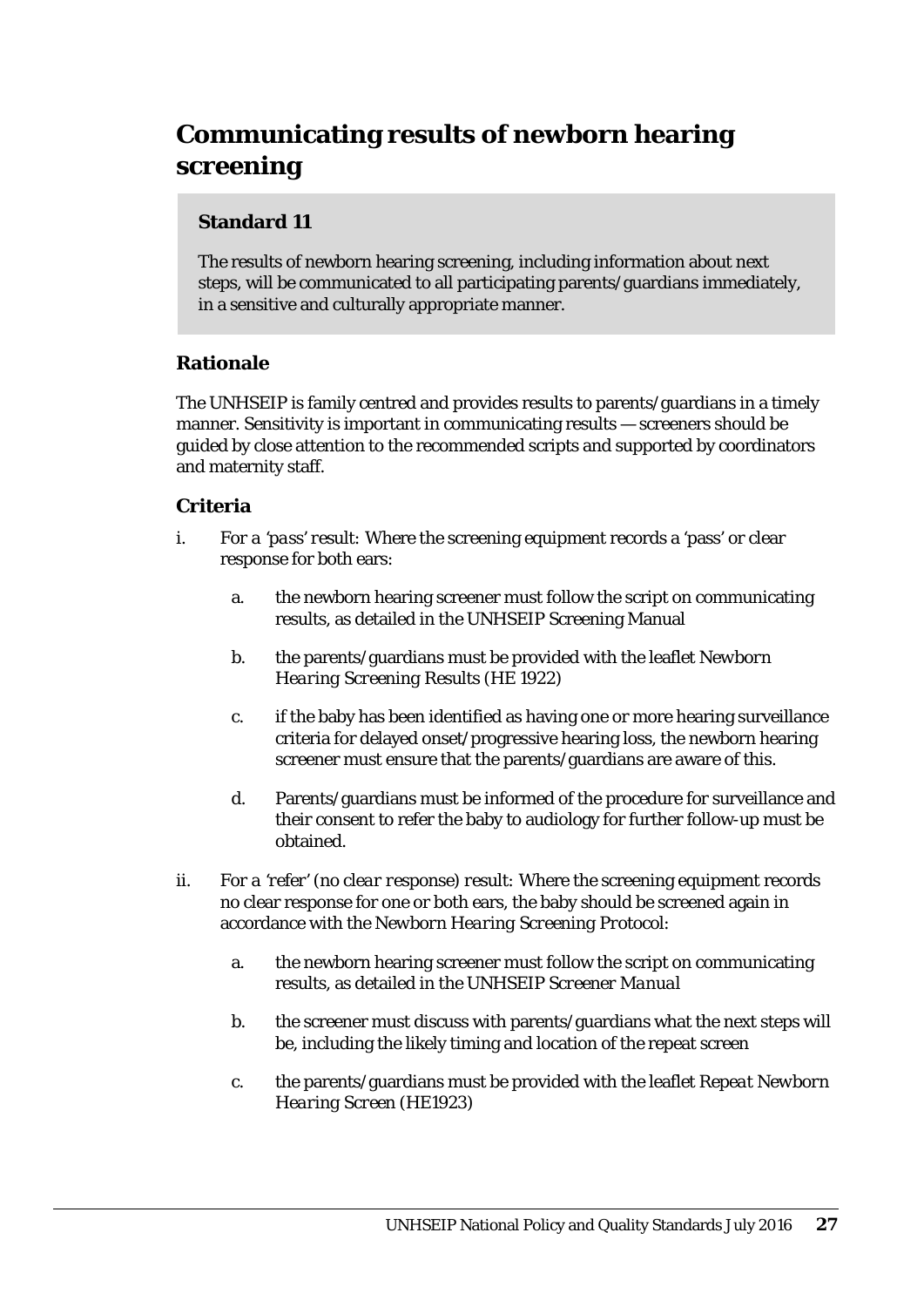- iii. *For referral to diagnostic audiology:* Where the screening equipment records a 'refer' or no clear response for one or both ears and the screening protocol indicates that the baby should be referred to diagnostic audiology:
	- a. the newborn hearing screener must follow the script on communicating results as detailed in the *UNHSEIP Screener Manual*
	- b. the screener must discuss with parents/guardians what the next steps will be, including the likely timing and location of the audiology appointment
	- c. the parents/guardians must be provided with the pamphlet *Your Baby's Newborn Hearing Screen: Referral to Audiologist* (HE 1924)
	- d. DHBs must ensure that referrals to audiology are made promptly
	- e. the referral to audiology must be noted in the Well Child Tamariki Ora Health book (if available) and clinical records
	- f. health providers involved in the care of the baby must be informed of the referral as appropriate.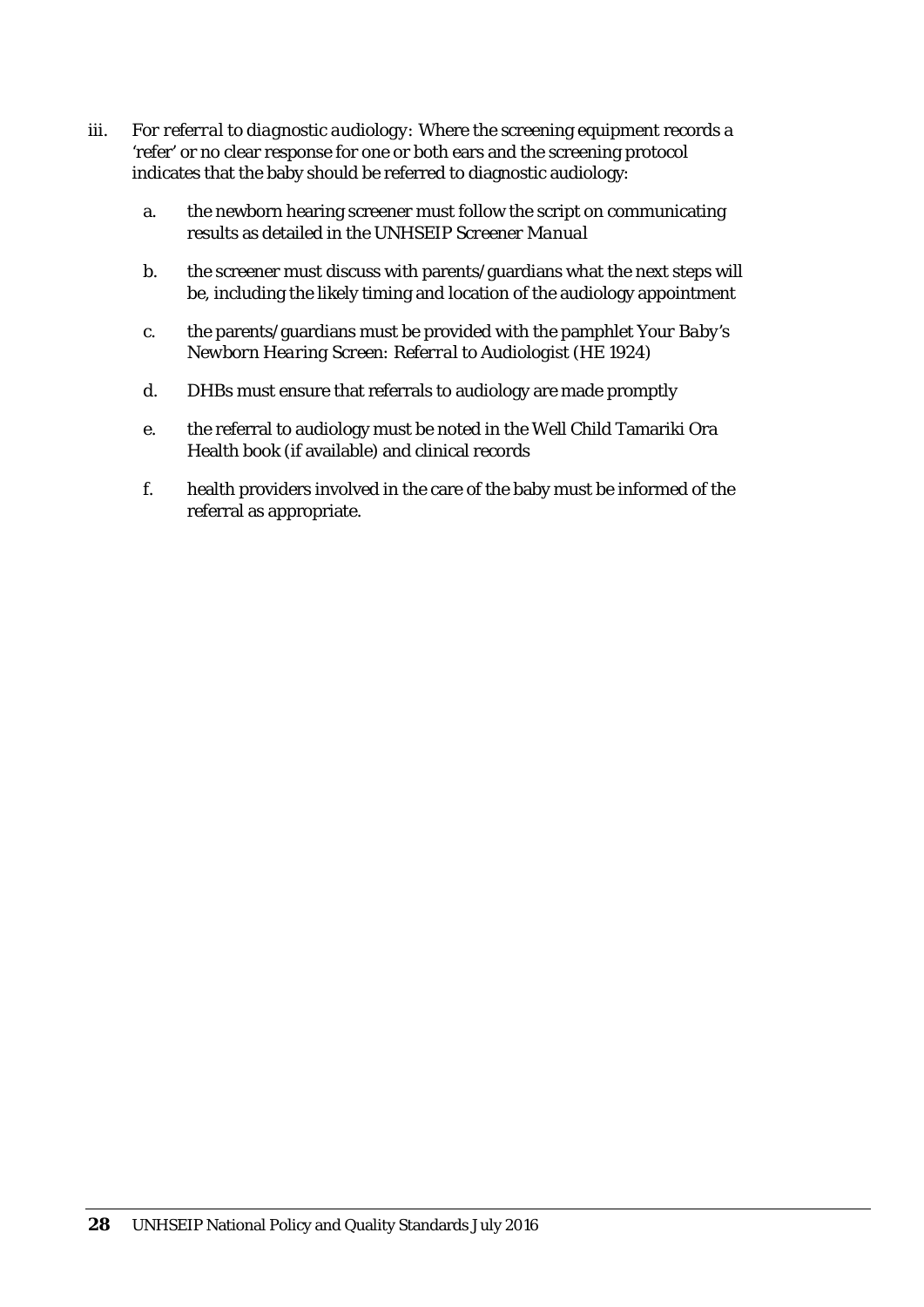# **Ensuring high screening completion rates and managing DNAs and lost contacts**

#### **Standard 12**

Providers will have a policy and procedures in place to ensure screening is completed and to work with parents/guardians who do not attend screening appointments.

#### **Rationale**

A core goal of the programme is for all babies to be screened by one month of age<sup> $6$ </sup>. Where possible, babies are screened in the hospital/birthing unit before discharge otherwise screening should take place in outpatients and/or outreach clinics.

Monitoring the proportion of screens incomplete due to non-attendance at screening appointments or other loss to follow-up is an important measure of the success of the programme.

To facilitate engagement in the UNHSEIP, where appropriate, Māori, Pacific and other support services, where they are available, should be used to assist with locating and supporting babies and parents/guardians/whānau to attend screening appointments.

#### **Criteria**

1

- i. DHBs must have a written policy with clearly defined procedures in place to support delivery against this standard and which meet the criteria described below.
- ii. Outpatient clinics and/or community-based newborn hearing screening must be offered as well as screening in hospitals/birthing facilities. Screening clinics must be provided with a view to accessibility for parents/guardians/whānau.
- iii. Processes are in place for making appointments for:
	- a. babies who are not screened before discharge
	- b. babies who are born at home
	- c. babies who require further follow-up.
- iv. Screening appointments must be confirmed verbally or via text, email or voice message. Every effort must be made to ensure screening appointments are accessible to parents/guardians/whānau.

<span id="page-38-0"></span><sup>6</sup> Based on age corrected for premature birth.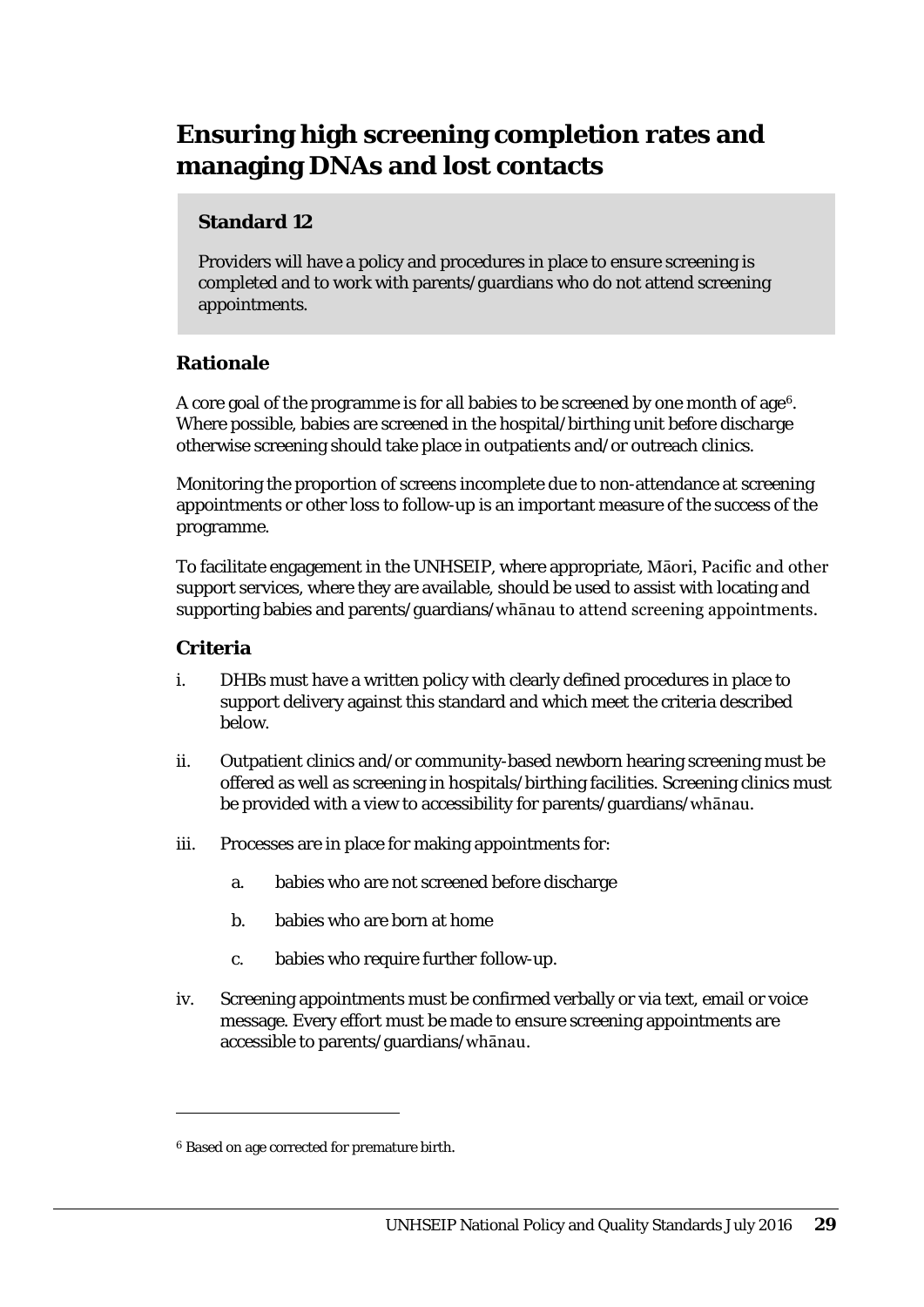- v. DHBs must ensure that:
	- a. processes for identifying and following parents/guardians who do not attend (DNA) for screening appointments are clearly documented
	- b. there are a minimum of three attempts to contact the parents/guardians this may include letter, text and phone contact, with at least one verbal attempt
	- c. alternative appointment times are offered that, where practicable, are responsive to the needs of the parents/guardians
	- d. each offer and outcome is clearly documented in the baby's clinical records.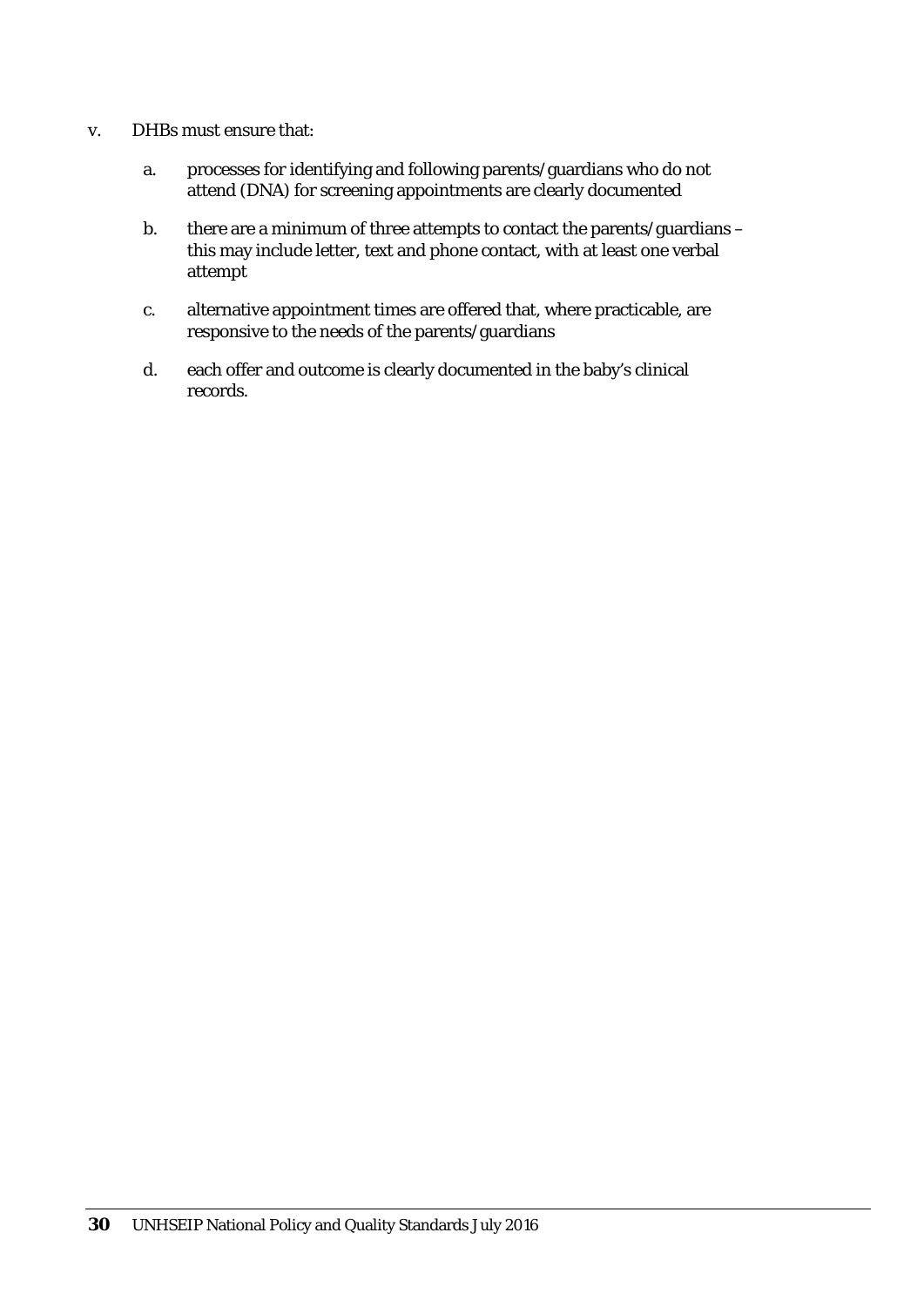# **Managing transfers between DHBs**

## **Standard 13**

DHBs will have systems in place to ensure continuity of service for babies and their parents/guardians who move between regions.

## **Rationale**

Some families may relocate to another DHB before the offer or completion of the screening pathway. Procedures must be in place to ensure screening is offered/ completed by the receiving DHB for these babies.

- i. DHBs must have a written policy with clearly defined procedures in place to support delivery against this standard.
- ii. If a baby transfers to another DHB before being screened, the transferring DHB (where the baby was born) must notify the receiving DHB that the baby has not been screened and forward their *UNHSEIP Screening Form* with contact details.
- iii. If screening has commenced but is not complete, including diagnostic audiology where appropriate, the transferring DHB must ensure that a copy of the baby's *UNHSEIP Screening Form* is sent to the new provider.
- iv. Where screening has been completed but hearing surveillance is indicated, the transferring DHB must ensure that a copy of the baby's *UNHSEIP Screening Form* and all appropriate hearing surveillance documents completed for referral to audiology are sent to the new provider.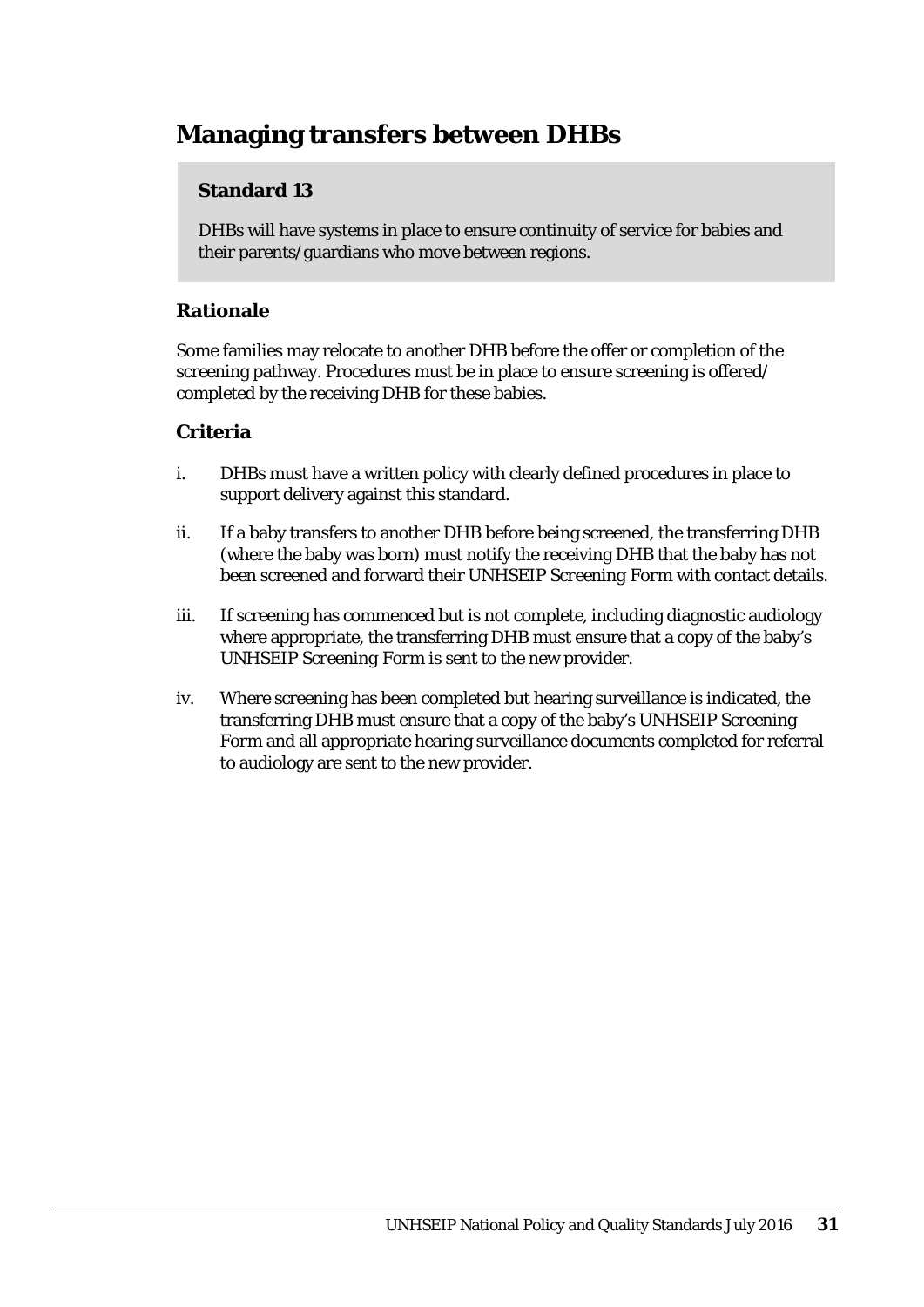# **Screening data collection and management**

# **Standard 14**

Newborn hearing screening data will be consistently complete, accurate and supplied to the NSU in the specified form in a timely manner.

# **Rationale**

Accurate and complete newborn hearing screening data is essential to ensure robust monitoring and evaluation against national standards, indicators and targets, and identification of areas of risk.

It is acceptable for DHBs to send one form of identifiable personal health information[7](#page-41-0) to the NSU, most usually the NHI, through ordinary email as long as no clinical information is included. Where more than one form of identifiable personal health information (i.e. NHI, full name, street address and/or date-of-birth) and/or screening data is to be sent to the NSU it must be transmitted via protected electronic channels<sup>[8](#page-41-1)</sup> or hard copy (courier only ). Sending of data electronically is strongly encouraged by the NSU.

# **Criteria**

-

- i. The *UNHSEIP Screening Form* (either electronic or hard copy) must be used to document required information fields and to record the results of screening.
- ii. UNHSEIP Screening Forms must be filled in accurately and completely. Forms must be checked for completeness and accuracy before being sent to the NSU.
- iii. Incomplete data returned by the NSU to the DHB must be corrected and returned to the NSU within one month.
- iv. Ethnicity data must be collected according to Ministry of Health protocols, ie, parent/guardian identification of baby's ethnicity.
- v. Screening data must be sent to the NSU monthly for:
	- a. all babies screened for whom data collection has been consented
	- b. all babies whose parents/guardians decline newborn hearing screening but consent to data collection.
- vi. The DHB UNHSEIP service must meet the security and backup requirements specified by each DHBs policy for all IT hardware.

<span id="page-41-1"></span><span id="page-41-0"></span><sup>7</sup> Identifiable health information is anything that could be used to identify an individual. This may comprise one or more of: NHI, full name, stress address and/or date of birth. <sup>8</sup> Protected electronic channels include the Connected Health network, or secure file transfer (sFTP).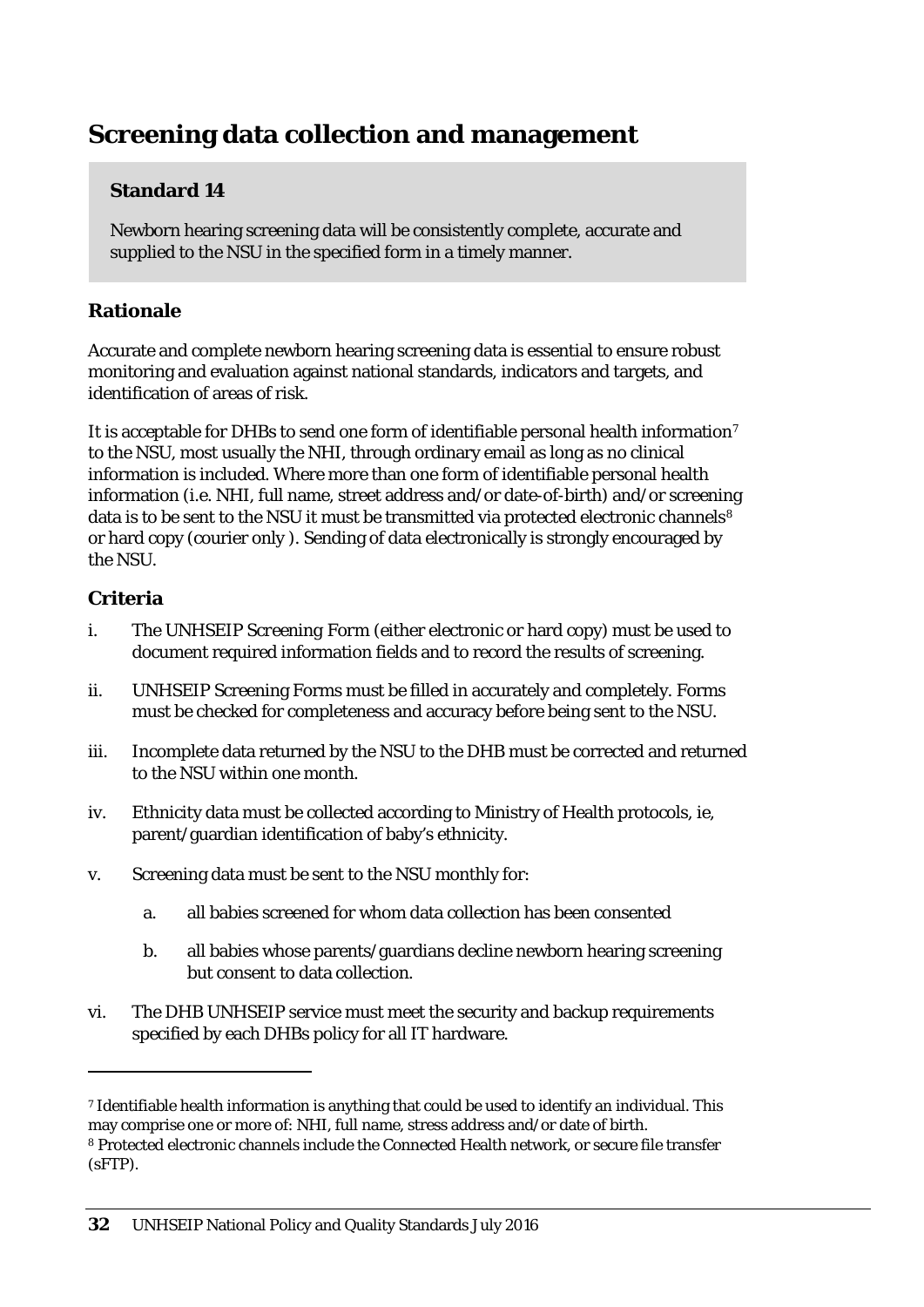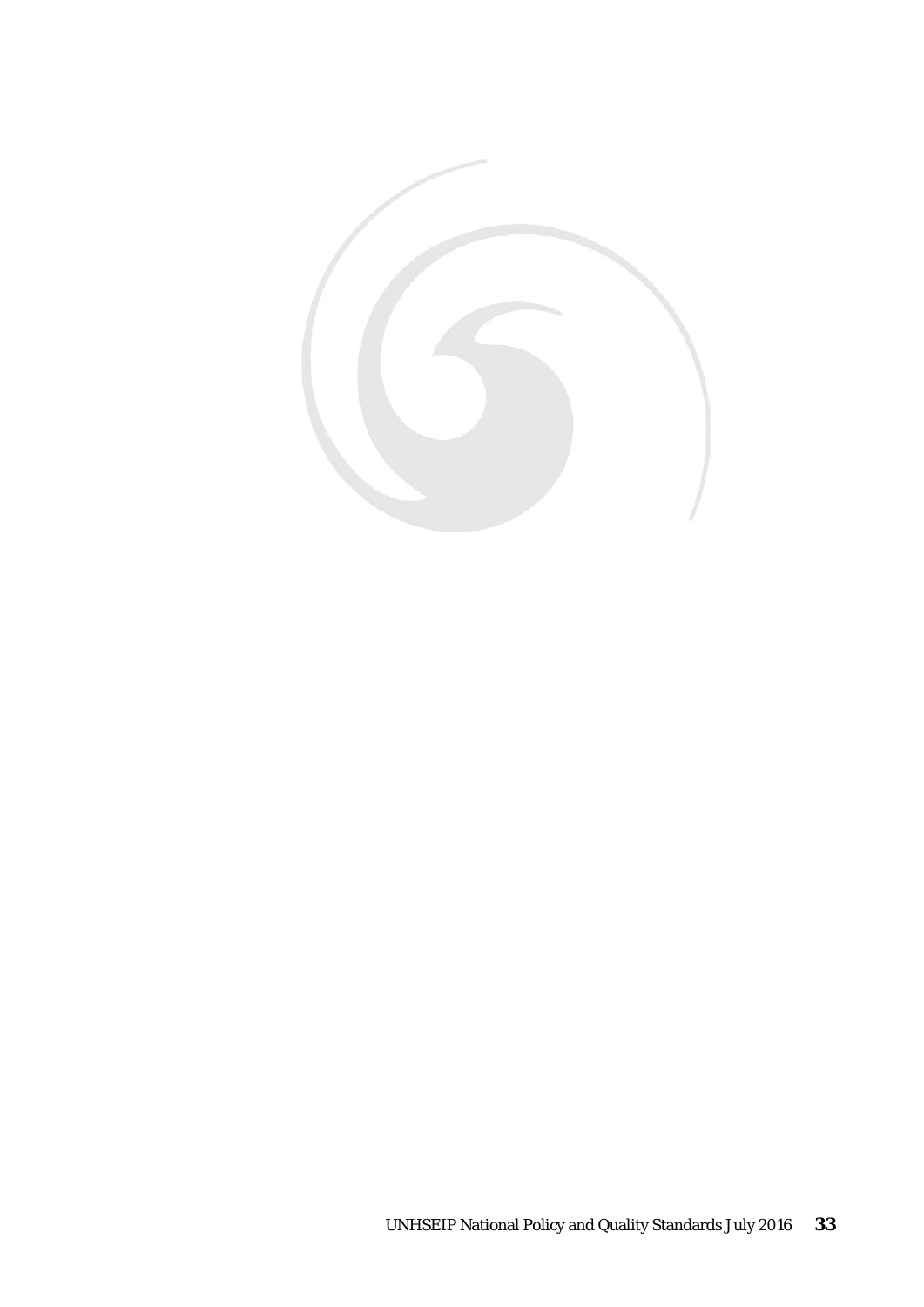# **Section 3: Audiology services**

# **Audiologist qualifications and competency**

## **Standard 15**

Audiologic assessment and amplification services within the UNHSEIP will be carried out by appropriately trained and competent audiologists that meet UNHSEIP requirements.

#### **Rationale**

Expertise in providing quality diagnostic and intervention services to babies referred from their newborn hearing screen is fundamental to achieving the aims of the programme. Delayed diagnosis and/or missed cases of hearing loss attributed to poor quality audiology services may subsequently lead to compromised short and/or longterm outcomes for children.

The NSU supports continuous improvement in the quality of the UNHSEIP. This includes working with the sector to develop and monitor a competency framework for audiologists working with babies referred through the UNHSEIP.

Internal quality control systems for audiology include quality control activities that:

- identify and minimise errors and potential sources of error in audiology activities
- monitor the quality of audiology assessment and diagnostic services
- identify ways of improving the quality of audiology service
- provide a framework for remedial action to improve operational processes when a problem is identified.

- i. Paediatric audiologists working in the UNHSEIP must have either:
	- a. a New Zealand Master's degree in audiology or its equivalent, as assessed by the New Zealand Qualifications Authority (or other approved external organisation) or
	- b. an audiology postgraduate qualification and have passed an equivalency exam approved by the New Zealand Audiological Society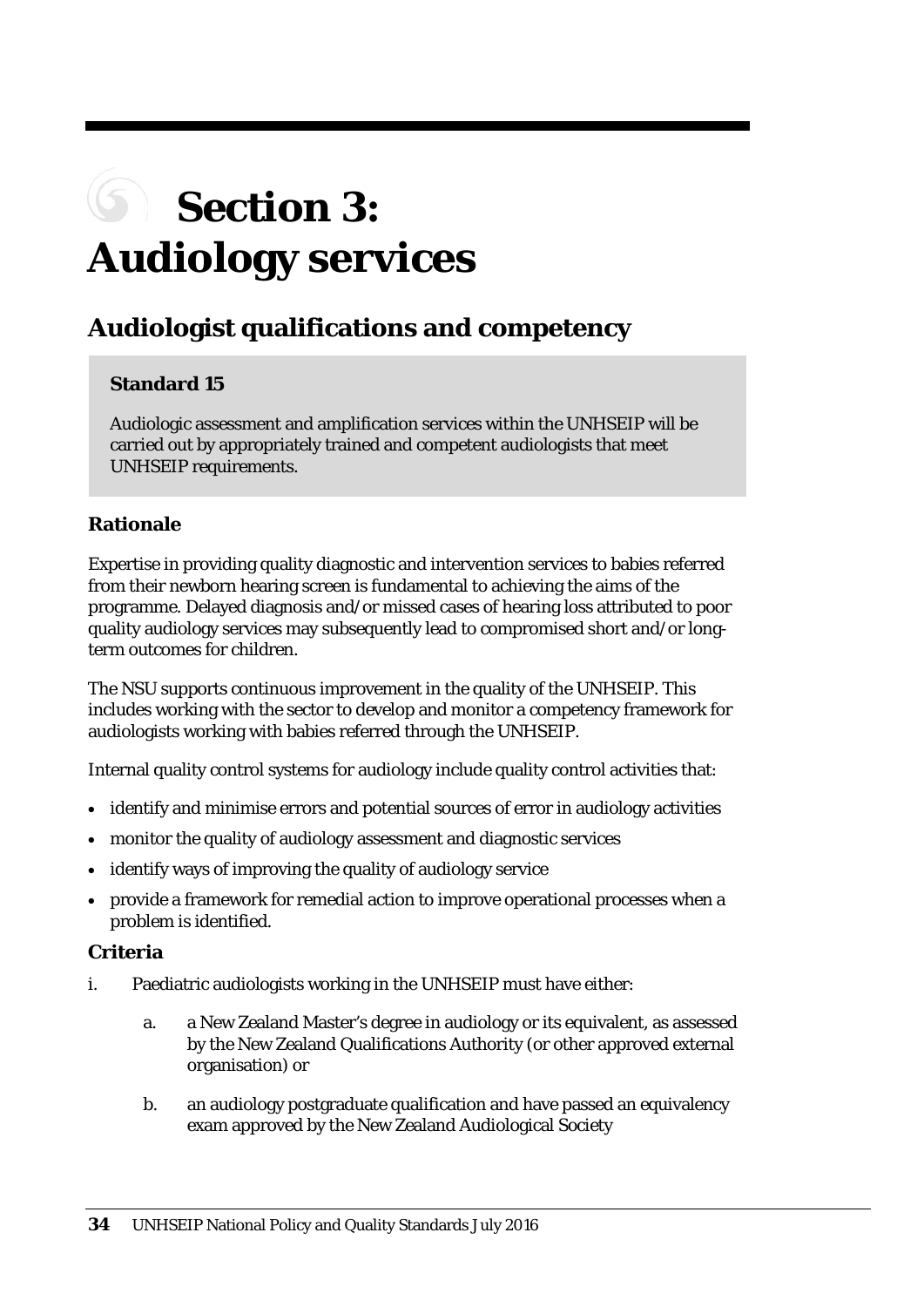- ii. Audiologists working in the UNHSEIP must:
	- a. comply with the New Zealand Audiological Society Paediatric Certification requirements
	- b. have either completed or be in the process of completing a recognised New Zealand clinical competency programme that includes the diagnosis and habilitation of babies and children
	- c. be aware of the UNHSEIP National Policy and Quality Standards
	- d. meet a professional code of ethics.
- iii. For audiologists new to working with babies, supervision by a senior audiologist (e.g. regular service in paediatrics for the last two years) must be in place.
- iv. Audiologists working with babies referred from the UNHSEIP must ensure their practice is current and undertake continuing professional development. This includes:
	- a. remaining up to date with advances in newborn hearing screening
	- b. regularly attending newborn hearing screening update courses or seminars.
- v. DHBs must establish and demonstrate that processes are in place that enable effective review of audiologist performance to ensure quality in audiology service provision including:
	- a. regular peer review of all audiologists working with babies referred from UNHSEIP
	- b. forums or clinical networks for regular discussions of cases between audiology colleagues and other team members
	- c. evaluation, audit and/or benchmarking of individual audiologist service provision.
- vi. Audiology technicians, audiometrists or other staff providing support services such as assisting with BOA, VRA, CPA, distracting during RECD measurements, taking ear impressions and fitting ear moulds – must be appropriately qualified and supervised.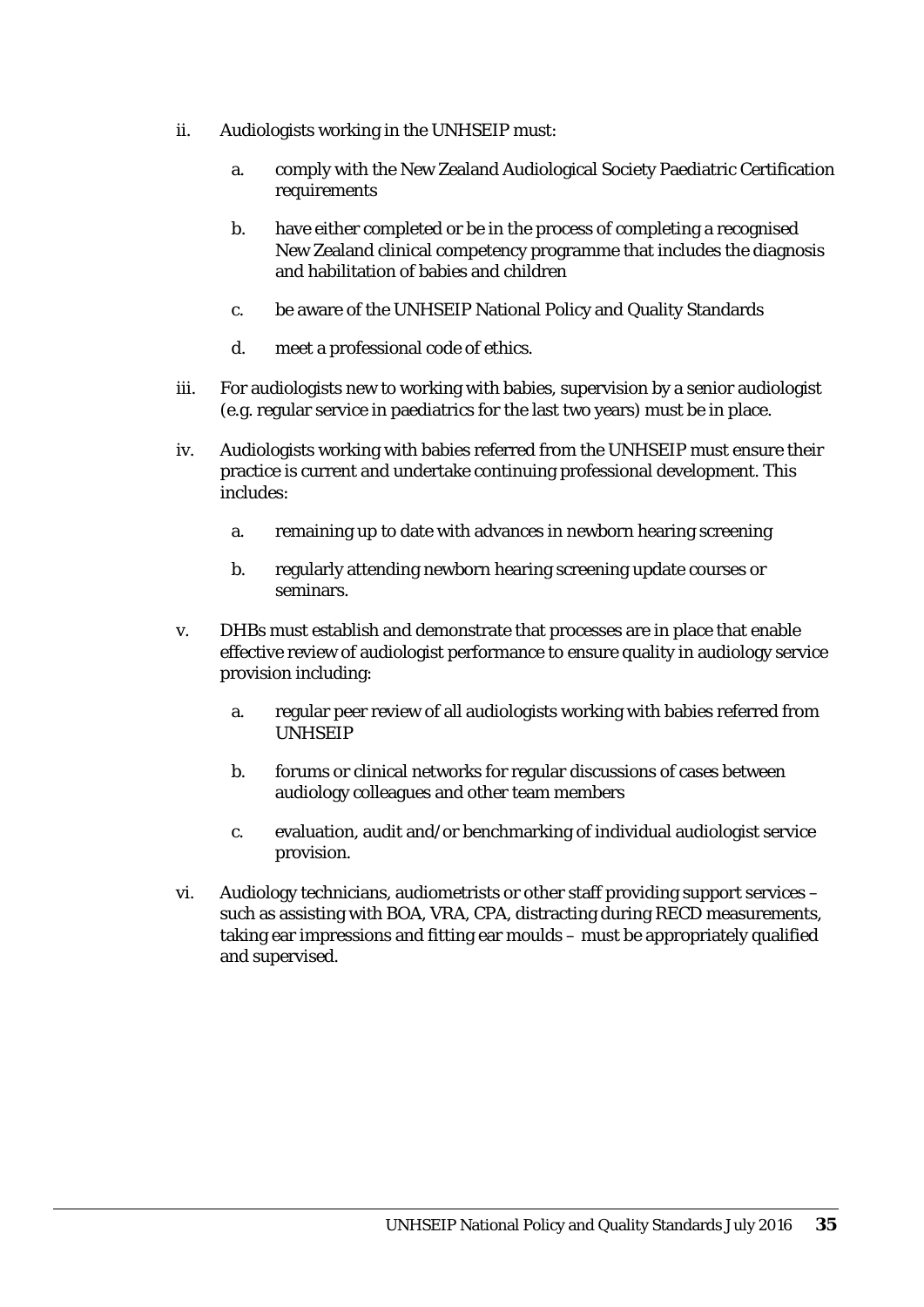# **Audiology equipment and environment**

## **Standard 16**

Audiology facilities and equipment used for babies referred from newborn hearing screening will meet UNHSEIP specifications.

## **Rationale**

Appropriate facilities and resources must be available to carry out audiology assessments for babies referred from newborn hearing screening. Equipment must be appropriately calibrated.

- i. Providers must ensure that the audiology room:
	- a. has an appropriate chair, such as upholstered recliner, so that the parent can hold the baby in comfort, and an alternate arrangement for the baby to sleep (such as a cot)
	- b. has access to a sink, either in the room or in close proximity
	- c. meets the maximum sound levels set out in the *UNHSEIP Diagnostic and Amplification Protocol*
- ii. Audiology equipment must meet the requirements set out in the current *UNHSEIP Diagnostic and Amplification Protocol*, as well as other NSU approved lists of equipment meeting UNHSEIP specifications.
- iii. Instruments must be calibrated as per UNHSEIP and manufacturer specifications.
- iv. Safe sleeping protocols must be adhered to.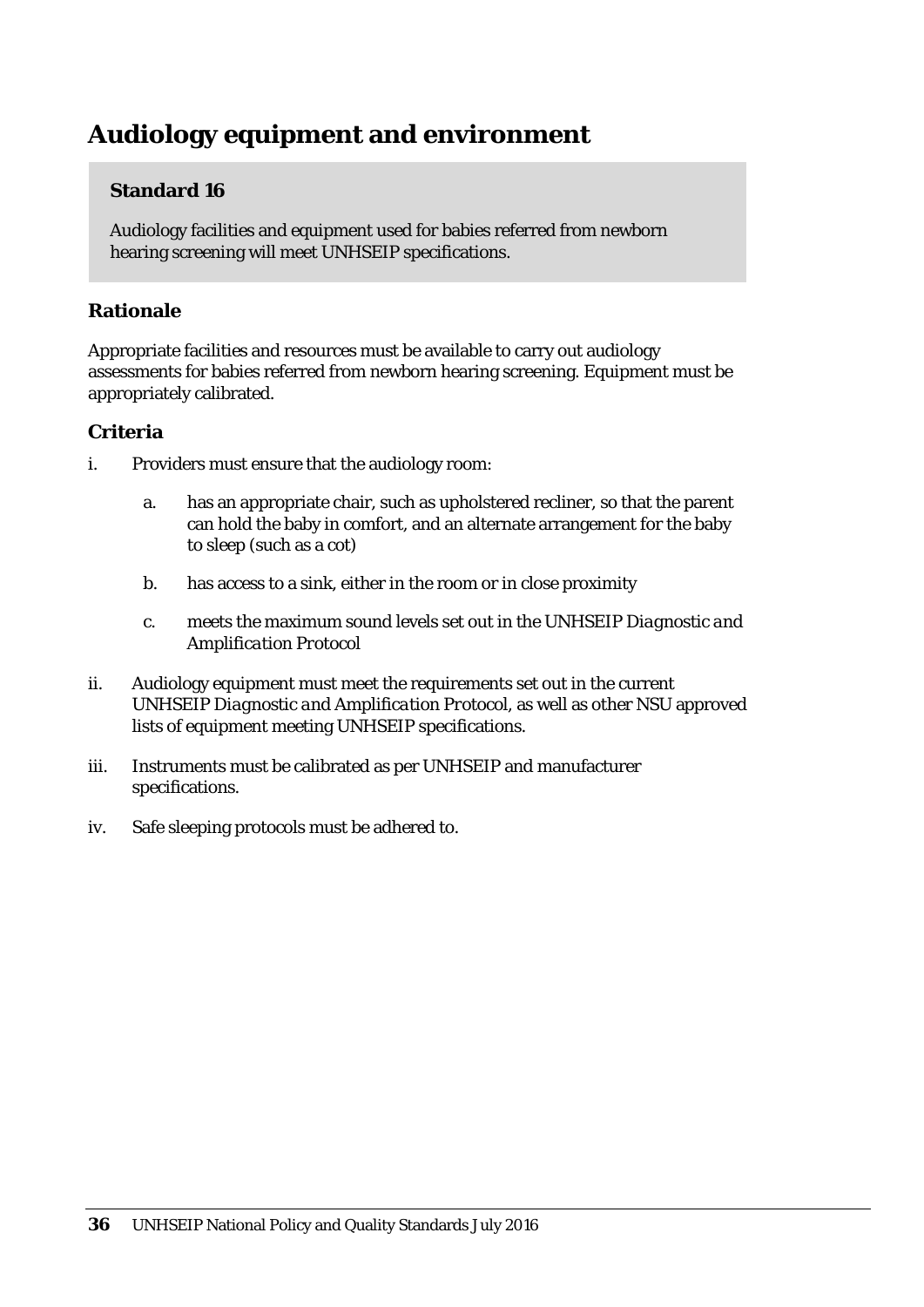# **Audiology timeliness and completion**

## **Standard 17**

All babies will have their first audiology appointment either within four weeks of screen completion or by 44 weeks gestational age.

Audiology providers will have written protocols and procedures in place to encourage attendance at audiology appointments and to work with parents/guardians who do not attend*.*

## **Rationale**

To achieve the core programme goal of audiology assessment completed by three months of age (corrected age), audiology services must be managed so that assessments occur promptly on receipt of a referral from screening.

- i. DHBs must have a written policy with clearly defined procedures in place to support delivery against this standard and which meet the criteria described below.
- ii. The maximum waiting time for the first audiology appointment following a refer result from screening is four weeks after the completion of screening or by 44 weeks gestational age.
	- a. DHBs must have processes in place to monitor wait times from screening to audiology.
	- b. DHBs must put in place actions to reduce wait times to achieve this target where necessary.
- iii. Audiology assessment appointments must be offered in a timely manner to parents/guardians of:
	- a. babies who are referred from UNHSEIP screening
	- b. babies and children who are referred for hearing surveillance through the UNHSEIP
	- c. babies and children up to five years who acquire high-risk status incidentally or through post-natal risk indicator discovery.
- iv. Information about the audiology service, including HE1924 *Referral to Audiologist,* must be provided to parents/ guardians when the audiology appointment is arranged.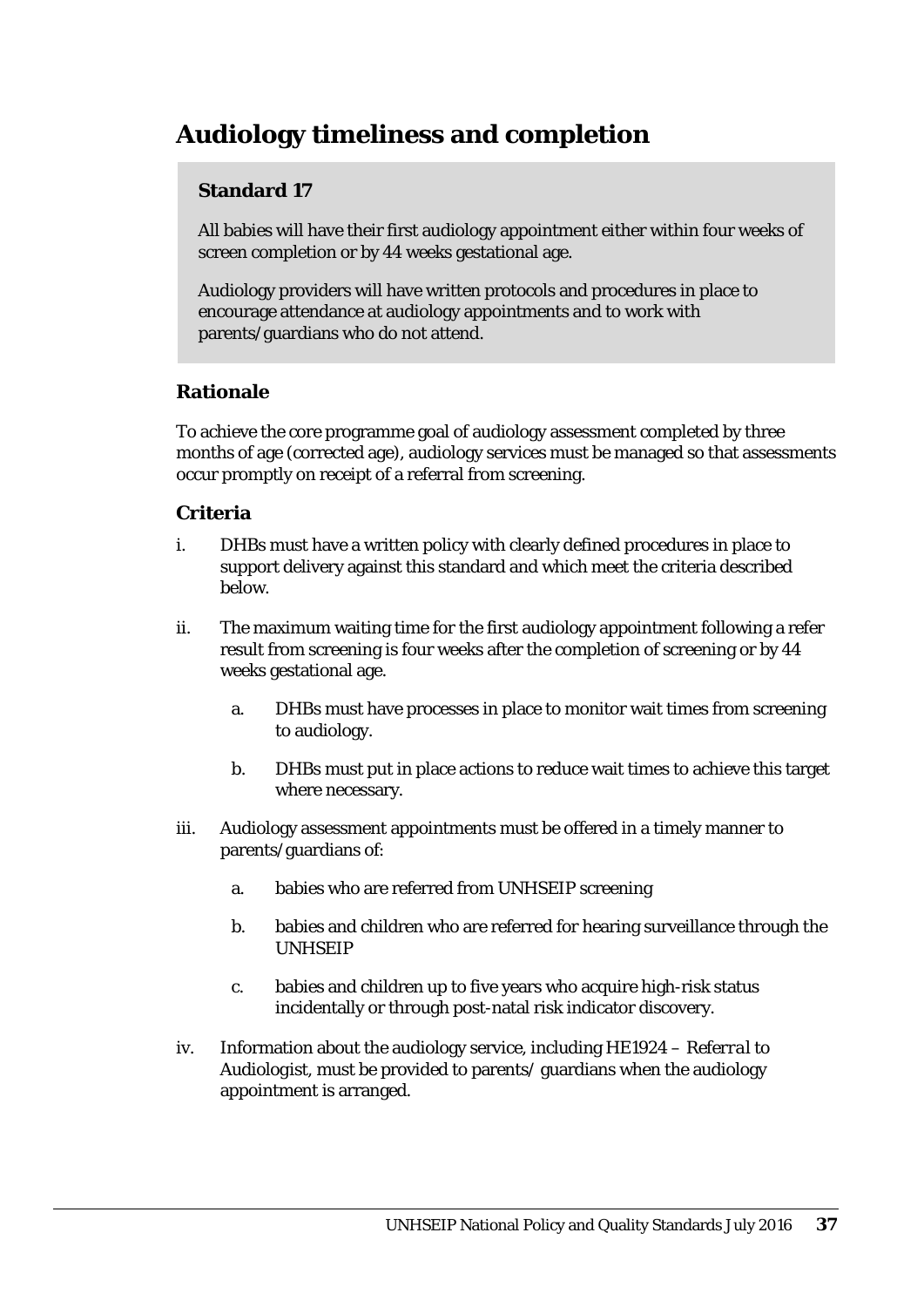- v. Every effort should be made to ensure parents/guardians referred from UNHSEIP are aware of the benefits of attending audiology appointments. DHBs must ensure that:
	- a. processes for identifying and following up babies who do not attend (DNA) audiology appointments are clearly documented
	- b. there are a minimum of three attempts to contact the parents/guardians by a range of means, at least one of these verbal for audiology appointments
	- c. alternative appointment times are offered which are, where practicable, responsive to the needs of the parents/guardians
	- d. each offer of an audiology appointment and outcome is clearly documented in the baby's clinical records or electronically in the referral management system
	- e. the GP is advised that the baby has not attended audiology and may be of risk of a delayed confirmation of hearing loss. Where a Well Child Health provider has been identified they will also be notified
	- f. there are effective processes in place when babies referred to audiology transfer to another DHB before assessment is completed
	- g. there is effective liaison with Well Child services and Māori, Pacific and other support services to assist with locating and supporting babies and parents/guardians to attend audiology.
- vi. All audiology assessments must be completed by the time the baby is three months old<sup>9</sup>. This takes into account that full diagnosis may take more than one appointment.
- vii. All hearing surveillance referrals are to be assessed at audiology at a clinically appropriate time.

-

<span id="page-47-0"></span><sup>9</sup> Corrected age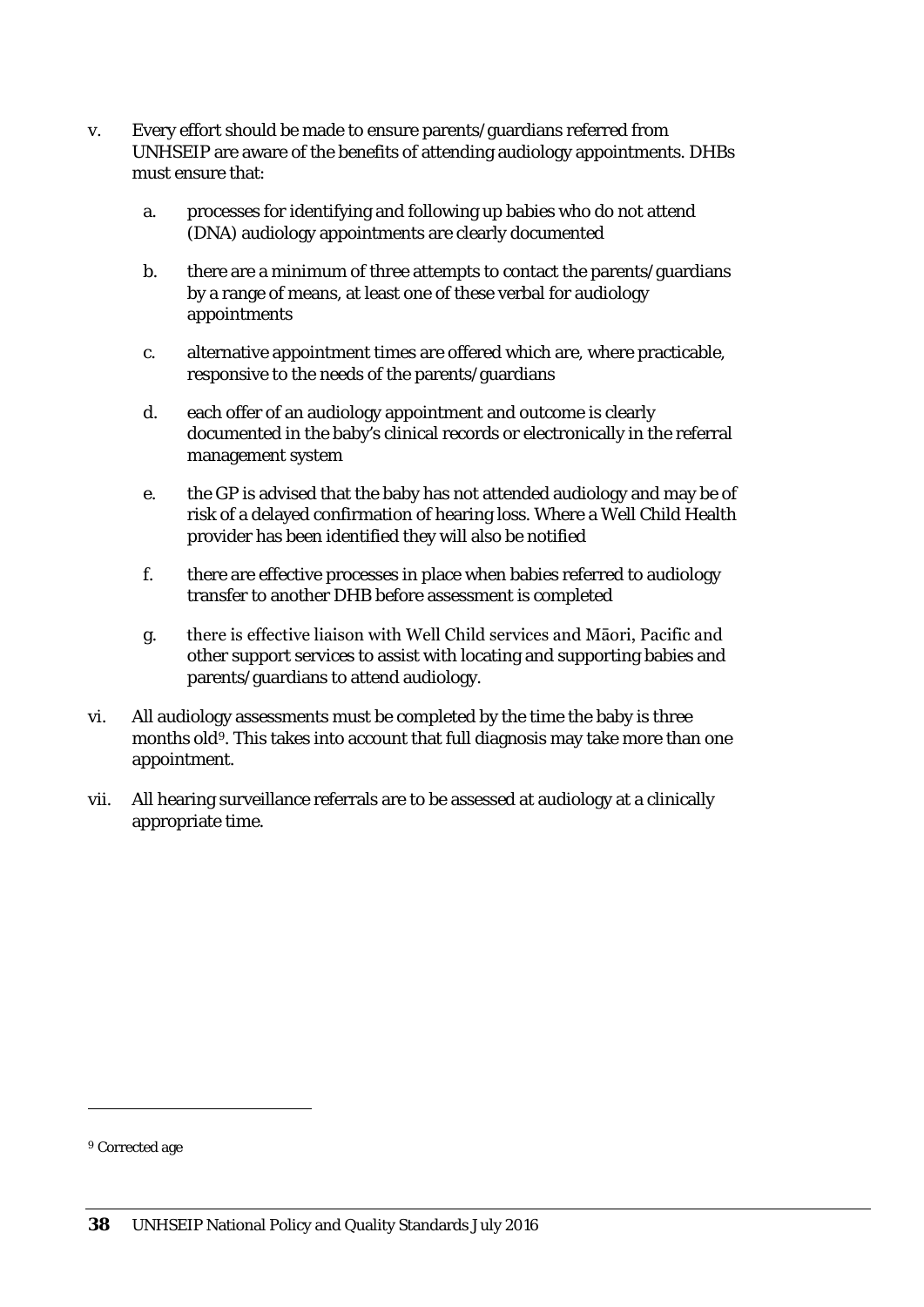# **Adherence to UNHSEIP audiology protocols**

#### **Standard 18**

Audiologists, except in special circumstances, will follow the *UNHSEIP Diagnostic and Amplification Protocols* when assessing and managing babies referred through the UNHSEIP.

#### **Rationale**

The *UNHSEIP Diagnostic and Amplification Protocols*, which include specification of key procedural elements and technical appendices, were developed by a technical working group established to provide audiological advice and support to the UNHSEIP and are reviewed from time to time. Departures from the protocols may be appropriate for individual babies under special circumstances.

#### **Criteria**

- i. Audiology providers must comply with *UNHSEIP Diagnostic and Amplification Protocols* except in special circumstances.
- ii. If an audiology provider is unable to meet any protocol requirements for babies referred to them through the UNHSEIP:
	- a. this must be raised with the NSU as soon as possible
	- b. the nature and rationale for deviation from the protocol must be documented in clinical case records
	- c. it must be confirmed that alternative protocols will not be to the detriment of the baby and their parents/guardians/whānau.

The NSU reserves the right to review documentation and clinical records involving any such departures from the protocol.

- iii. Services must comply with facility standards and generally accepted standards relating to infection control.
- iv. All hearing surveillance referrals are to be managed according to the test protocol as detailed in the *UNHSEIP Diagnostic and Amplification Protocols*.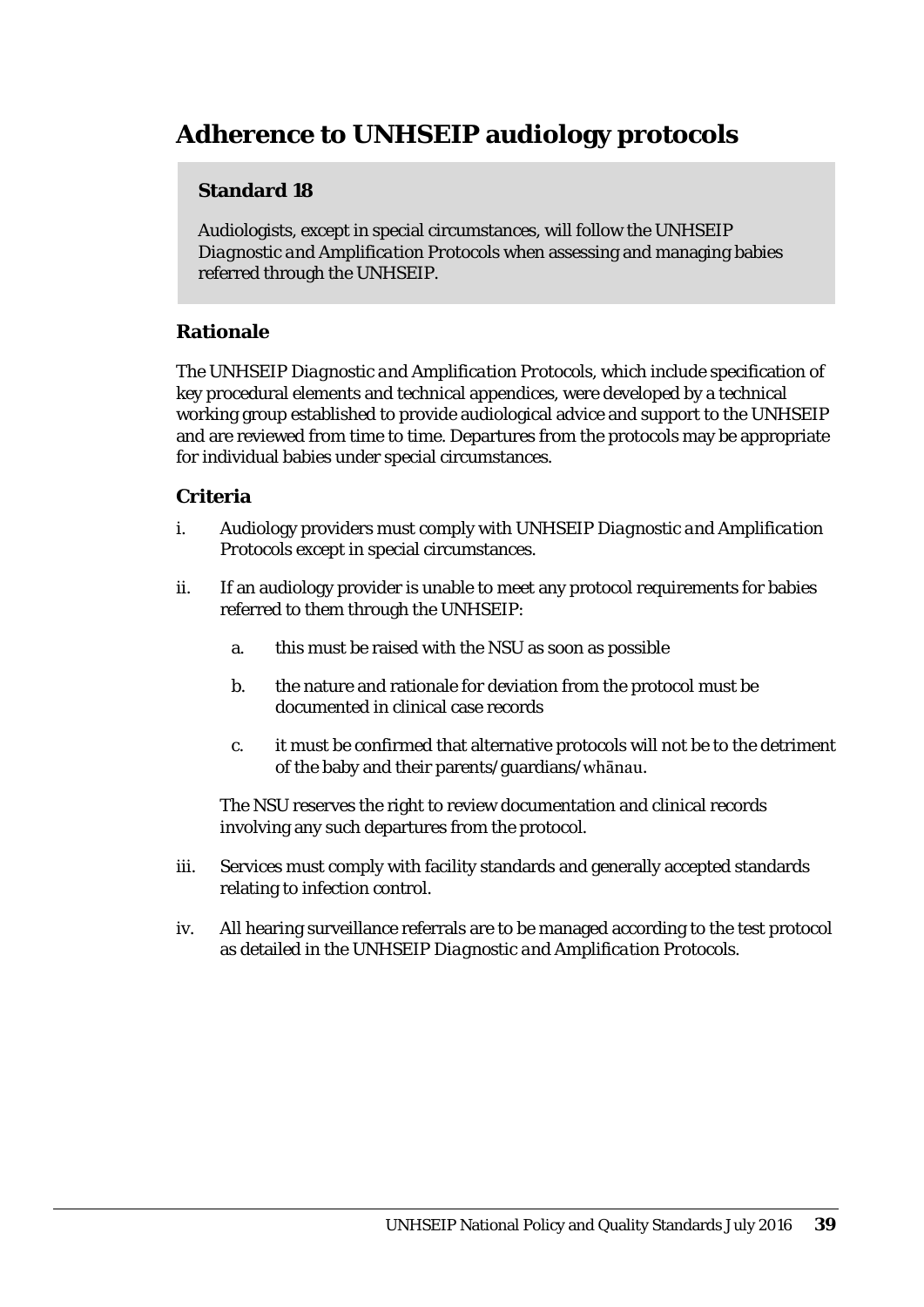# **Results of audiology assessment**

## **Standard 19**

The results of audiology assessment, and information about recommended next steps, will be communicated to the parents/guardians immediately, in a sensitive and culturally appropriate manner.

## **Rationale**

The UNHSEIP is family centred and provides results to parents/guardians in a sensitive and timely manner.

- i. *Giving results when no hearing loss is identified:* The audiologist must:
	- a. explain to the parents/guardians what the results of the audiology assessment mean, taking time to make sure they understand that the audiology assessment does not indicate a hearing loss at the time
	- b. provide the parents/guardians with a hearing checklist and confirm that, if they have concerns about their child's hearing at any time, they should talk to their primary health care provider, Well Child provider or early childhood or school teacher.
- ii. *Giving results when a hearing loss is identified:* The audiologist must:
	- a. explain to the parents/guardians what the results of the audiology assessment mean, taking time to make sure they understand that their baby has been identified with a hearing loss
	- b. provide the parents/guardians with an opportunity to ask questions and to discuss recommended next steps (this may be at another time if more appropriate for parents/guardians/whānau)
	- c. provide the parents/guardians with appropriate written resources, including *Getting Started* and *When your baby has a hearing loss*
	- d. ensure that members of the multidisciplinary team are available if required
	- e. explain the role of Advisers on Deaf Children (AoDC) and ask the parents/guardians if they would like to talk to an adviser – agreeing to or declining this offer must be recorded
	- f. explain the reasons for other referrals (including referral to parent support groups)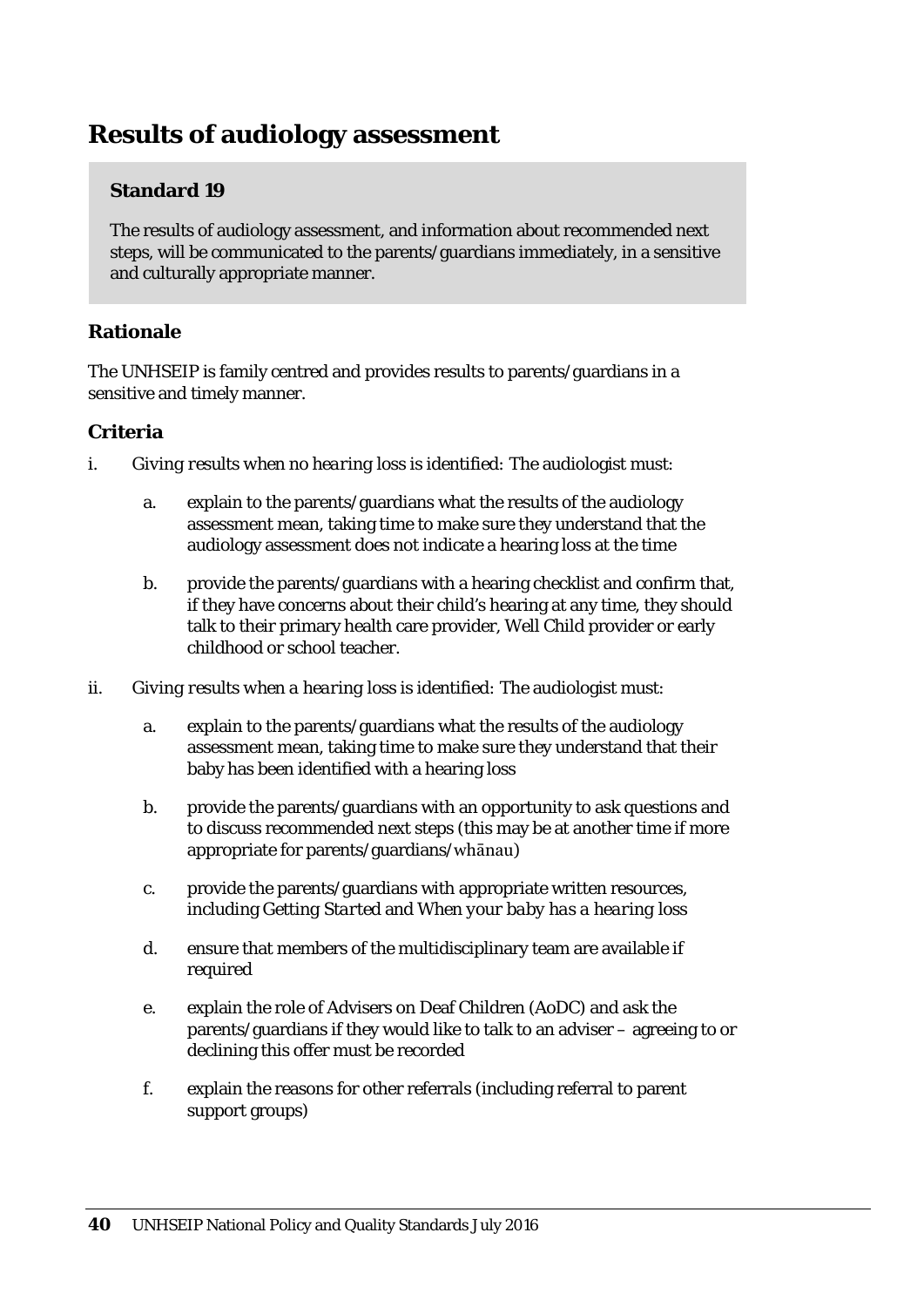g. send a written report of the audiologist assessment and subsequent referrals to the parents/guardians and GP (and AoDC, ENT, paediatrian and Well Child provider as required) within two weeks of the assessment.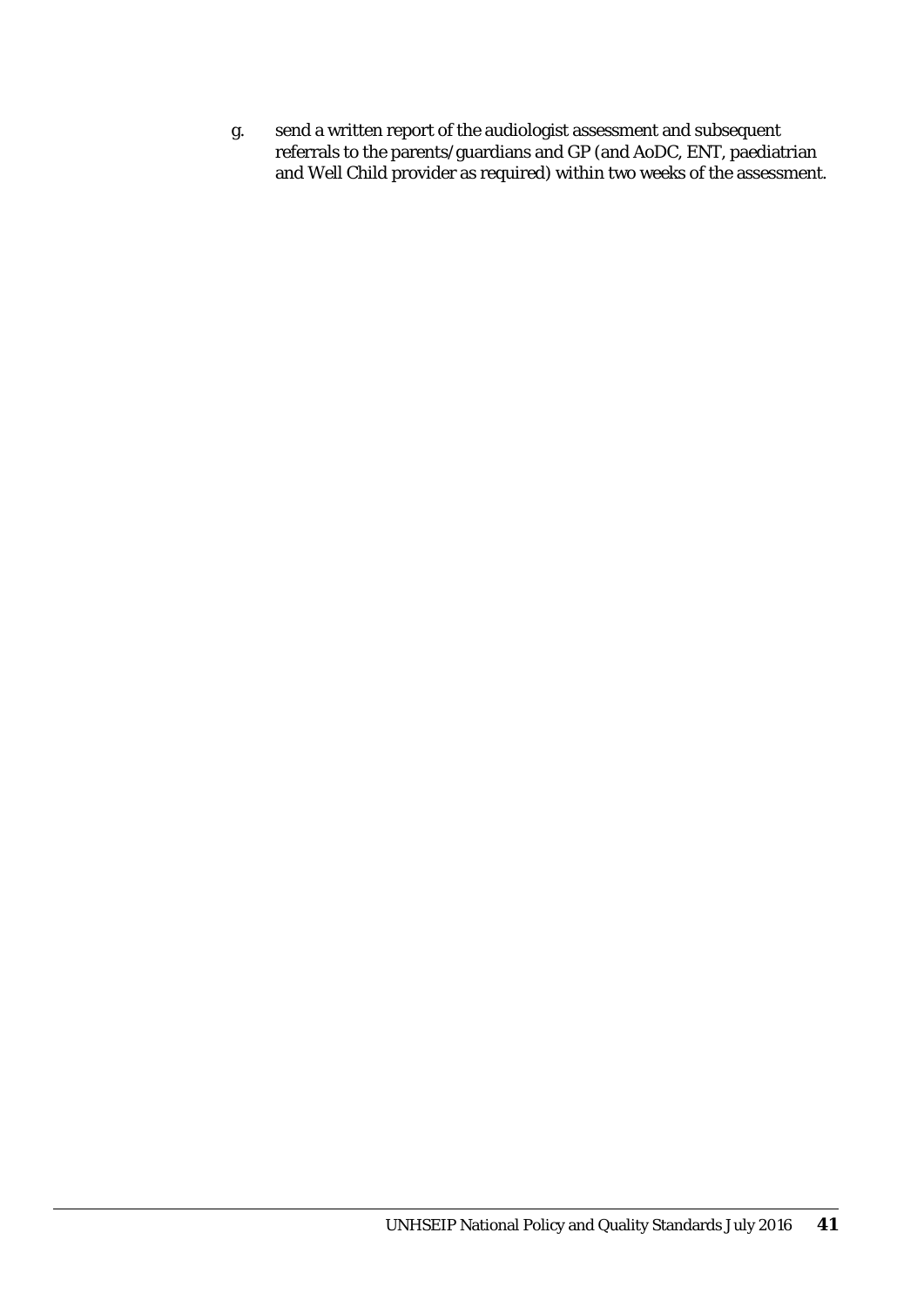# **Initiation of early intervention services**

## **Standard 20**

Initiation of early intervention services for babies identified with a hearing loss will meet programme goals.

## **Rationale**

A core goal of the UNHSEIP is initiation of appropriate medical, audiological and early intervention education services by six months of age<sup>[10](#page-51-0)</sup> for babies referred from UNHSEIP and diagnosed with a permanent congenital hearing loss.

Timely and relevant information from the audiologist together with support for parents/guardians/whānau from the AoDC is the desired minimum.

#### **Criteria**

- i. DHBs must have a written policy with clearly defined procedures in place to support delivery against this standard and which address the criteria described below.
- ii. Babies identified with a permanent congenital hearing loss must be referred immediately to an otolaryngologist (or paediatrician, depending on local referral pathways) and offered the services of an Adviser on Deaf Children (AoDC).
- iii. UNHSEIP policy is that the AoDC makes contact with the parents/guardians ideally within ten working days of referral.
- iv. If required, amplification must normally be provided within four weeks of diagnosis.
- v. DHBs must have systems and processes in place for minimising loss to follow-up.

-

<span id="page-51-0"></span><sup>10</sup> Corrected age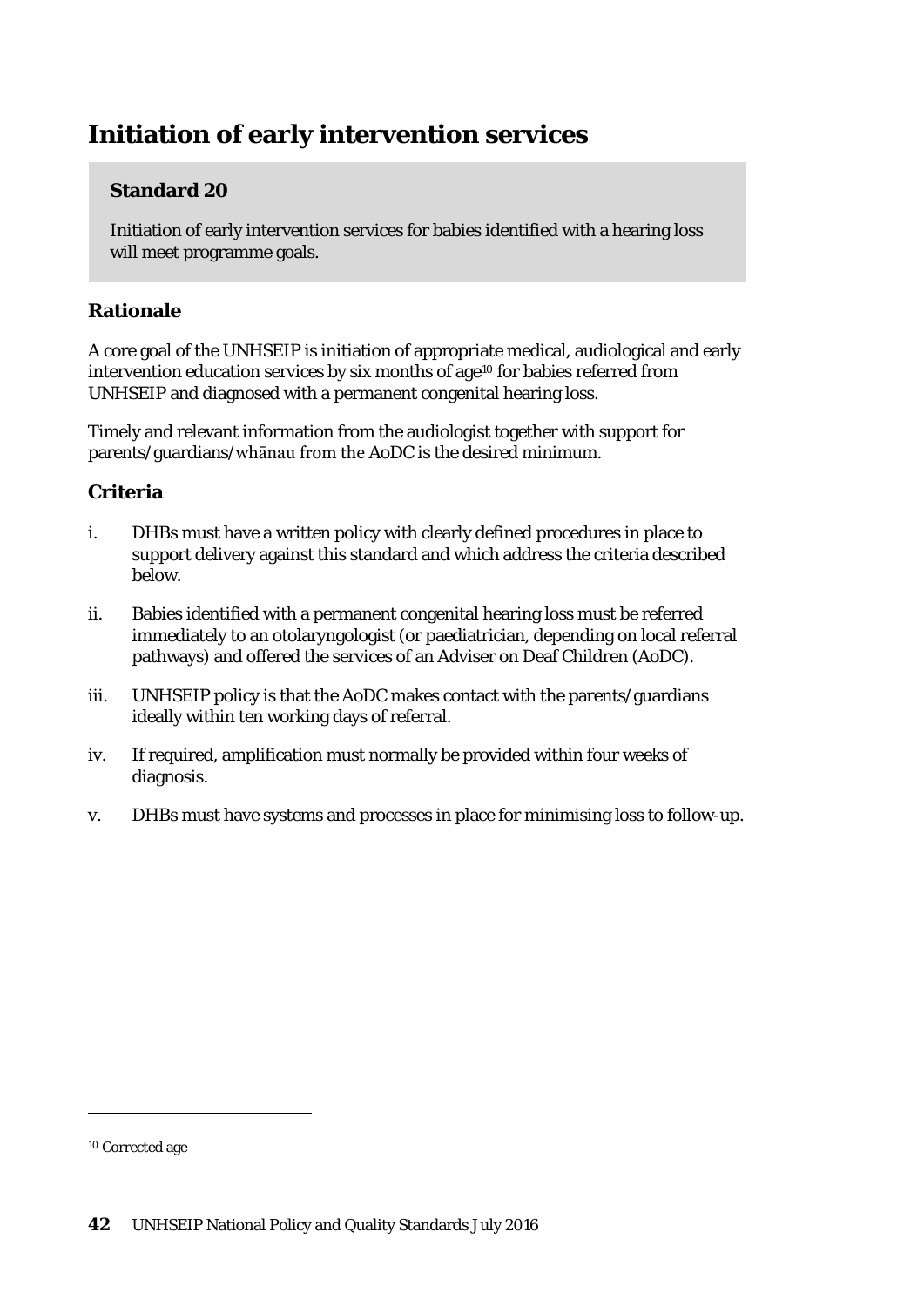# **Audiology follow-up**

# **Standard 21**

Audiologist support, including regular follow-up appointments as appropriate will be provided to ensure progress is monitored.

# **Rationale**

Support of the parents/guardians/whānau during the process of acceptance and adaptation to hearing loss is essential to maintain engagement with the programme. This will include the provision of supportive information and instructions for the parents/guardians/whānau at the time of the first fitting of a hearing instrument, including explanations of use, care and maintenance. Demonstrations of what they need to do to ensure a child can hear speech in an understandable way, with this being supplemented with appropriate printed material will help ensure good outcomes are achieved.

The provision of regular audiologist follow-up appointments is essential to achieving the aim of the programme.

- i. The provision of audiology follow-up must be consistent with the *Diagnostic and Amplification Protocol* particularly in relation to:
	- a. information to parents/guardians/whanua on the use of hearing instruments
	- b. follow-up to the initial hearing instrument fitting
	- c. consideration of alternate approaches where progress is unsatisfactory.
- ii. Outcome measures and reports from other members of the early intervention team must be maintained to ascertain satisfactory progress with amplification.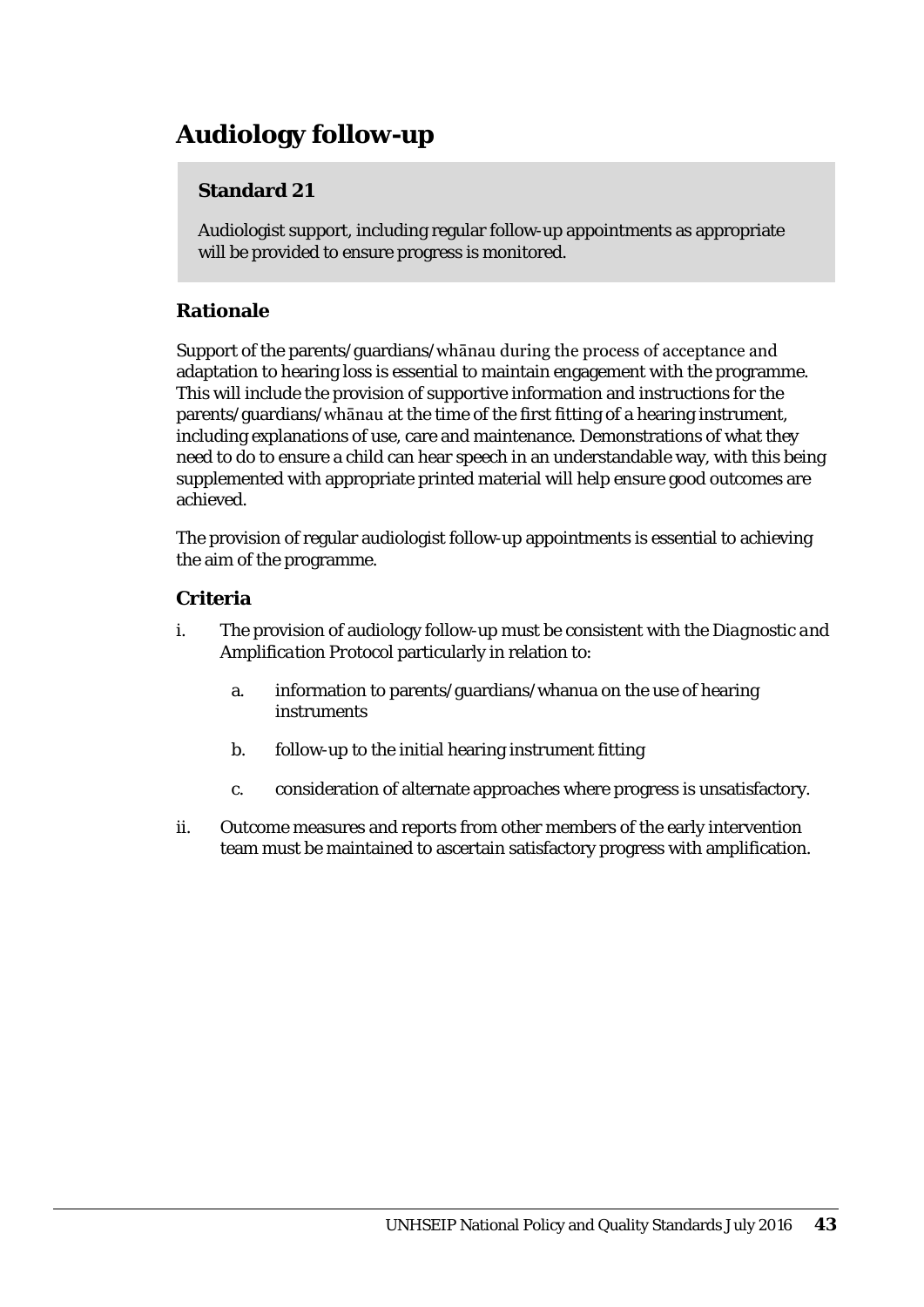# **Audiology data and record management**

## **Standard 22**

All data on audiology assessments relating to babies referred through the UNHSEIP will be collected and stored as per legislative requirements.

All audiology data must be sent promptly to the NSU.

#### **Rationale**

Accurate and timely information on audiology appointments and outcomes is essential for programme monitoring.

- i. For all audiology assessments undertaken for babies referred through the UNHSEIP, DHBs must ensure that:
	- a. UNHSEIP Diagnostic Assessment Data Forms, or electronic equivalent are fully and accurately completed
	- b. a copy of the UNHSEIP Diagnostic Assessment Data Form, or equivalent is sent to the NSU on completion of the assessment at the end of each month
	- c. in order to provide timely data for monitoring reports, the NSU is also notified monthly of babies:
		- who have started but not completed audiology assessment
		- not assessed due to DNA/decline/transfer/deceased
	- d. audiologic records maintained consistent with the *UNHSEIP Diagnostic and Amplification Protocols*. Records must be sufficient to facilitate consultative, clinical review and case conferencing and must be available to the NSU on request.
- ii. The assessment and amplification records must be maintained in electronic and/or hard copy.
- iii. When a baby is referred from another DHB for audiology, it is the responsibility of the DHB who undertakes the assessment to send a copy of the UNHSEIP Diagnostic Assessment Data Form to the NSU on completion of the assessment at the end of each month (with a copy of the DHB of referral for their records).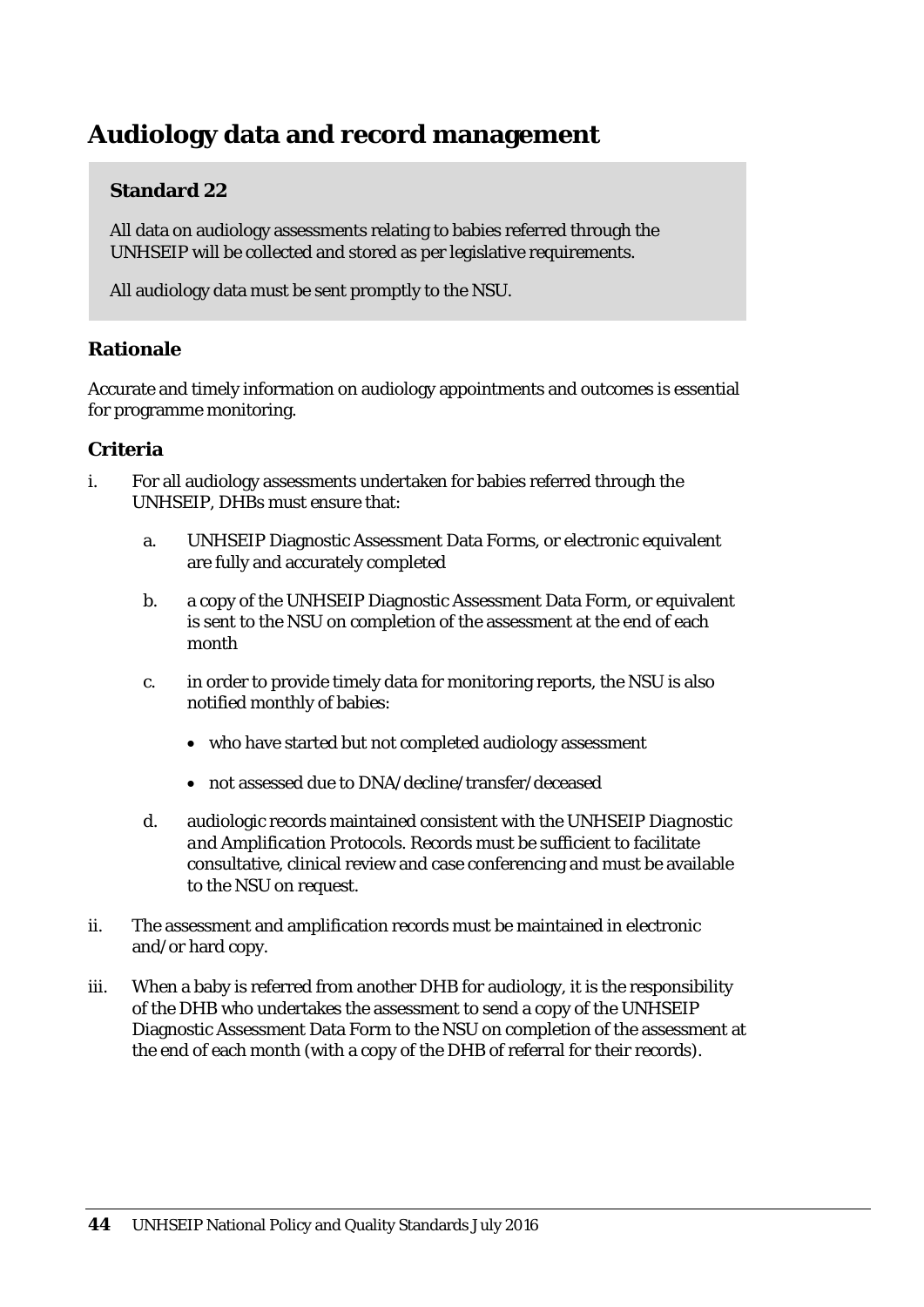- iv. DHBs must ensure that:
	- a. systems are developed and maintained to ensure collection, storage and reporting of audiology data is accurate and reliable
	- b. audiology data is collected and stored in a manner consistent with privacy legislation and the guiding principles of data collection and management
	- c. an effective system of retrieval of records is maintained
	- d. appropriate and timely information is provided to GPs, paediatricians and Well Child providers.

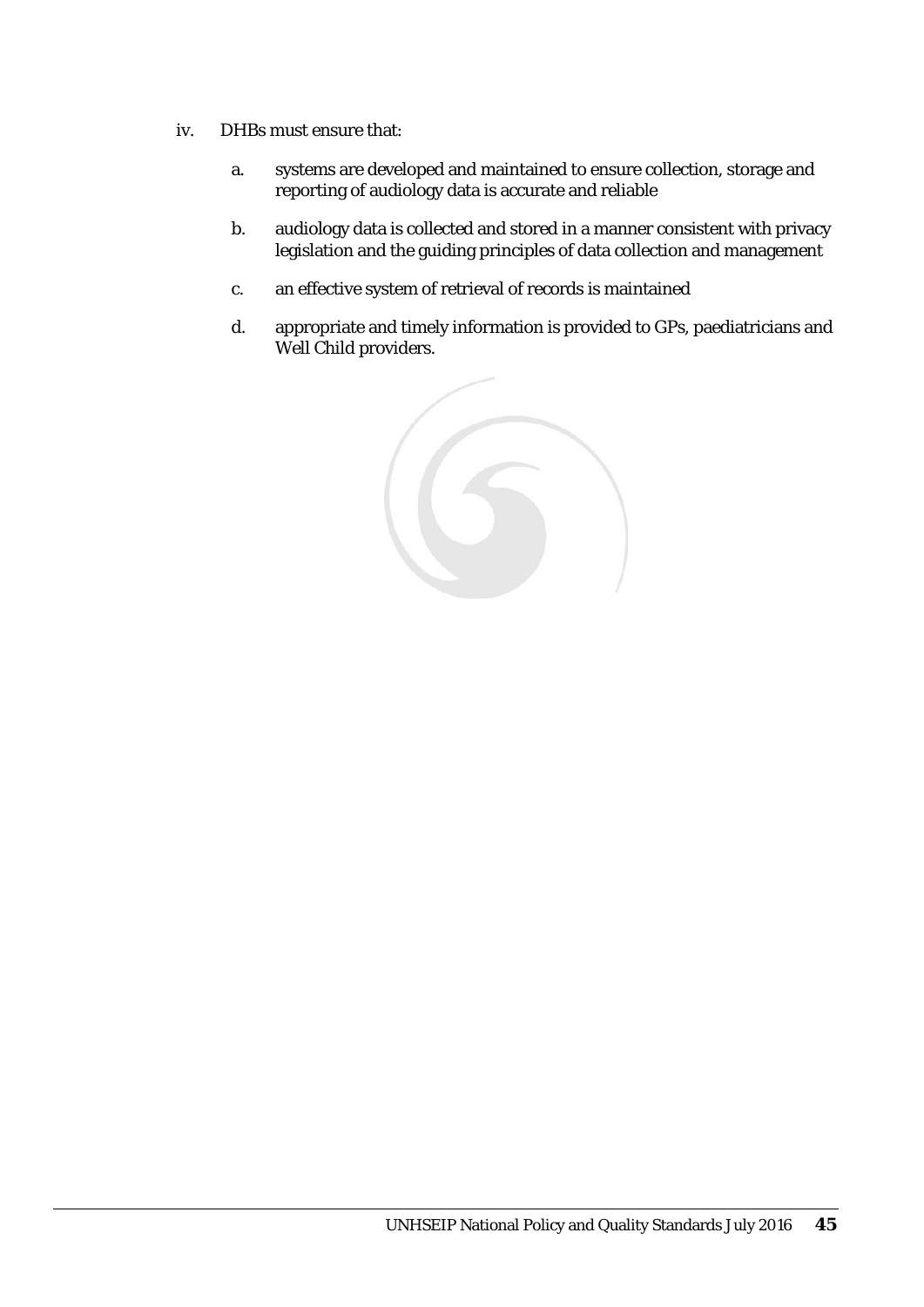# **Section 4: Quality assurance**

# **UNHSEIP quality assurance, quality improvement and risk management**

## **Standard 23**

DHBs will have quality and risk management systems in place that reflect continuous quality improvement principles.

#### **Rationale**

Effective and well documented policy, procedures and quality management systems relating to UNHSEIP services are critical to programme quality.

- i. DHBs must have a written quality plan that outlines its intentions to support quality improvement in the delivery of UNHSEIP and which:
	- a. includes a regular assessment of all practices relating to UNHSEIP, including management systems, policies, procedures and guidelines
	- b. details the systems and processes that will be used to assess quality, implement change and evaluate effectiveness of quality activities
	- c. is reviewed regularly to ensure the plan remains relevant to service delivery and the UNHSEIP policy and quality standards
	- d. assigns responsibilities and accountabilities for meeting quality standards
	- e. enables consumer participation wherever appropriate
	- f. has the commitment and participation of management and staff.
- ii. To ensure quality standards are met, DHBs must clearly identify the personnel responsible for:
	- a. monitoring programme data locally for quality assurance and improvement purposes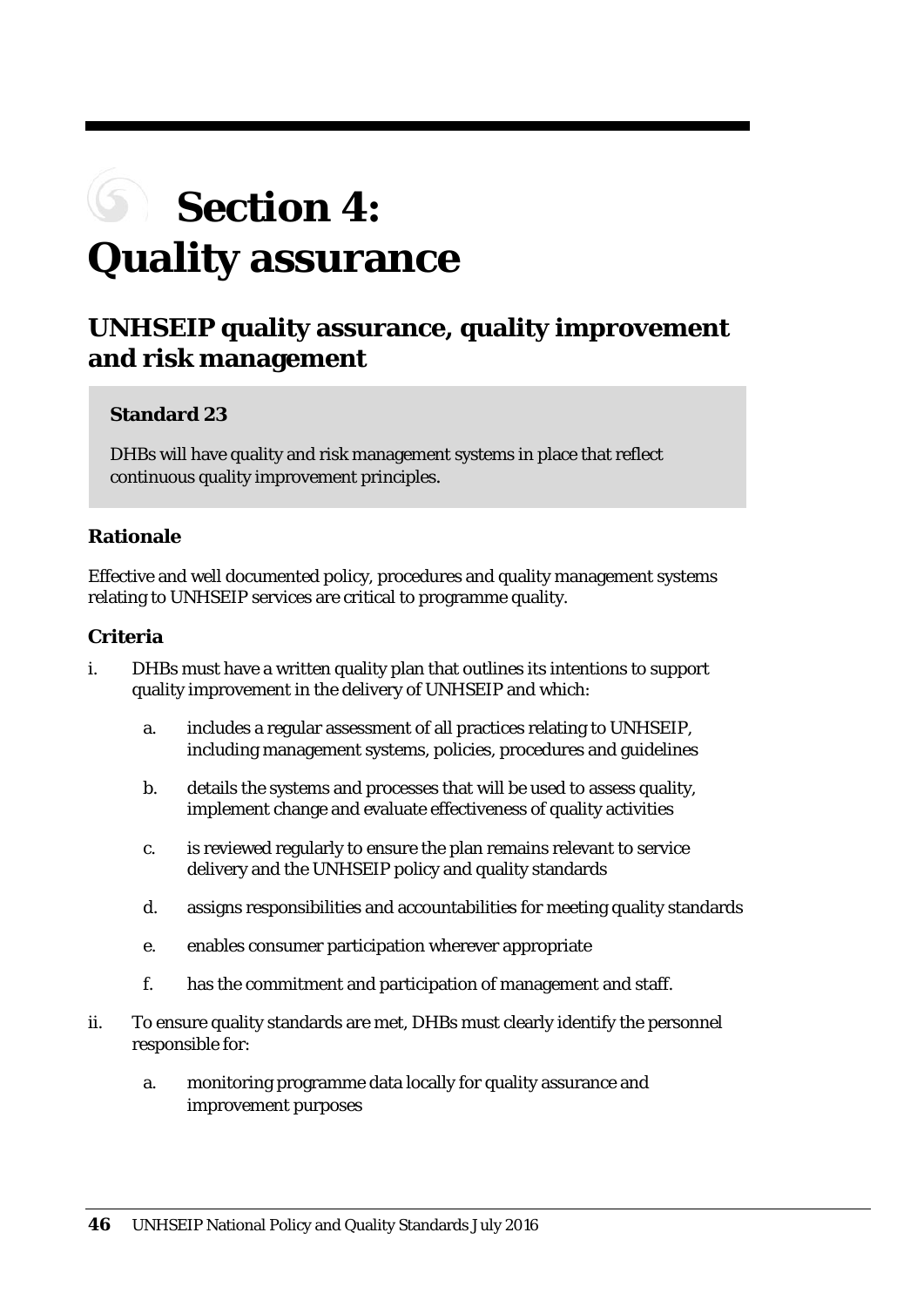- b. providing strategic oversight and accountability for UNHSEIP service quality assurance and improvement activity
- c. ensuring that quality management/improvement processes are documented, implemented, evaluated and reported.
- iii. DHBs will undertake their own monitoring against UNHSEIP indicators especially those indicators where they are not achieving the target. Where targets are not being met or where issues with any other aspect of service delivery are identified, the DHB will:
	- a. undertake quality assurance or audit activities to identify causes of the issue/s
	- b. implement any remedial actions or quality improvement activities to ensure the issue/s are addressed
	- c. ensure that all staff involved in delivering UNHSEIP services are informed of the issues and changes implemented
	- d. evaluate and report as to whether the changes implemented have been successful in addressing the issue/s
	- e. prepare a written report which documents the issue/s, changes in practice that are adopted and an evaluation of the effectiveness of the intervention.
- iv. DHBs must have policies and procedures in place for incident reporting, which includes risk management plans.
- v. All adverse events or near misses<sup>[11](#page-56-0)</sup> must be systematically recorded as per local DHB policy.
- vi. DHBs must inform the UNHSEIP Programme Leader, National Screening Unit, Ministry of Health:
	- a. at the earliest opportunity of any adverse event in writing using an *Incident Notification Form* available from the NSU
	- b. of any near misses in the DHB quarterly report.

 $\overline{a}$ 

vii. Where an adverse event or near miss occurs, if programme quality is deemed to have been compromised, the NSU and provider will work together to agree on a process that may include review by a designated party.

<span id="page-56-0"></span> $11$ . An adverse event is an incident which results in harm or death to a patient. A near miss is an incident which under different circumstances could have caused harm to a consumer but did not, and which is indistinguishable from an adverse event in all but the outcome.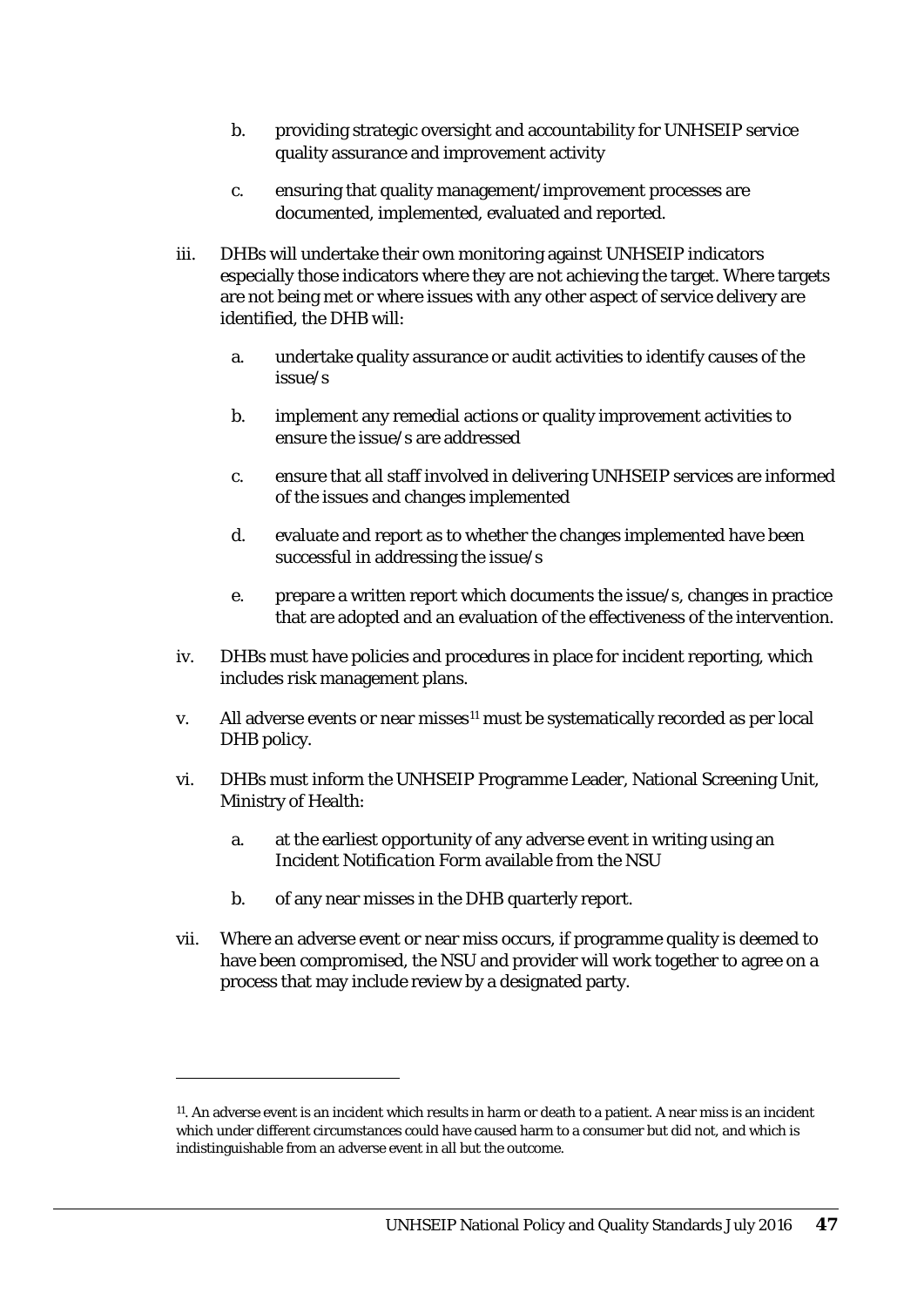# **Complaint management**

#### **Standard 24**

DHBs will have an accessible and constructive process in place for consumer complaints/feedback about UNHSEIP.

## **Rationale**

In accordance with the HDC Code of Health and Disability Services Consumers' Rights 1996, parents/guardians/whānau has the right to complain if dissatisfied with the UNHSEIP service.

- i. DHBs must ensure that all parents/guardians/whānau are aware of their right to complain and the process by which to make a formal complaint.
- ii. DHBs must maintain clearly defined processes for identifying, managing and resolving complaints that:
	- a. are understood and implemented by all staff
	- b. have the underlying principle of being resolved at the lowest possible level
	- c. are compliant with legislative and contractual requirements
	- d. assure anonymity and confidentiality for each person who accesses the complaints process.
- iii. DHBs must:
	- a. record all complaints, comments and suggestions in a specific service logbook/file/database
	- b. inform DHB personnel as required (eg. Quality Manager)
	- c. identify specific personnel with responsibility for ensuring that the complaints management process is effective and efficient
	- d. immediately inform the Programme Leader, National Screening Unit, Ministry of Health of any serious complaint that may have adverse effects on the programme.
- iv. DHBs must establish formal mechanisms for collecting feedback from parents/guardians/ whānau to evaluate their experience of participation in the programme.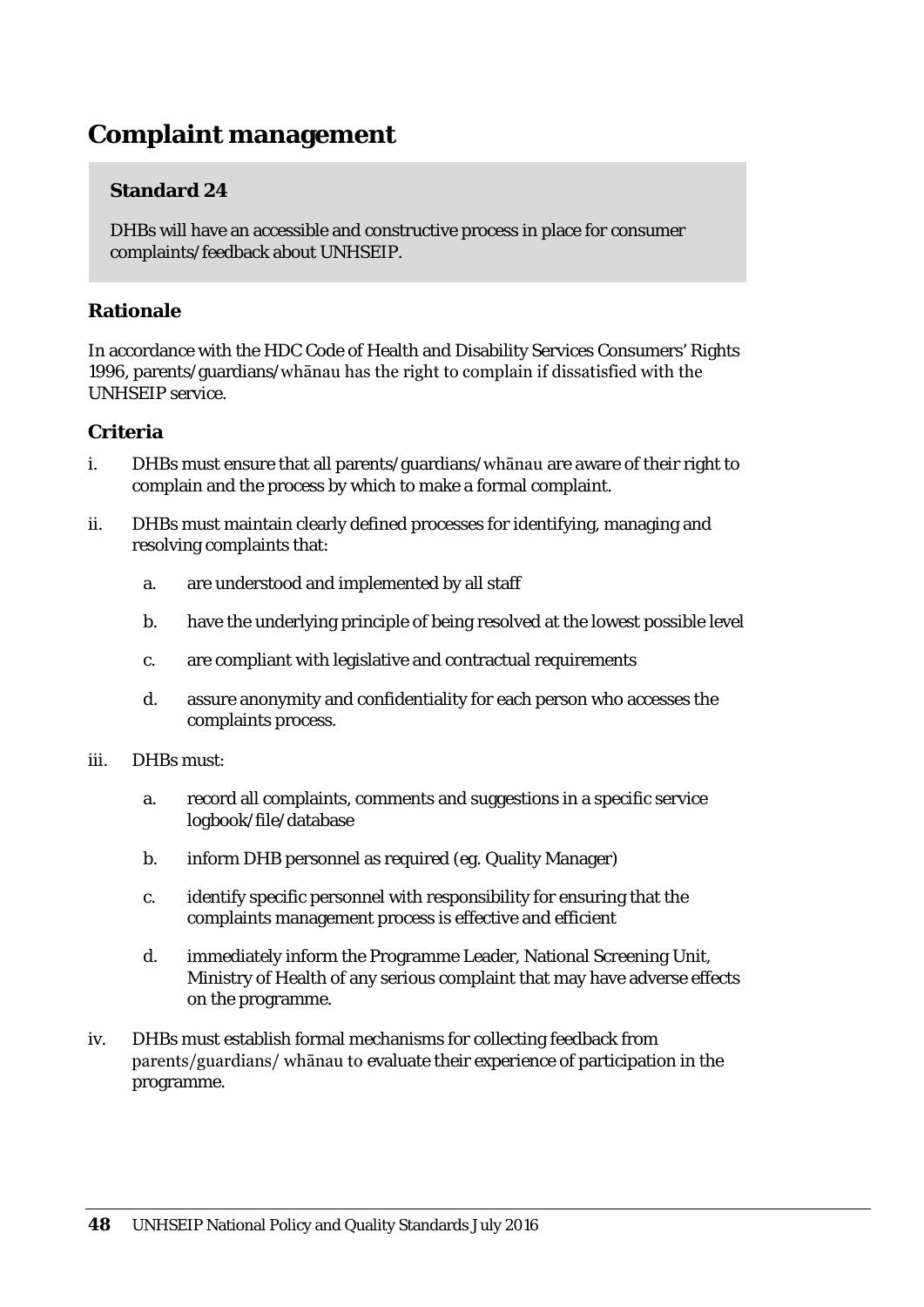# **Communication regarding the UNHSEIP**

## **Standard 25**

All UNHSEIP-related media and other communications will be accurate and consistent with the philosophy of the UNHSEIP.

## **Rationale**

It is important that the public are aware of and have confidence in the UNHSEIP. This includes providing consistent messages about the programme that are robust and evidence-based.

UNHSEIP branding – graphics, descriptors and colour sets – enhance the programme's recognition and profile and allow practitioners and parents/guardians/whānau to easily identify official programme communications.

- i. DHBs must:
	- a. inform the Programme Leader, National Screening Unit, Ministry of Health of any media enquiries relating to the programme
	- b. seek prior written approval from the Programme Leader, National Screening Unit, Ministry of Health, to communicate with the media about the programme
	- c. forward media promotional material relating to the programme to the Programme Leader, National Screening Unit, Ministry of Health for review before any public release.
- ii. Where appropriate and approved by the NSU, DHBs must use UNHSEIP branding in programme communications and publications including graphics, descriptors and colour sets in accordance with the NSU UNHSEIP visual standards guides.